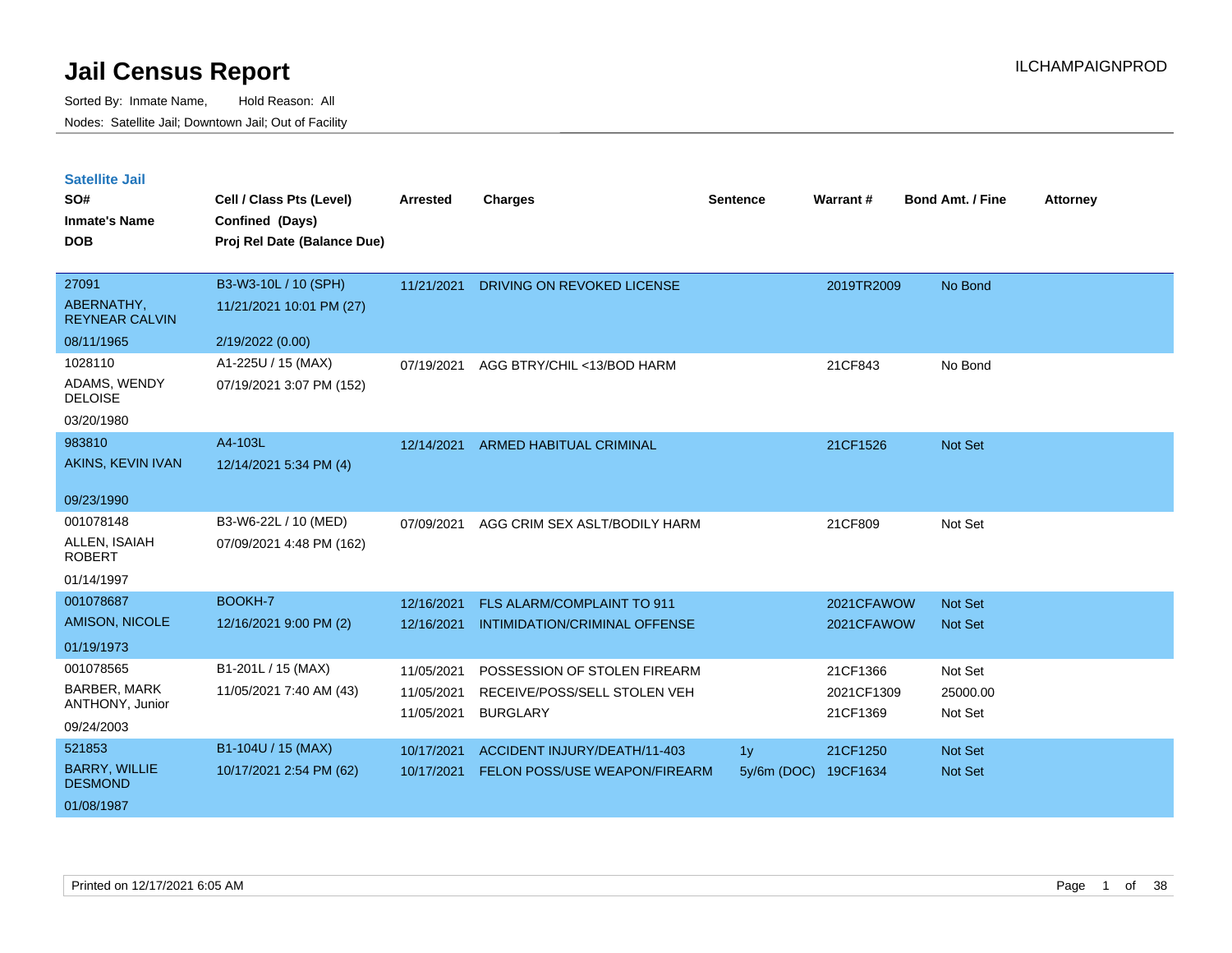| ivouss. Saleline Jali, Downtown Jali, Out of Facility |                             |                 |                                   |                 |                 |                         |                 |
|-------------------------------------------------------|-----------------------------|-----------------|-----------------------------------|-----------------|-----------------|-------------------------|-----------------|
| SO#                                                   | Cell / Class Pts (Level)    | <b>Arrested</b> | <b>Charges</b>                    | <b>Sentence</b> | <b>Warrant#</b> | <b>Bond Amt. / Fine</b> | <b>Attorney</b> |
| <b>Inmate's Name</b>                                  | Confined (Days)             |                 |                                   |                 |                 |                         |                 |
| <b>DOB</b>                                            | Proj Rel Date (Balance Due) |                 |                                   |                 |                 |                         |                 |
|                                                       |                             |                 |                                   |                 |                 |                         |                 |
| 1073281                                               | A2-221L / 5 (ADS)           | 11/15/2021      | DOM BTRY/CONTACT/1-2 PRECONV      |                 | 2021CF206       | 5000.00                 |                 |
| <b>BASLER, MONET</b><br><b>MARISA</b>                 | 11/15/2021 11:08 PM (33)    |                 |                                   |                 |                 |                         |                 |
| 08/17/1994                                            |                             |                 |                                   |                 |                 |                         |                 |
| 55826                                                 | B1-102L / 15 (MAX)          | 10/22/2021      | MFG/DEL 100<400 GR COCA/ANLG      |                 | 21CF1284        | Not Set                 |                 |
| BEAUREGARD.<br><b>MAURICE RONALD,</b>                 | 10/22/2021 7:57 AM (57)     |                 |                                   |                 |                 |                         |                 |
| 06/19/1982                                            |                             |                 |                                   |                 |                 |                         |                 |
| 969121                                                | <b>BOOKH-1 / 15 (MAX)</b>   | 11/25/2021      | <b>CRIM TRESPASS TO RESIDENCE</b> |                 | 21CF1444        | Not Set                 |                 |
| <b>BECKLEY, ANTHONY</b><br><b>PATRICK</b>             | 11/25/2021 7:16 PM (23)     |                 |                                   |                 |                 |                         |                 |
| 06/30/1989                                            |                             |                 |                                   |                 |                 |                         |                 |
| 001078535                                             | B2-T2-07U / 15 (SPH)        | 10/26/2021      | CRIM SEX ASSAULT/FORCE            |                 | 21CF1305        | Not Set                 |                 |
| BERRY, DAVID ISAAC                                    | 10/26/2021 10:52 AM (53)    |                 |                                   |                 |                 |                         |                 |
| 09/23/2000                                            |                             |                 |                                   |                 |                 |                         |                 |
| 1057334                                               | B4-221U / 15 (MAX)          | 10/27/2021      | MURDER/INTENT TO KILL/INJURE      |                 |                 | No Bond                 |                 |
| BEVERLY, DAVID<br><b>BENJAMIN</b>                     | 10/27/2021 1:42 PM (52)     |                 |                                   |                 |                 |                         |                 |
| 03/31/1987                                            |                             |                 |                                   |                 |                 |                         |                 |
| 29626                                                 | B1-105U / 10 (MED)          | 11/09/2021      | MFG/DEL 15<100 GR COCA/ANALOG     |                 | 21CF1387        | Not Set                 |                 |
| BISHOP, DARRELL<br>EDWARD                             | 11/09/2021 4:46 PM (39)     |                 |                                   |                 |                 |                         |                 |
| 07/18/1968                                            |                             |                 |                                   |                 |                 |                         |                 |
| 963337                                                | A3-116L / 10 (ADS)          | 12/14/2021      | CRIMINAL DAMAGE <\$500/SCHOOL     |                 | 21CF262         | Not Set                 |                 |
| <b>BONE, DALLAS</b><br>LOWELL                         | 12/14/2021 11:37 AM (4)     |                 |                                   |                 |                 |                         |                 |
| 06/12/1984                                            |                             |                 |                                   |                 |                 |                         |                 |
| 51247                                                 | B1-202U / 10 (MED)          | 04/15/2021      | FELON POSS/USE WEAPON/FIREARM     |                 | 21CF411         | Not Set                 |                 |
| BROWN, DANTE<br>MAURICE                               | 04/15/2021 6:24 PM (247)    |                 |                                   |                 |                 |                         |                 |
| 04/19/1979                                            |                             |                 |                                   |                 |                 |                         |                 |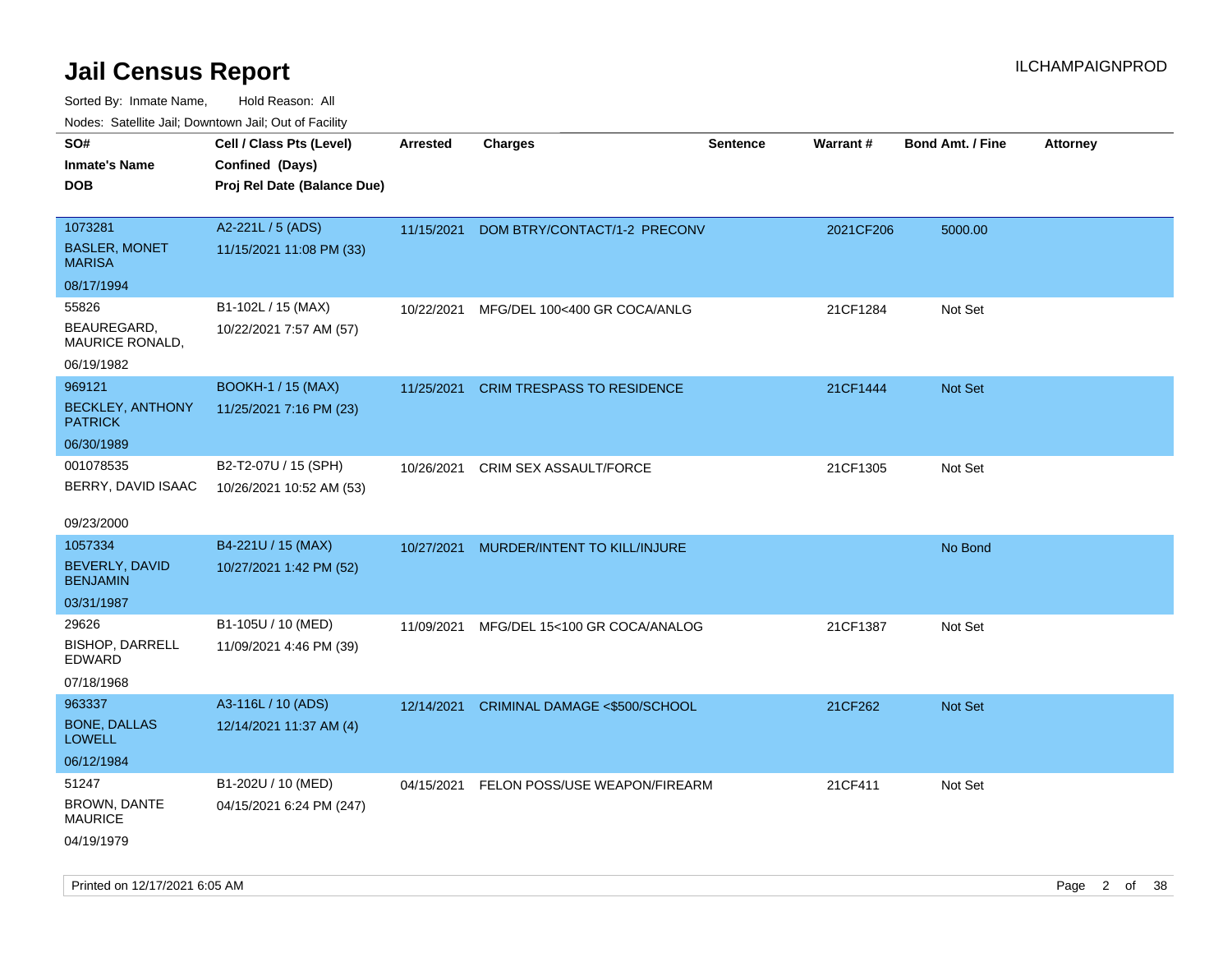Sorted By: Inmate Name, Hold Reason: All Nodes: Satellite Jail; Downtown Jail; Out of Facility

| SO#                                     | Cell / Class Pts (Level)                    | <b>Arrested</b> | <b>Charges</b>                            | <b>Sentence</b> | Warrant#   | <b>Bond Amt. / Fine</b> | <b>Attorney</b> |
|-----------------------------------------|---------------------------------------------|-----------------|-------------------------------------------|-----------------|------------|-------------------------|-----------------|
| <b>Inmate's Name</b>                    | Confined (Days)                             |                 |                                           |                 |            |                         |                 |
| <b>DOB</b>                              | Proj Rel Date (Balance Due)                 |                 |                                           |                 |            |                         |                 |
|                                         |                                             |                 |                                           |                 |            |                         |                 |
| 29957                                   | B4-223U / 15 (MAX)                          | 11/13/2021      | FELON POSS/USE WEAPON/FIREARM             |                 | 21CF1390   | Not Set                 |                 |
| <b>BROWN, RODNEY</b><br><b>LOUIS</b>    | 11/13/2021 8:57 PM (35)                     |                 | 11/13/2021 AGG CRIM SX AB/>5 YR OLDER VIC |                 | 2019CF0718 | 250000.00               |                 |
| 01/07/1968                              |                                             |                 |                                           |                 |            |                         |                 |
| 001077945                               | A1-226L / 10 (MED)                          | 11/13/2021      | AGG ASLT PEACE OFF/FIRE/ER WRK            |                 | 2021CF637  | 1000.00                 |                 |
| <b>BROWN, SIDREA</b>                    | 11/13/2021 10:49 AM (35)                    | 11/13/2021      | <b>BURGLARY</b>                           |                 | 2021CF543  | 50000.00                |                 |
| <b>RENEIA</b>                           |                                             | 11/17/2021      | <b>BURGLARY</b>                           |                 | 21CF1264   | 1000.00                 |                 |
| 07/23/1992                              |                                             |                 |                                           |                 |            |                         |                 |
| 988541                                  | A3-111L / 5 (ADS)                           | 12/06/2021      | POSSESSING A CONTROLLED SUBSTANC          |                 | 2020CF1195 | No Bond                 |                 |
| <b>BURDETTE, SHANE</b><br><b>DILLON</b> | 12/06/2021 2:57 PM (12)                     |                 |                                           |                 |            |                         |                 |
| 11/29/1991                              | 1/3/2022 (0.00)                             |                 |                                           |                 |            |                         |                 |
| 56936                                   | BOOKH-6 / 15 (MAX)                          | 11/01/2021      | PUBLIC INDECENCY/EXPOSURE/3+              |                 |            | Not Set                 |                 |
| CALDWELL, STEVEN<br>ANDRE               | 11/01/2021 1:09 PM (47)                     |                 |                                           |                 |            |                         |                 |
| 04/19/1982                              |                                             |                 |                                           |                 |            |                         |                 |
| 39474                                   | B1-101U / 10 (ADS)                          | 07/06/2021      | MFG/DEL 15<100 GR HEROIN/ANLG             |                 | 21CF792    | Not Set                 |                 |
| <b>CAMPBELL, AARON</b><br><b>JACOB</b>  | 07/06/2021 11:56 PM (165)                   |                 |                                           |                 |            |                         |                 |
| 07/18/1974                              |                                             |                 |                                           |                 |            |                         |                 |
| 958898                                  | B4-123L / 15 (MAX)                          | 11/18/2021      | AGGRAVATED DOMESTIC BATTERY               |                 | 21CF1409   | Not Set                 |                 |
| <b>CHAMBERS, GARY</b><br><b>DANTE</b>   | 11/18/2021 5:10 AM (30)                     |                 |                                           |                 |            |                         |                 |
| 05/24/1973                              |                                             |                 |                                           |                 |            |                         |                 |
| 34805                                   | B1-106U / 15 (MAX)                          | 10/01/2021      | <b>DOMESTIC BATTERY</b>                   |                 | 21CF1183   | Not Set                 |                 |
|                                         | CONERLY, KIN JOSEPH 10/01/2021 1:53 AM (78) | 10/01/2021      | <b>ARMED HABITUAL CRIMINAL</b>            |                 | 21CF1184   | Not Set                 |                 |
|                                         |                                             | 10/06/2021      | POSS STOLEN VEHICLE > \$25,000            |                 | 19CF1786   | Not Set                 |                 |
| 11/16/1971                              |                                             |                 |                                           |                 |            |                         |                 |
| 1074319                                 | B2-T1-04L / 15 (SPH)                        | 10/12/2021      | AGGRAVATED CRUELTY TO ANIMALS             |                 | 21CF1238   | Not Set                 |                 |
| <b>CRAIG, DAVUCCI</b><br><b>DAVION</b>  | 10/12/2021 11:36 AM (67)                    | 10/14/2021      | <b>MURDER</b>                             |                 | 21CF1239   | Not Set                 |                 |
| 08/02/2001                              |                                             |                 |                                           |                 |            |                         |                 |

Printed on 12/17/2021 6:05 AM Page 3 of 38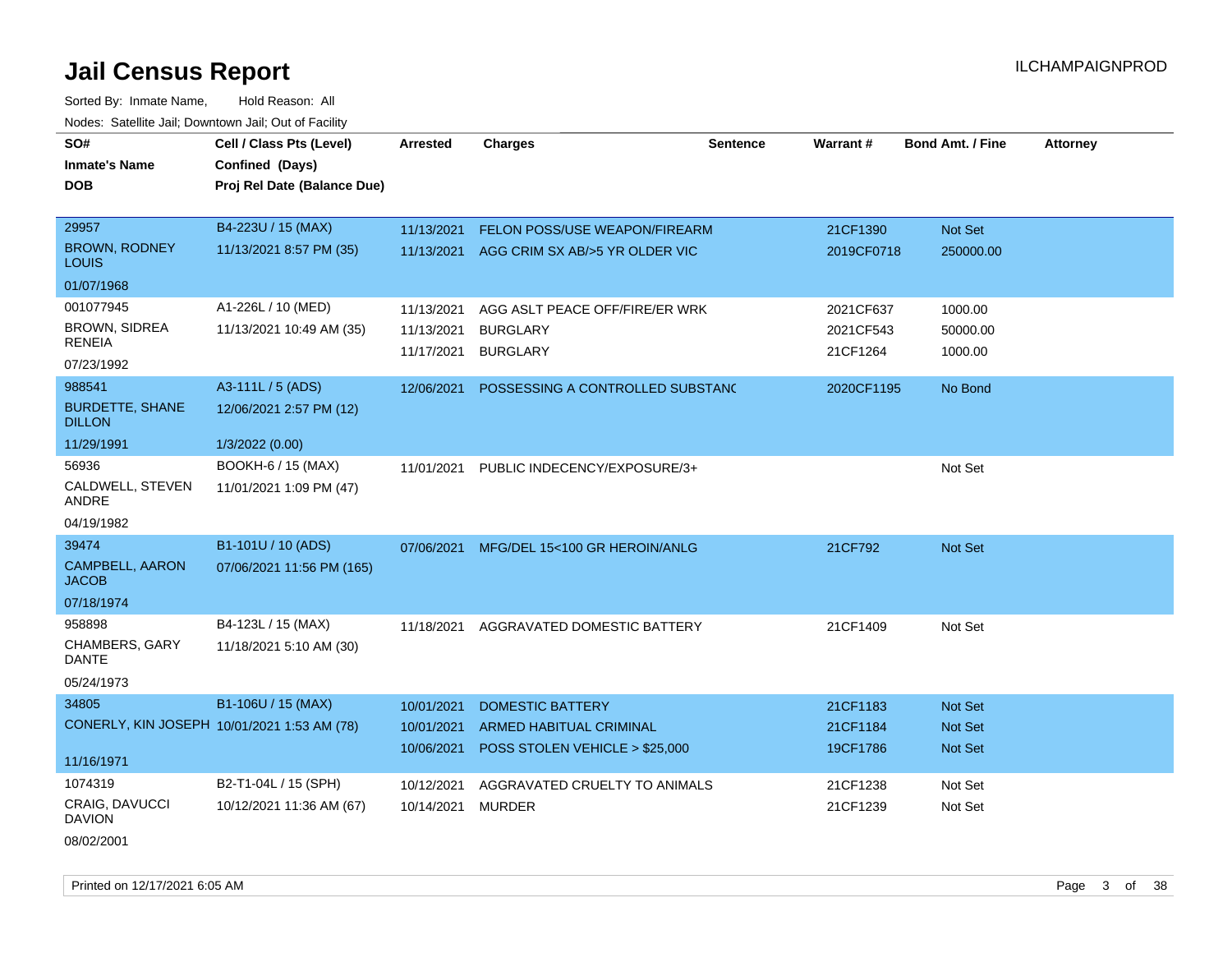Sorted By: Inmate Name, Hold Reason: All Nodes: Satellite Jail; Downtown Jail; Out of Facility

| SO#<br><b>Inmate's Name</b><br><b>DOB</b>         | Cell / Class Pts (Level)<br>Confined (Days)<br>Proj Rel Date (Balance Due) | <b>Arrested</b> | <b>Charges</b>                          | <b>Sentence</b> | Warrant#   | <b>Bond Amt. / Fine</b> | <b>Attorney</b> |
|---------------------------------------------------|----------------------------------------------------------------------------|-----------------|-----------------------------------------|-----------------|------------|-------------------------|-----------------|
| 001077549<br>CRISTOBAL-MATEO,<br><b>CRISTOBAL</b> | B2-T3-10L / 10 (SPH)<br>12/22/2020 1:17 PM (361)                           | 12/22/2020      | <b>PRED CRIM SEX ASLT/VICTIM &lt;13</b> |                 | 2020CF1469 | Not Set                 |                 |
| 12/02/1988                                        |                                                                            |                 |                                         |                 |            |                         |                 |
| 1023587                                           | B1-203U / 15 (MAX)                                                         | 09/24/2021      | MFG/DEL CANNABIS/2.5-10 GRAMS           |                 | 21CF1155   | Not Set                 |                 |
| DAVIS, MARTIN<br><b>DENNIS</b>                    | 09/24/2021 9:38 PM (85)                                                    | 09/24/2021      | ARMED HABITUAL CRIMINAL                 |                 | 2021-CF681 | 500000.00               |                 |
| 12/02/1994                                        |                                                                            |                 |                                         |                 |            |                         |                 |
| 001078538<br>DAWKINS, LEN                         | B1-205L / 10 (MED)<br>10/26/2021 8:18 PM (53)                              | 10/26/2021      | <b>CRIM SEX ASSAULT/FORCE</b>           |                 | 21CF1301   | Not Set                 |                 |
| 03/23/1987                                        |                                                                            |                 |                                         |                 |            |                         |                 |
| 56972                                             | B3-W8-32L / 10 (MED)                                                       | 08/30/2021      | POSS STOLEN VEHICLE > \$25,000          |                 | 21CF1044   | Not Set                 |                 |
| DAY, DANIEL JOSEPH                                | 08/30/2021 3:07 PM (110)                                                   | 09/04/2021      | <b>BURGLARY</b>                         |                 | 21CF1054   | Not Set                 |                 |
| 10/16/1982                                        |                                                                            |                 |                                         |                 |            |                         |                 |
| 989143                                            | B3-W2-06L / 10 (MED)                                                       | 09/27/2021      | STALKING/CAUSE PERSON DISTRESS          | 2y (DOC)        | 21CF1149   | 50000.00                |                 |
| DIAL, CLAYTON COLE                                | 09/27/2021 4:12 PM (82)                                                    | 09/27/2021      | POSSESSION OF METH<5 GRAMS              | 3y (DOC)        |            | 9430.00                 |                 |
| 07/28/1991                                        |                                                                            |                 |                                         |                 |            |                         |                 |
| 515892                                            | B4-224U / 15 (MAX)                                                         | 11/18/2021      | AGG DOMESTIC BATTERY/STRANGLE           | 4y (DOC)        | 15CF1432   | No Bond                 |                 |
| DISHMAN, BYRON<br><b>EUJEAN</b>                   | 11/18/2021 2:33 PM (30)                                                    |                 |                                         |                 |            |                         |                 |
| 07/30/1983                                        |                                                                            |                 |                                         |                 |            |                         |                 |
| 25659                                             | B4-125L / 15 (MAX)                                                         | 06/15/2021      | <b>RESIDENTIAL BURGLARY</b>             |                 | 2020CF1218 | 50000.00                |                 |
| DORRIS, LORENZO                                   | 06/15/2021 6:17 AM (186)                                                   | 06/15/2021      | <b>BURGLARY</b>                         |                 | 21CF689    | Not Set                 |                 |
| 07/19/1966                                        |                                                                            |                 |                                         |                 |            |                         |                 |
| 1076663                                           | A4-101L / 15 (MAX)                                                         | 07/15/2020      | *ARMED HABITUAL CRIMINAL                | 18y             | 2020-CF783 | 500000.00               |                 |
| DYE, KENNE YAKIEM                                 | 07/15/2020 11:49 AM (521)                                                  | 01/02/2021      | RESIST/OBSTRUCT WITH INJURY             | 2y              | 21CF2      | Not Set                 |                 |

05/30/1988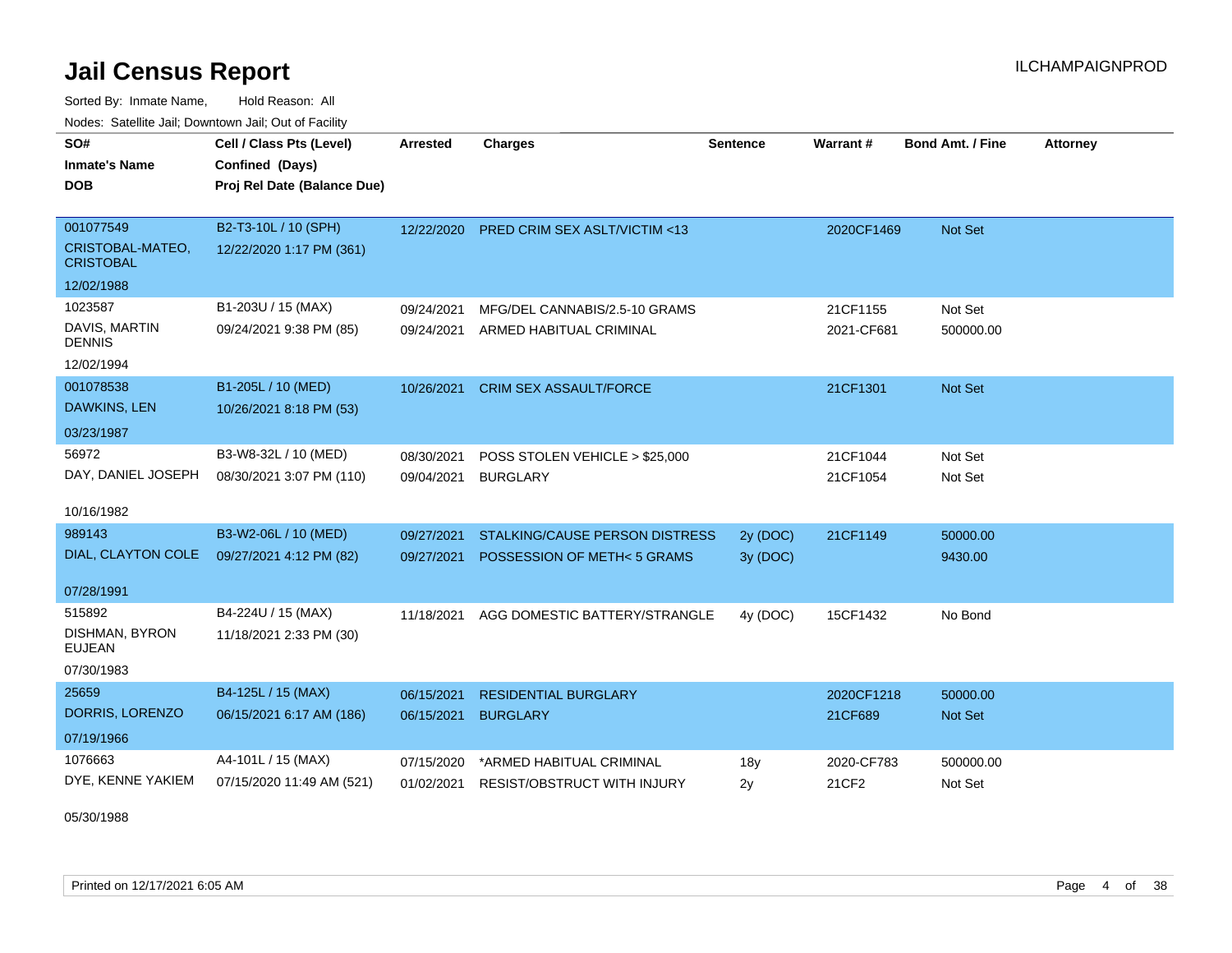| Hougo. Catolino can, Bowmown can, Cat or Fagint |                                                                            |                 |                                |                 |             |                         |                 |
|-------------------------------------------------|----------------------------------------------------------------------------|-----------------|--------------------------------|-----------------|-------------|-------------------------|-----------------|
| SO#<br><b>Inmate's Name</b><br><b>DOB</b>       | Cell / Class Pts (Level)<br>Confined (Days)<br>Proj Rel Date (Balance Due) | <b>Arrested</b> | <b>Charges</b>                 | <b>Sentence</b> | Warrant#    | <b>Bond Amt. / Fine</b> | <b>Attorney</b> |
| 1024895                                         | A4-106U                                                                    | 12/15/2021      | MFG/DEL 100<400 GR COCA/ANLG   |                 | 21CF1535    | <b>Not Set</b>          |                 |
| EDWARDS, GEORGE<br><b>CORTEZ</b>                | 12/15/2021 12:26 PM (3)                                                    | 12/15/2021      | AGGRAVATED BATTERY             |                 | 21CF1536    | Not Set                 |                 |
| 06/19/1994                                      |                                                                            |                 |                                |                 |             |                         |                 |
| 11838                                           | BOOKH-3                                                                    | 12/16/2021      | MFG/DEL 1<15 GR COCAINE/ANLG   |                 | 2021CFAWOW  | Not Set                 |                 |
| EPPS, GARY DEAN                                 | 12/16/2021 12:12 PM (2)                                                    |                 |                                |                 |             |                         |                 |
| 01/23/1957                                      |                                                                            |                 |                                |                 |             |                         |                 |
| 987328                                          | A2-122L / 10 (MED)                                                         | 12/11/2021      | AGG ASLT PEACE OFF/FIRE/ER WRK |                 | 21CF1515    | Not Set                 |                 |
| ERVIN, DEIDRA ANN<br><b>RUTH</b>                | 12/11/2021 8:48 PM (7)                                                     |                 |                                |                 |             |                         |                 |
| 04/15/1991                                      |                                                                            |                 |                                |                 |             |                         |                 |
| 45194                                           | B3-W1-01U / 10 (MED)                                                       | 10/20/2021      | DOMESTIC BATTERY/OTHER PRIOR   |                 | 21CF1265    | Not Set                 |                 |
| <b>FALLS, ANDREW</b>                            | 10/20/2021 12:59 AM (59)                                                   |                 |                                |                 |             |                         |                 |
| 08/15/1976                                      |                                                                            |                 |                                |                 |             |                         |                 |
| 527081                                          | B3-W6-24L / 10 (MED)                                                       | 09/06/2021      | ARSON/REAL/PERSONAL PROP>\$150 |                 | 2021 CF 797 | 25000.00                |                 |
| <b>FERGUSON,</b><br><b>CHRISTOPHER</b>          | 09/06/2021 1:18 PM (103)                                                   |                 |                                |                 |             |                         |                 |
| 12/21/1981                                      |                                                                            |                 |                                |                 |             |                         |                 |
| 1039744                                         | A3-113L / 15 (ADS)                                                         | 12/06/2021      | <b>MURDER</b>                  |                 | 20CF959     | 1000000.00              |                 |
| FONVILLE, TREVOY<br><b>JERMAINE</b>             | 12/06/2021 10:52 AM (12)                                                   |                 |                                |                 |             |                         |                 |
| 01/13/1996                                      |                                                                            |                 |                                |                 |             |                         |                 |
| 518395                                          | B2-T3-12L / 15 (SPH)                                                       | 07/07/2020      | <b>CRIMINAL SEXUAL ASSAULT</b> |                 | 2020-CF735  | 250000.00               |                 |
|                                                 | FRANDLE, MARK RYAN 07/07/2020 3:42 PM (529)                                |                 |                                |                 |             |                         |                 |
| 09/10/1985                                      |                                                                            |                 |                                |                 |             |                         |                 |
| 001078583                                       | B1-205U / 15 (MAX)                                                         | 11/14/2021      | AGG UNLAWFUL USE WEAPON/PERSON |                 | 21CF1392    | Not Set                 |                 |
| FRAZIER, RICHARD<br><b>EMOND</b>                | 11/14/2021 3:12 AM (34)                                                    |                 |                                |                 |             |                         |                 |
| 04/19/2001                                      |                                                                            |                 |                                |                 |             |                         |                 |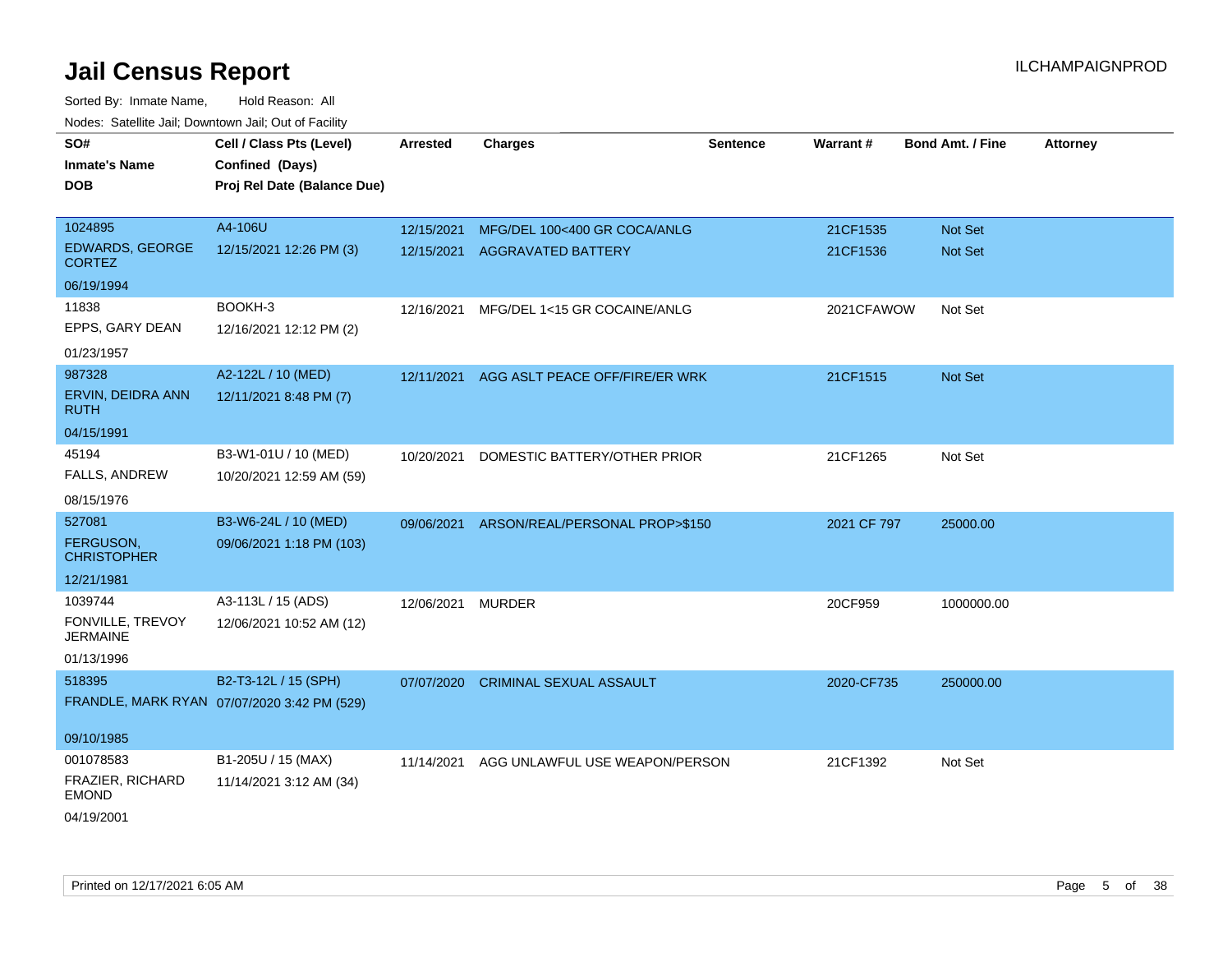Sorted By: Inmate Name, Hold Reason: All Nodes: Satellite Jail; Downtown Jail; Out of Facility

| wacs. Calcillic Jali, Downtown Jali, Out of Facility |                             |                 |                                           |                 |                 |                         |                 |
|------------------------------------------------------|-----------------------------|-----------------|-------------------------------------------|-----------------|-----------------|-------------------------|-----------------|
| SO#                                                  | Cell / Class Pts (Level)    | <b>Arrested</b> | <b>Charges</b>                            | <b>Sentence</b> | <b>Warrant#</b> | <b>Bond Amt. / Fine</b> | <b>Attorney</b> |
| <b>Inmate's Name</b>                                 | Confined (Days)             |                 |                                           |                 |                 |                         |                 |
| <b>DOB</b>                                           | Proj Rel Date (Balance Due) |                 |                                           |                 |                 |                         |                 |
|                                                      |                             |                 |                                           |                 |                 |                         |                 |
| 001077934                                            | A1-224L / 10 (MED)          | 08/22/2021      | <b>DOMESTIC BATTERY</b>                   |                 | 21 CM 172       | 10000.00                |                 |
| FREED, LOGAN<br><b>SUZANNE</b>                       | 08/22/2021 11:45 PM (118)   | 08/22/2021      | AGG DUI/ACCIDENT/DEATH                    |                 | 21CF1024        | <b>Not Set</b>          |                 |
| 08/18/1996                                           |                             |                 |                                           |                 |                 |                         |                 |
| 001078290                                            | A1-125U / 10 (ADS)          | 08/19/2021      | MACHINE GUN/AUTO WEAPON/VEH               |                 | 21CF1012        | Not Set                 |                 |
| FREEMAN, ANGEL<br><b>JANILA KAY</b>                  | 08/19/2021 1:26 AM (121)    |                 |                                           |                 |                 |                         |                 |
| 12/25/1995                                           |                             |                 |                                           |                 |                 |                         |                 |
| 1068518                                              | A4-106L                     | 12/16/2021      | <b>BURGLARY</b>                           |                 | 21CF54          | 10000.00                |                 |
| FULFORD, WILLIE                                      | 12/15/2021 11:16 PM (3)     | 12/16/2021      | <b>BURGLARY</b>                           |                 | 21CF416         | 10000.00                |                 |
| Junior                                               |                             | 12/16/2021      | RESIST/OBSTRUCT WITH INJURY               |                 | 21C370          | 5000.00                 |                 |
| 12/12/1963                                           |                             |                 |                                           |                 |                 |                         |                 |
| 55731                                                | A3-213L / 15 (ADS)          |                 | 12/07/2021 THEFT CONTROL INTENT \$500<10K |                 | 2019CF1448      | No Bond                 |                 |
| FULLILOVE,<br>CHRISTOPHER                            | 12/07/2021 3:44 PM (11)     |                 |                                           |                 |                 |                         |                 |
| 09/25/1980                                           |                             |                 |                                           |                 |                 |                         |                 |
| 001078450                                            | B3-W1-04L / 10 (MED)        | 10/26/2021      | <b>AGGRAVATED BATTERY</b>                 |                 |                 | <b>Not Set</b>          |                 |
| GAMBLE, HAKEEM<br><b>DARION</b>                      | 10/26/2021 1:01 PM (53)     | 10/26/2021      | <b>BURGLARY W/O CAUSING DAMAGE</b>        |                 |                 | No Bond                 |                 |
| 12/17/1999                                           | 12/23/2021 (0.00)           |                 |                                           |                 |                 |                         |                 |
| 001078633                                            | B2-T4-13U / 15 (MAX)        | 12/01/2021      | PRED CRIM SEX ASLT/VICTIM <13             |                 | 21CF1416        | 250000.00               |                 |
| GONZALEZ-GUILLEN,<br>EDWARD                          | 12/01/2021 12:08 PM (17)    |                 |                                           |                 |                 |                         |                 |
| 08/25/2002                                           |                             |                 |                                           |                 |                 |                         |                 |
| 001078607                                            | B4-221L / 15 (MAX)          | 11/22/2021      | FELON POSS/USE FIREARM/PAROLE             |                 | 21CF1437        | <b>Not Set</b>          |                 |
| <b>GRAY, WILLIAM</b><br>DA'VON                       | 11/22/2021 2:57 PM (26)     |                 | 11/22/2021 ATTEMPT (FIRST DEGREE MURDER)  |                 | 21CF1435        | <b>Not Set</b>          |                 |
| 04/18/1984                                           |                             |                 |                                           |                 |                 |                         |                 |
| 56342                                                | B1-104L / 10 (MED)          | 10/21/2021      | THEFT CONTROL INTENT <\$500               |                 | 17CF1451        | 10000.00                |                 |
| <b>GRIFFIN, NATHAN</b>                               | 10/21/2021 4:20 PM (58)     | 10/21/2021      | DRIVING ON REVOKED LICENSE                |                 | 20TR1979        | 3000.00                 |                 |
| <b>EUGENE</b>                                        |                             | 10/21/2021      | ARMED HABITUAL CRIMINAL                   |                 | 21CF1279        | Not Set                 |                 |
| 02/24/1969                                           |                             |                 |                                           |                 |                 |                         |                 |

Printed on 12/17/2021 6:05 AM **Page 6** of 38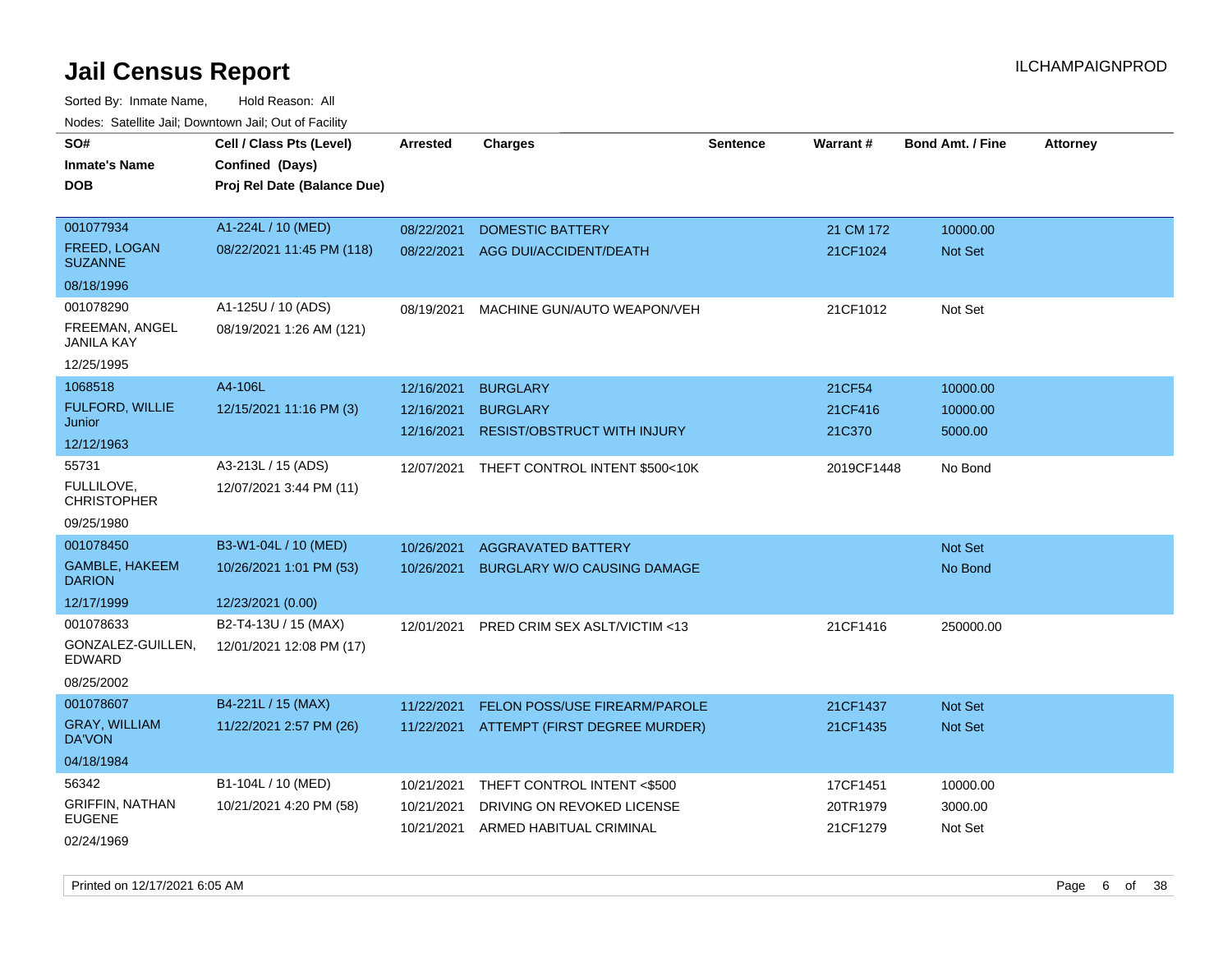| <u>Houce.</u> Catellite ball, Downtown ball, Out of Fabilit |                                            |                 |                                         |                 |            |                         |                 |
|-------------------------------------------------------------|--------------------------------------------|-----------------|-----------------------------------------|-----------------|------------|-------------------------|-----------------|
| SO#                                                         | Cell / Class Pts (Level)                   | <b>Arrested</b> | <b>Charges</b>                          | <b>Sentence</b> | Warrant#   | <b>Bond Amt. / Fine</b> | <b>Attorney</b> |
| <b>Inmate's Name</b>                                        | Confined (Days)                            |                 |                                         |                 |            |                         |                 |
| DOB.                                                        | Proj Rel Date (Balance Due)                |                 |                                         |                 |            |                         |                 |
|                                                             |                                            |                 |                                         |                 |            |                         |                 |
| 1071098                                                     | B1-201U / 15 (MAX)                         | 11/06/2021      | AGG CRIM SEX ASSAULT/FIREARM            |                 | 21CF1368   | Not Set                 |                 |
| <b>HARRIS, SHEMAR</b><br><b>HARLEM</b>                      | 11/06/2021 8:22 AM (42)                    |                 |                                         |                 |            |                         |                 |
| 07/22/2000                                                  |                                            |                 |                                         |                 |            |                         |                 |
| 001078685                                                   | BOOKH-3                                    | 12/16/2021      | RESIDENTIAL BURGLARY                    |                 | 2021CFAWOW | Not Set                 |                 |
| HATHORN, MELVIN<br>NATHANIEL                                | 12/16/2021 10:18 AM (2)                    |                 |                                         |                 |            |                         |                 |
| 02/27/1999                                                  |                                            |                 |                                         |                 |            |                         |                 |
| 1038973                                                     | <b>BOOKH-5 / 10 (MED)</b>                  | 11/05/2021      | AGG DOMESTIC BATTERY/STRANGLE           |                 | 21CF1365   | <b>Not Set</b>          |                 |
|                                                             | HAYS, DAMIEN CLYDE 11/05/2021 8:59 PM (43) |                 |                                         |                 |            |                         |                 |
|                                                             |                                            |                 |                                         |                 |            |                         |                 |
| 03/19/1994                                                  |                                            |                 |                                         |                 |            |                         |                 |
| 965829                                                      | BOOKH-4 / 10 (ADS)                         | 09/09/2021      | HRSMT/NO CONVERSATION/KILL              |                 | 2021CF1072 | 25000.00                |                 |
| HEINZ, ANDREW<br><b>MICHAEL</b>                             | 09/09/2021 5:21 PM (100)                   | 09/13/2021      | PROBATION VIOLATION                     |                 | 21CF7      | Not Set                 |                 |
| 07/01/1987                                                  |                                            |                 |                                         |                 |            |                         |                 |
| 001078488                                                   | B2-T3-11U / 15 (SPH)                       | 10/14/2021      | <b>PRED CRIM SEX ASLT/VICTIM &lt;13</b> |                 | 21CF1232   | 500000.00               |                 |
| HERNANDEZ-LOPEZ,<br><b>ERNESTO</b>                          | 10/14/2021 3:15 PM (65)                    | 10/14/2021      | <b>FUGITIVE FROM JUSTICE</b>            |                 | 21CF1246   | Not Set                 |                 |
| 11/28/1975                                                  |                                            |                 |                                         |                 |            |                         |                 |
| 975293                                                      | B2-T4-14L / 10 (SPH)                       | 07/21/2021      | VIO ORDER/PRIOR VIO OF ORDER            |                 | 21CF914    | No Bond                 |                 |
| HILL, JACOB MILES                                           | 07/21/2021 8:43 PM (150)                   | 07/21/2021      | <b>STALKING</b>                         |                 | 2021CF863  | Not Set                 |                 |
|                                                             |                                            | 07/25/2021      | PAROLE REVOCATION                       |                 | CH2104646  | Not Set                 |                 |
| 02/06/1988                                                  |                                            | 08/18/2021      | HARASS WITNESS/FAMILY MBR/REP           |                 | 21CF992    | Not Set                 |                 |
|                                                             |                                            | 09/09/2021      | AGG STALKING/BODILY HARM                |                 | 21CF1073   | Not Set                 |                 |
| 48471                                                       | B1-207L / 15 (MAX)                         | 08/08/2021      | AGG BATTERY/DISCHARGE FIREARM           |                 | 21CF946    | <b>Not Set</b>          |                 |
| HILL, RAMESH<br><b>JERMAINE</b>                             | 08/08/2021 4:45 AM (132)                   |                 |                                         |                 |            |                         |                 |
| 12/11/1978                                                  |                                            |                 |                                         |                 |            |                         |                 |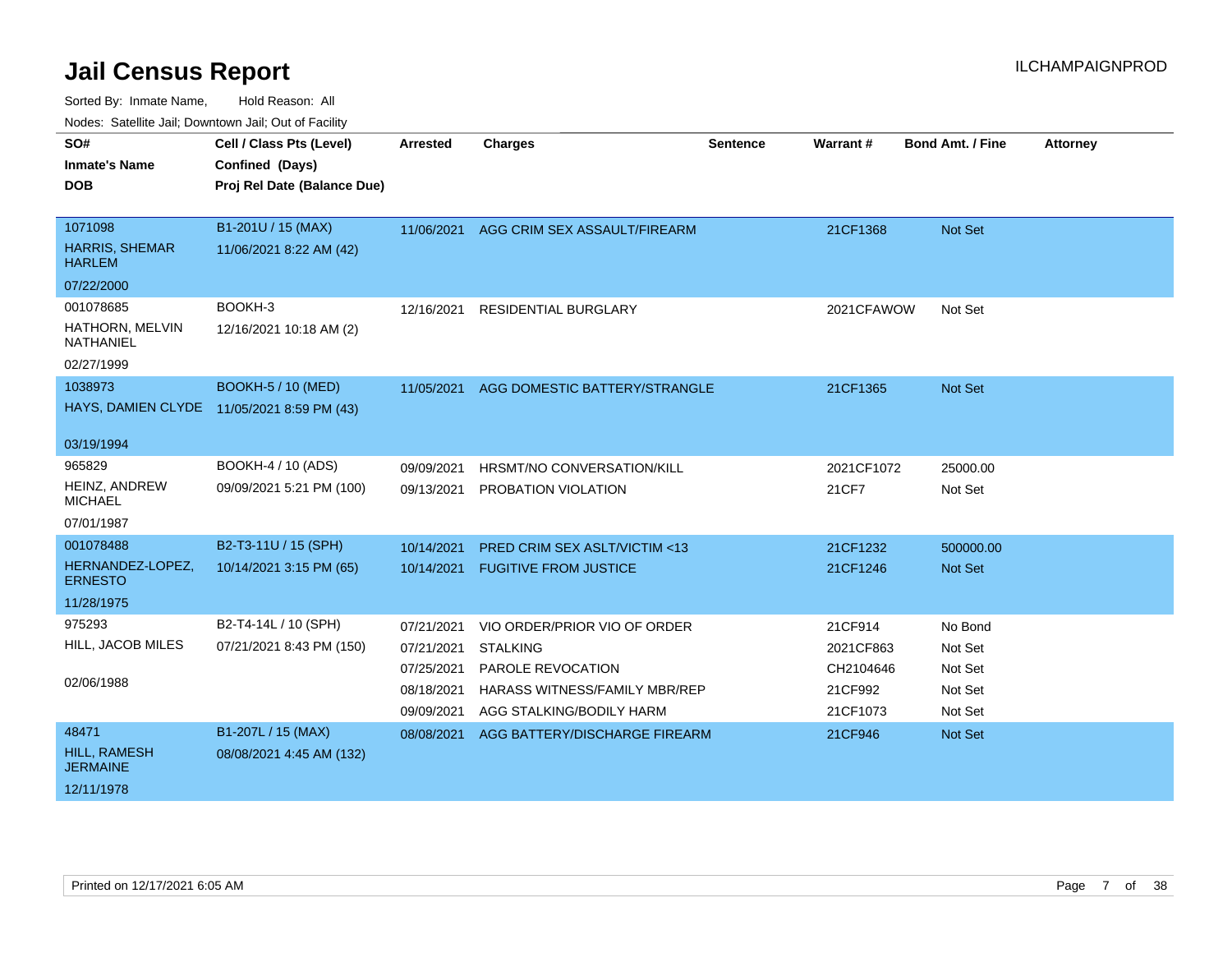| rougs. Calcinic Jan, Downtown Jan, Out of Facility |                             |                 |                                           |                 |                 |                         |                 |
|----------------------------------------------------|-----------------------------|-----------------|-------------------------------------------|-----------------|-----------------|-------------------------|-----------------|
| SO#                                                | Cell / Class Pts (Level)    | <b>Arrested</b> | <b>Charges</b>                            | <b>Sentence</b> | <b>Warrant#</b> | <b>Bond Amt. / Fine</b> | <b>Attorney</b> |
| <b>Inmate's Name</b>                               | Confined (Days)             |                 |                                           |                 |                 |                         |                 |
| <b>DOB</b>                                         | Proj Rel Date (Balance Due) |                 |                                           |                 |                 |                         |                 |
|                                                    |                             |                 |                                           |                 |                 |                         |                 |
| 49618                                              | B1-107U / 10 (MED)          |                 | 10/26/2021 AGG FLEEING POLICE/21 MPH OVER |                 | 21CF1529        | No Bond                 |                 |
| HITES, STEVEN<br><b>WAYNE</b>                      | 10/26/2021 7:42 AM (53)     |                 |                                           |                 |                 |                         |                 |
| 12/31/1979                                         |                             |                 |                                           |                 |                 |                         |                 |
| 1043704                                            | B4-223L / 15 (MAX)          | 07/13/2021      | ARMED ROBBERY/ARMED W/FIREARM             | 12y (DOC)       | 21CF815         | Not Set                 |                 |
| HOUSTON, STEVEN<br>CORDELL                         | 07/13/2021 5:56 AM (158)    |                 |                                           |                 |                 |                         |                 |
| 01/24/1989                                         |                             |                 |                                           |                 |                 |                         |                 |
| 999198                                             | B4-222L / 15 (MAX)          | 11/30/2021      | FELON POSS/USE FIREARM PRIOR              |                 | 21CF1377        | 500000.00               |                 |
| <b>HOWARD, BRION LIN</b>                           | 11/30/2021 10:41 AM (18)    |                 |                                           |                 |                 |                         |                 |
|                                                    |                             |                 |                                           |                 |                 |                         |                 |
| 06/10/1992                                         |                             |                 |                                           |                 |                 |                         |                 |
| 1061996                                            | A1-124L / 5 (MIN)           | 10/30/2021      | DRVG UNDER INFLUENCE OF DRUG              | 180d (CJ)       |                 | No Bond                 |                 |
| HUBBARD, REBEKIAH                                  | 10/30/2021 1:37 PM (49)     | 10/30/2021      | RETAIL THEFT/DISP MERCH/<\$300            |                 | 2018CF1302      | 20000.00                |                 |
| <b>DIONA</b>                                       |                             | 10/31/2021      | USE FORGED CR/DEBIT CARD/<\$300           | 2y (DOC)        |                 | No Bond                 |                 |
| 04/08/1998                                         |                             |                 |                                           |                 |                 |                         |                 |
| 953555                                             | B4-122L / 15 (MAX)          | 03/10/2021      | <b>CRIM TRESPASS TO RESIDENCE</b>         |                 | 21CF272         | Not Set                 |                 |
| HUNT, TAVARIS EARL                                 | 03/10/2021 4:58 AM (283)    |                 | 04/14/2021 AGG FLEEING POLICE/21 MPH OVER | 3y (DOC)        | 2020CF94        | 10000.00                |                 |
| 12/29/1987                                         |                             |                 |                                           |                 |                 |                         |                 |
| 001078639                                          | B1-206L / 10 (MED)          |                 |                                           |                 |                 |                         |                 |
|                                                    |                             | 12/02/2021      | <b>FUGITIVE FROM JUSTICE</b>              |                 | 21CF1465        | Not Set                 |                 |
| JACKSON, GREGORY<br><b>LYNN</b>                    | 12/02/2021 3:43 AM (16)     |                 |                                           |                 |                 |                         |                 |
| 11/22/1994                                         |                             |                 |                                           |                 |                 |                         |                 |
| 38993                                              | B4-126L / 15 (MAX)          |                 | 02/13/2021 ATTEMPT (FIRST DEGREE MURDER)  |                 | 21CF181         | Not Set                 |                 |
| JACKSON, LAMONT<br><b>JEREMIE</b>                  | 02/13/2021 7:45 AM (308)    |                 |                                           |                 |                 |                         |                 |
| 07/31/1973                                         |                             |                 |                                           |                 |                 |                         |                 |
| 001077487                                          | B3-W8-30L / 10 (MED)        | 12/03/2020      | FELON POSS/USE WEAPON/FIREARM             |                 | 20CF1377        | Not Set                 |                 |
| <b>JACKSON, TERREL</b><br>DANDRE                   | 12/03/2020 10:18 AM (380)   | 11/09/2021      | AGG DISCHARGE FIREARM/OCC VEH             |                 | 21CR0331401     | No Bond                 |                 |
| 08/11/1990                                         |                             |                 |                                           |                 |                 |                         |                 |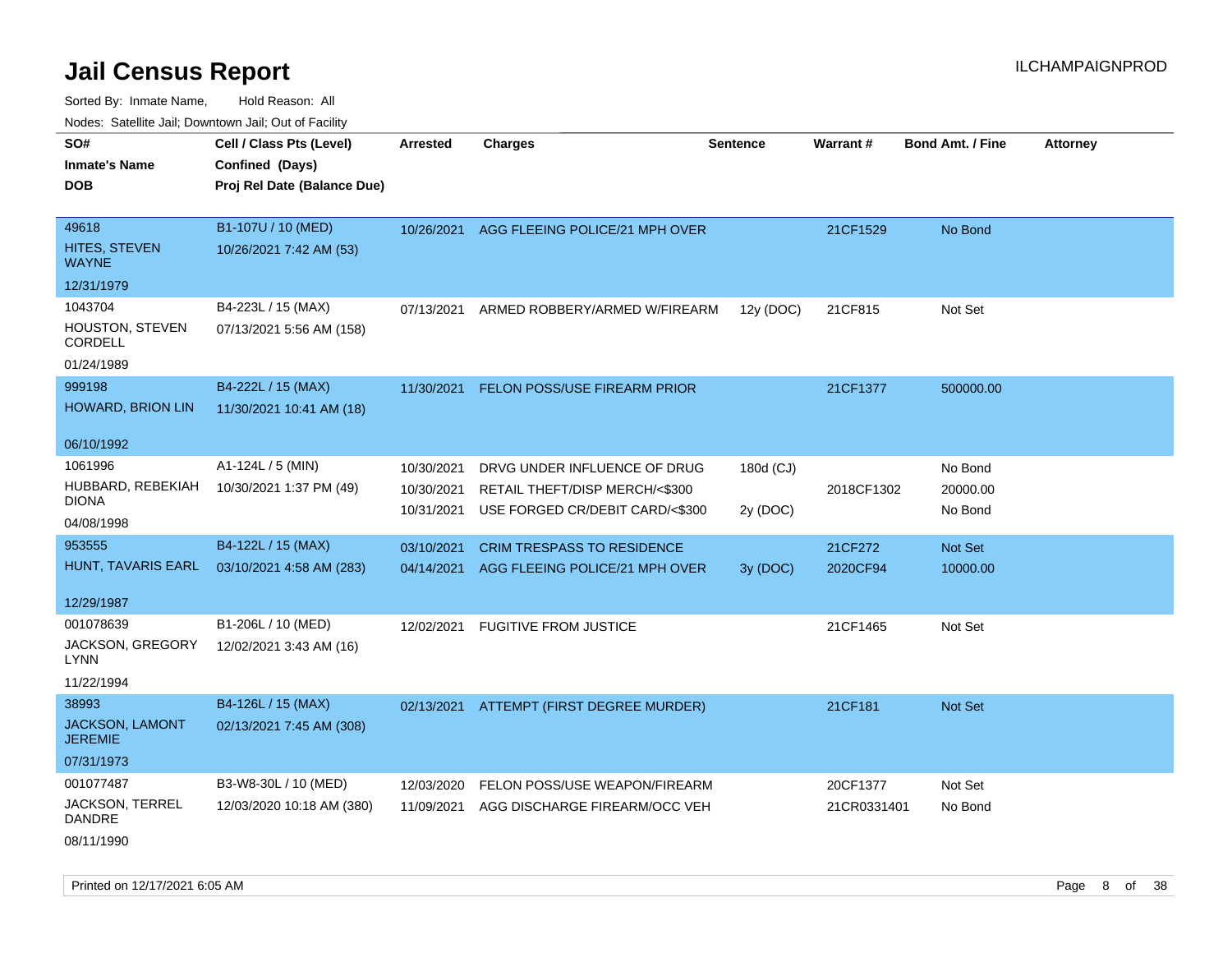| SO#<br><b>Inmate's Name</b><br><b>DOB</b>                        | Cell / Class Pts (Level)<br>Confined (Days)<br>Proj Rel Date (Balance Due) | <b>Arrested</b>                        | <b>Charges</b>                                                         | <b>Sentence</b> | Warrant#                          | <b>Bond Amt. / Fine</b>          | <b>Attorney</b> |
|------------------------------------------------------------------|----------------------------------------------------------------------------|----------------------------------------|------------------------------------------------------------------------|-----------------|-----------------------------------|----------------------------------|-----------------|
| 001077864<br>D.<br>01/26/1990                                    | B1-103L / 15 (MAX)<br>JAMERSON, ANTHONY 04/18/2021 7:21 PM (244)           | 04/18/2021                             | FELON POSS/USE WEAPON/FIREARM                                          |                 | 21CF428                           | <b>Not Set</b>                   |                 |
| 63110<br>JAMES, DOMINIQUE<br><b>JULIUS</b><br>03/04/1983         | BOOKH-3<br>12/16/2021 5:46 PM (2)                                          | 12/16/2021<br>12/16/2021               | <b>CRIMINAL TRESPASS TO LAND</b><br>CRIM DAMAGE/PROPERTY/>\$100K       |                 | 2021CFAWOW<br>2021CFAWOW          | Not Set<br>Not Set               |                 |
| 001077437<br>JOHNSON, ANTONIO<br><b>LASHAUN</b><br>01/06/1980    | B3-W4-16L / 10 (MED)<br>08/23/2021 7:48 PM (117)                           | 08/23/2021                             | DOM BTRY/CONTACT/1-2 PRECONV                                           |                 | 21CF1025                          | Not Set                          |                 |
| 1071536<br>JOHNSON, ZACHERY<br>EDWARD<br>10/30/1987              | B1-206U / 15 (MED)<br>06/17/2021 2:00 AM (184)                             | 06/17/2021                             | ATTEMPT (FIRST DEGREE MURDER)                                          |                 | 21CF702                           | Not Set                          |                 |
| 001078645<br><b>JONES, KELVIN</b><br><b>KHYRIC</b><br>02/27/2001 | B4-222U / 10 (MED)<br>12/02/2021 6:56 PM (16)                              | 12/02/2021                             | AGG DISCHARGE FIREARM                                                  |                 | 21CF1478                          | No Bond                          |                 |
| 956822<br>JONES, MARIO<br>NATHANIEL<br>10/27/1987                | B1-107L / 15 (MAX)<br>11/25/2021 10:37 AM (23)                             | 11/25/2021<br>11/25/2021<br>11/25/2021 | AGGRAVATED DOMESTIC BATTERY<br>PAROLE REVOCATION<br>UNLAWFUL RESTRAINT |                 | 21CF1442<br>CH2106361<br>21CF1443 | Not Set<br>No Bond<br>Not Set    |                 |
| 1008468<br><b>JONES, MARTEZ</b><br><b>LAMONTE</b><br>06/22/1993  | B <sub>4</sub> -DR<br>12/01/2021 1:28 PM (17)                              | 12/01/2021<br>12/02/2021               | FELON POSS/USE WEAPON/FIREARM<br>PROBATION VIOLATION                   |                 | 21CF1472<br>20CF1151              | <b>Not Set</b><br><b>Not Set</b> |                 |
| 001077877<br>JORDAN, PATRICK<br><b>RODEL</b><br>10/22/2002       | A4-101U / 10 (MED)<br>04/24/2021 3:53 PM (238)                             | 04/24/2021                             | AGG DISCHARGE FIREARM/OCC BLDG                                         | 5y(DOC)         |                                   | Not Set                          |                 |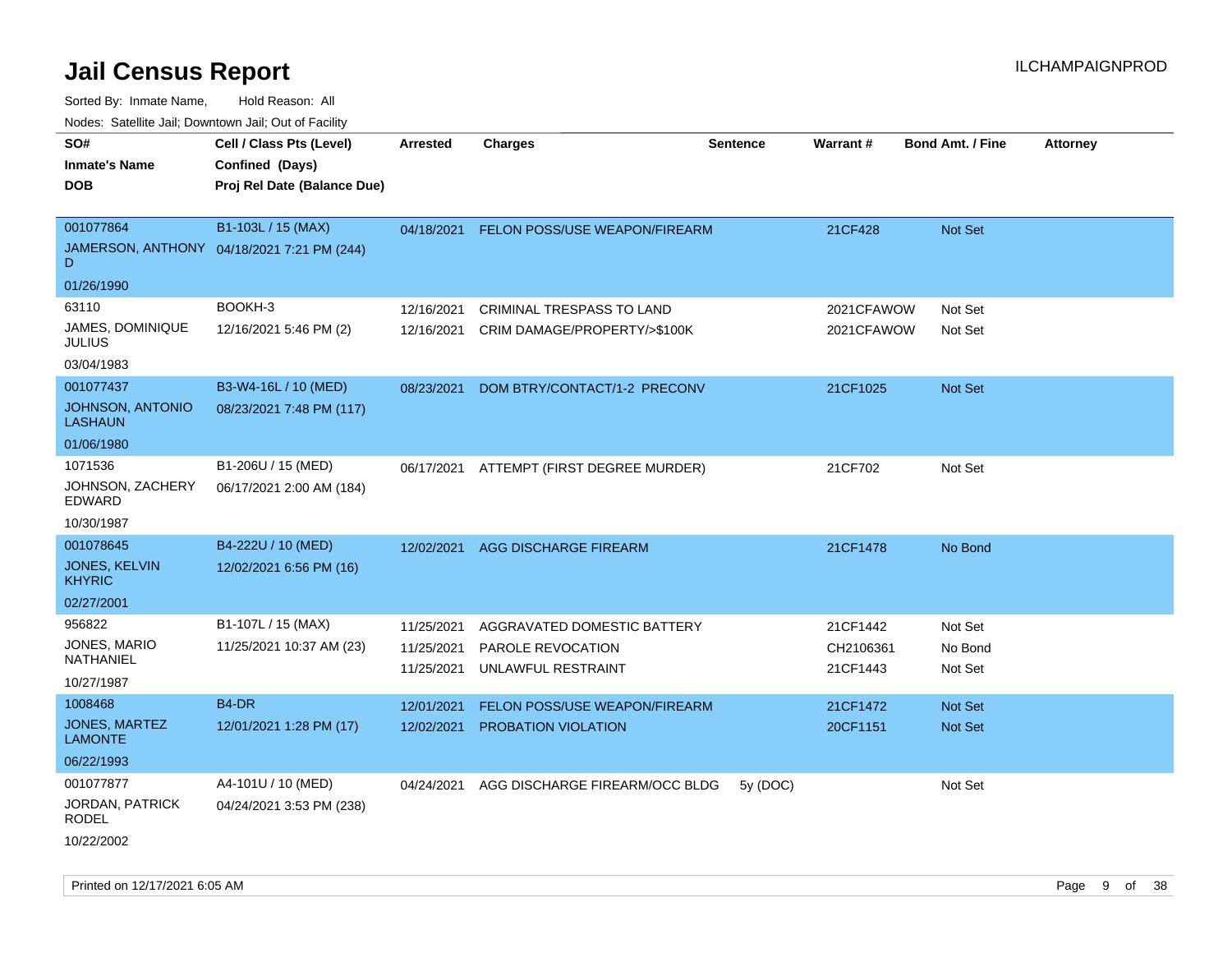Sorted By: Inmate Name, Hold Reason: All Nodes: Satellite Jail; Downtown Jail; Out of Facility

| SO#                           | Cell / Class Pts (Level)                     | <b>Arrested</b> | <b>Charges</b>                 | <b>Sentence</b> | Warrant#     | <b>Bond Amt. / Fine</b> | <b>Attorney</b> |
|-------------------------------|----------------------------------------------|-----------------|--------------------------------|-----------------|--------------|-------------------------|-----------------|
| <b>Inmate's Name</b>          | Confined (Days)                              |                 |                                |                 |              |                         |                 |
| <b>DOB</b>                    | Proj Rel Date (Balance Due)                  |                 |                                |                 |              |                         |                 |
|                               |                                              |                 |                                |                 |              |                         |                 |
| 506244                        | B1-204L / 15 (MAX)                           | 07/15/2021      | ARMED ROBBERY/ARMED W/FIREARM  |                 | 2021CF791    | 250000.00               |                 |
| <b>JOSLIN, JASON LEE</b>      | 07/15/2021 4:38 AM (156)                     |                 |                                |                 |              |                         |                 |
| 12/22/1985                    |                                              |                 |                                |                 |              |                         |                 |
| 66662                         | A3-112L / 10 (ADS)                           | 12/05/2021      | POSS AMT CON SUB EXCEPT(A)/(D) |                 | 18CF597      | 200000.00               |                 |
| KINTNER, WESLEY J             | 12/05/2021 1:57 PM (13)                      |                 |                                |                 |              |                         |                 |
| 04/15/1986                    |                                              |                 |                                |                 |              |                         |                 |
| 1070011                       | B4-124U / 15 (MAX)                           | 08/03/2021      | AGG DISCH FIREARM/1ST AID PERS |                 | 21CF929      | Not Set                 |                 |
| LAWS, WILLIAM<br>ZARAK, Third | 08/03/2021 3:53 PM (137)                     |                 |                                |                 |              |                         |                 |
| 07/06/1999                    |                                              |                 |                                |                 |              |                         |                 |
| 548089                        | B1-204U / 15 (MAX)                           | 12/04/2020      | METH DELIVERY/100<400 GRAMS    |                 | 20CF1481     | Not Set                 |                 |
| LEWIS, LAWRENCE               | 12/04/2020 4:42 AM (379)                     | 12/04/2020      | AGG DOMESTIC BATTERY/STRANGLE  |                 | 18CF1507     | 10000.00                |                 |
| PAUL, Third                   |                                              | 12/04/2020      | ATTEMPT (FIRST DEGREE MURDER)  |                 | 20CF1378     | Not Set                 |                 |
| 02/08/1993                    |                                              |                 |                                |                 |              |                         |                 |
| 001077524                     | B2-T4-15U / 10 (SPH)                         | 12/14/2020      | <b>RESIDENTIAL ARSON</b>       |                 | 2020-CF-1388 | 150000.00               |                 |
| <b>LEWIS, TREVOR</b>          | 12/14/2020 5:16 PM (369)                     | 12/14/2020      | AGG BATTERY/PUBLIC PLACE       |                 | 2020-CF-1231 | 50000.00                |                 |
| <b>DANIEL</b>                 |                                              | 12/14/2020      | AGG BATTERY/PEACE OFFICER      |                 | 2020-CF-1211 | 10000.00                |                 |
| 06/03/2002                    |                                              | 12/14/2020      | AGG BATTERY/JUDGE/EMT          |                 | 2020-CF-1212 | 10000.00                |                 |
| 001077621                     | A3-113U / 10 (ADS)                           | 12/05/2021      | AGG ASLT PEACE OFF/FIRE/ER WRK |                 | 2021CF64     | 100000.00               |                 |
|                               | LINDSEY, DONALD RAY 12/05/2021 10:23 AM (13) |                 |                                |                 |              |                         |                 |

### 08/19/1996

| 542800                           | B4-122U / 15 (MAX)       | 12/03/2021 | MFG/DEL CANNABIS/>5,000 GRAMS       | 54m (DOC) | 20-CF-917    | No Bond  |
|----------------------------------|--------------------------|------------|-------------------------------------|-----------|--------------|----------|
| LOVE, REGINALD<br><b>MONTEAS</b> | 12/03/2021 10:00 AM (15) | 12/03/2021 | <b>RECKLESS CONDUCT/BODILY HARM</b> |           | 18CM187      | 1000.00  |
| 11/11/1985                       |                          |            |                                     |           |              |          |
| 1065002                          | B3-W4-13U / 10 (MED)     | 11/16/2021 | DOMESTIC BTRY/CONTACT/VIO O/P       |           | 2019CF001781 | 25000.00 |
| LOVELESS, DUSTIN<br>DEE.         | 11/16/2021 11:41 AM (32) | 11/16/2021 | DOM BTRY/CONTACT/1-2 PRECONV        |           | 2021CF000494 | 25000.00 |

06/17/1982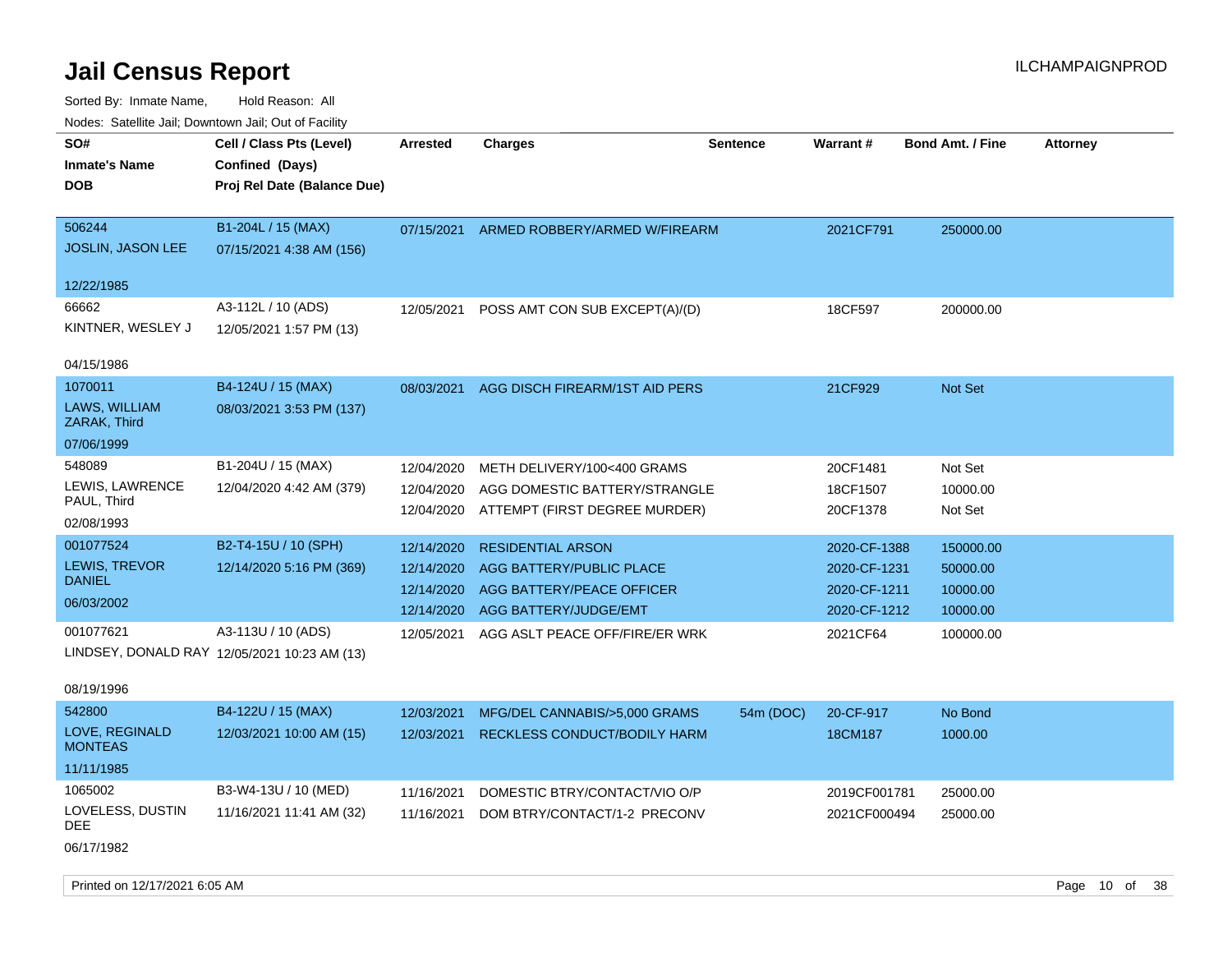| Hougo. Catolino can, Bowmown can, Cat or Fagint<br>SO# | Cell / Class Pts (Level)                    | <b>Arrested</b> | <b>Charges</b>                        |                       | <b>Warrant#</b> | <b>Bond Amt. / Fine</b> | <b>Attorney</b> |
|--------------------------------------------------------|---------------------------------------------|-----------------|---------------------------------------|-----------------------|-----------------|-------------------------|-----------------|
|                                                        |                                             |                 |                                       | <b>Sentence</b>       |                 |                         |                 |
| <b>Inmate's Name</b>                                   | Confined (Days)                             |                 |                                       |                       |                 |                         |                 |
| <b>DOB</b>                                             | Proj Rel Date (Balance Due)                 |                 |                                       |                       |                 |                         |                 |
| 1072891                                                | B2-DR / 5 (SPH)                             | 11/29/2021      | AGG CRIM SEX ABUSE/BODILY HARM        | 3y/0m/0d (DOI 19CF664 |                 | No Bond                 |                 |
| <b>MALAK, ATILCAN</b>                                  | 11/29/2021 8:57 AM (19)                     |                 |                                       |                       |                 |                         |                 |
| 02/17/1997                                             |                                             |                 |                                       |                       |                 |                         |                 |
| 1000869                                                | B1-106L / 15 (MAX)                          | 09/11/2021      | FELON POSS/USE WEAPON/FIREARM         |                       | 21CF1102        | Not Set                 |                 |
| <b>MARTIN, MANNIX</b><br>TILMOND                       | 09/12/2021 12:40 AM (97)                    |                 |                                       |                       |                 |                         |                 |
| 07/19/1991                                             |                                             |                 |                                       |                       |                 |                         |                 |
| 001077725                                              | BOOKH-3                                     | 12/16/2021      | <b>DOMESTIC BATTERY</b>               |                       | 2021CF1101      | 5000.00                 |                 |
| <b>MARTIN, TERRY LEE</b>                               | 12/16/2021 7:51 PM (2)                      |                 |                                       |                       |                 |                         |                 |
|                                                        |                                             |                 |                                       |                       |                 |                         |                 |
| 03/20/1975                                             |                                             |                 |                                       |                       |                 |                         |                 |
| 48792                                                  | B4-225U / 10 (MED)                          | 11/19/2021      | AGG BATTERY/DISCHARGE FIREARM         |                       | 21CF1425        | Not Set                 |                 |
| MCCLAIN, HURCHEL<br><b>JOSEPH</b>                      | 11/20/2021 4:11 AM (28)                     |                 |                                       |                       |                 |                         |                 |
| 05/01/1979                                             |                                             |                 |                                       |                       |                 |                         |                 |
| 001077938                                              | <b>BOOKH-2 / 15 (ADS)</b>                   | 05/10/2021      | AGG KIDNAPING DISCH FIR/HARM          |                       | 21CF532         | Not Set                 |                 |
| MCGAHA,                                                | 05/10/2021 7:02 PM (222)                    | 05/11/2021      | <b>MURDER</b>                         |                       | 2021-CF-215     | No Bond                 |                 |
| <b>CHRISTOPHER D</b>                                   |                                             | 05/27/2021      | <b>ESCAPE FROM DEPT OF CORRECTION</b> |                       | 21CF600         | <b>Not Set</b>          |                 |
| 07/27/1991                                             |                                             |                 |                                       |                       |                 |                         |                 |
| 1043071                                                | A2-220L / 10 (MED)                          | 11/08/2021      | CRIM DMG/GOVT PROP/<\$500             |                       | 21CF1378        | Not Set                 |                 |
| MERRELL-<br>SUTHERLAND, ALICIA                         | 11/08/2021 2:22 AM (40)                     |                 |                                       |                       |                 |                         |                 |
| 11/26/1972                                             |                                             |                 |                                       |                       |                 |                         |                 |
| 41584                                                  | B4-227U / 15 (MAX)                          | 12/01/2021      | ARMED HABITUAL CRIMINAL               |                       | 21CF1467        | <b>Not Set</b>          |                 |
|                                                        | MILLER, JOSE LOVELL 12/02/2021 1:04 AM (16) |                 |                                       |                       |                 |                         |                 |
| 10/07/1975                                             |                                             |                 |                                       |                       |                 |                         |                 |
| 001077902                                              | A2-123L / 5 (ADS)                           | 11/21/2021      | CRIM DAMAGE TO PROPERTY <\$500        |                       | 21CF1427        | Not Set                 |                 |
| MOFFETT, CAROLYN<br>REENE                              | 11/21/2021 10:31 AM (27)                    | 11/23/2021      | BATTERY/CAUSE BODILY HARM             |                       | 21CM187         | Not Set                 |                 |
| 10/23/1988                                             |                                             |                 |                                       |                       |                 |                         |                 |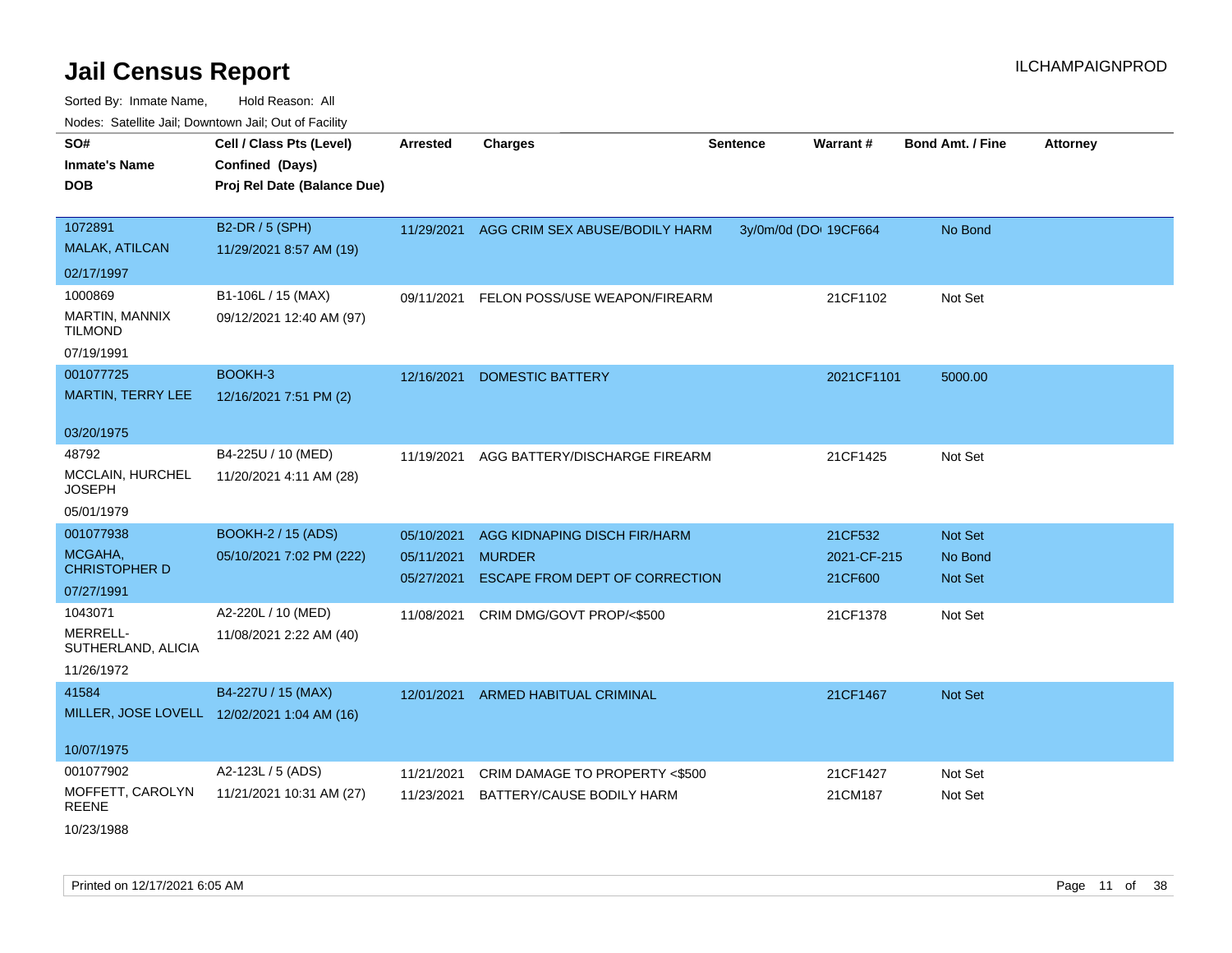| SO#<br><b>Inmate's Name</b>                                   | Cell / Class Pts (Level)<br>Confined (Days)                       | <b>Arrested</b>                        | <b>Charges</b>                                                                            | <b>Sentence</b> | <b>Warrant#</b>                | <b>Bond Amt. / Fine</b>         | <b>Attorney</b> |
|---------------------------------------------------------------|-------------------------------------------------------------------|----------------------------------------|-------------------------------------------------------------------------------------------|-----------------|--------------------------------|---------------------------------|-----------------|
| <b>DOB</b>                                                    | Proj Rel Date (Balance Due)                                       |                                        |                                                                                           |                 |                                |                                 |                 |
| 39106<br>MOORE, ANDREW LEE, 10/12/2021 1:02 AM (67)<br>Junior | B4-227L / 10 (MED)                                                | 10/12/2021                             | DOMESTIC BATTERY/OTHER PRIOR                                                              |                 | 21CF1217                       | <b>Not Set</b>                  |                 |
| 04/12/1973                                                    |                                                                   |                                        |                                                                                           |                 |                                |                                 |                 |
| 48033<br>MOORE,<br>CHRISTOPHER ALLEN<br>07/02/1976            | <b>BOOKH-8 / 5 (ADS)</b><br>12/04/2021 4:38 PM (14)               | 12/04/2021<br>12/06/2021<br>12/06/2021 | DOMESTIC BATTERY/OTHER PRIOR<br>AGG DUI/LIC SUSP OR REVOKED<br>DRIVING ON REVOKED LICENSE |                 | 21CF1482<br>19CF354<br>21CF854 | Not Set<br>50000.00<br>50000.00 |                 |
| 1076384                                                       | A1-227L / 5 (MIN)<br>MURPHY, AZIA CIMONE 10/29/2021 12:49 AM (50) | 10/28/2021                             | RETAIL THEFT/DISP MERCH/<\$300                                                            |                 | 21CM149                        | 12500.00                        |                 |
| 09/23/1995                                                    |                                                                   |                                        |                                                                                           |                 |                                |                                 |                 |
| 001077355<br>NEAL, DAWAUN                                     | BOOKF-1 / 15 (ADS)<br>12/08/2021 5:56 PM (10)                     | 12/08/2021<br>12/08/2021               | <b>AGGRAVATED BATTERY</b><br><b>DOMESTIC BATTERY</b>                                      |                 | 21CF324<br>20CM673             | Not Set<br>5000.00              |                 |
| 10/05/2001                                                    |                                                                   | 12/08/2021<br>12/08/2021               | <b>DISORDERLY CONDUCT</b><br>BATTERY/CAUSE BODILY HARM                                    |                 | 20-100200201<br>20-02462       | 5000.00<br>5000.00              |                 |
| 1064664                                                       | B3-W4-15U / 10 (MED)                                              | 12/01/2021                             | <b>DOMESTIC BATTERY</b>                                                                   |                 | 20CF1443                       | No Bond                         |                 |
| NEVAREZ, OSCAR<br><b>DEWEY</b>                                | 12/01/2021 4:46 PM (17)                                           |                                        |                                                                                           |                 |                                |                                 |                 |
| 09/26/1996                                                    | 12/29/2021 (0.00)                                                 |                                        |                                                                                           |                 |                                |                                 |                 |
| 1073913                                                       | BOOKF-2                                                           | 12/16/2021                             | <b>RESIDENTIAL BURGLARY</b>                                                               |                 | 21CF1537                       | 100.00                          |                 |
| OSBORNE, NICHOLE<br><b>MARIE</b>                              | 12/16/2021 4:17 AM (2)                                            | 12/16/2021<br>12/16/2021               | <b>CRIMINAL TRESPASS TO VEHICLES</b><br><b>RETAIL THEFT</b>                               |                 | 2021CM423<br>21CM522           | 1500.00<br>5000.00              |                 |
| 06/22/1979                                                    |                                                                   |                                        |                                                                                           |                 |                                |                                 |                 |
| 1064809<br>PARKER, ALVIN<br><b>JARELL</b>                     | B4-127L / 10 (MED)<br>11/03/2021 2:39 PM (45)                     | 11/03/2021<br>11/08/2021               | <b>CRIMINAL TRESPASS TO LAND</b><br><b>FELON POSS/USE FIREARM PRIOR</b>                   |                 | 21CF1318<br>21CF635            | 50000.00<br>25000.00            |                 |
| 08/24/1982                                                    |                                                                   |                                        |                                                                                           |                 |                                |                                 |                 |
| 1063325<br>PICKENS, JOSEPH<br><b>PARNELL</b><br>04/27/1978    | A3-117L / 10 (ADS)<br>12/09/2021 4:43 AM (9)                      | 12/09/2021                             | DOMESTIC BATTERY                                                                          |                 | 21CF1502                       | Not Set                         |                 |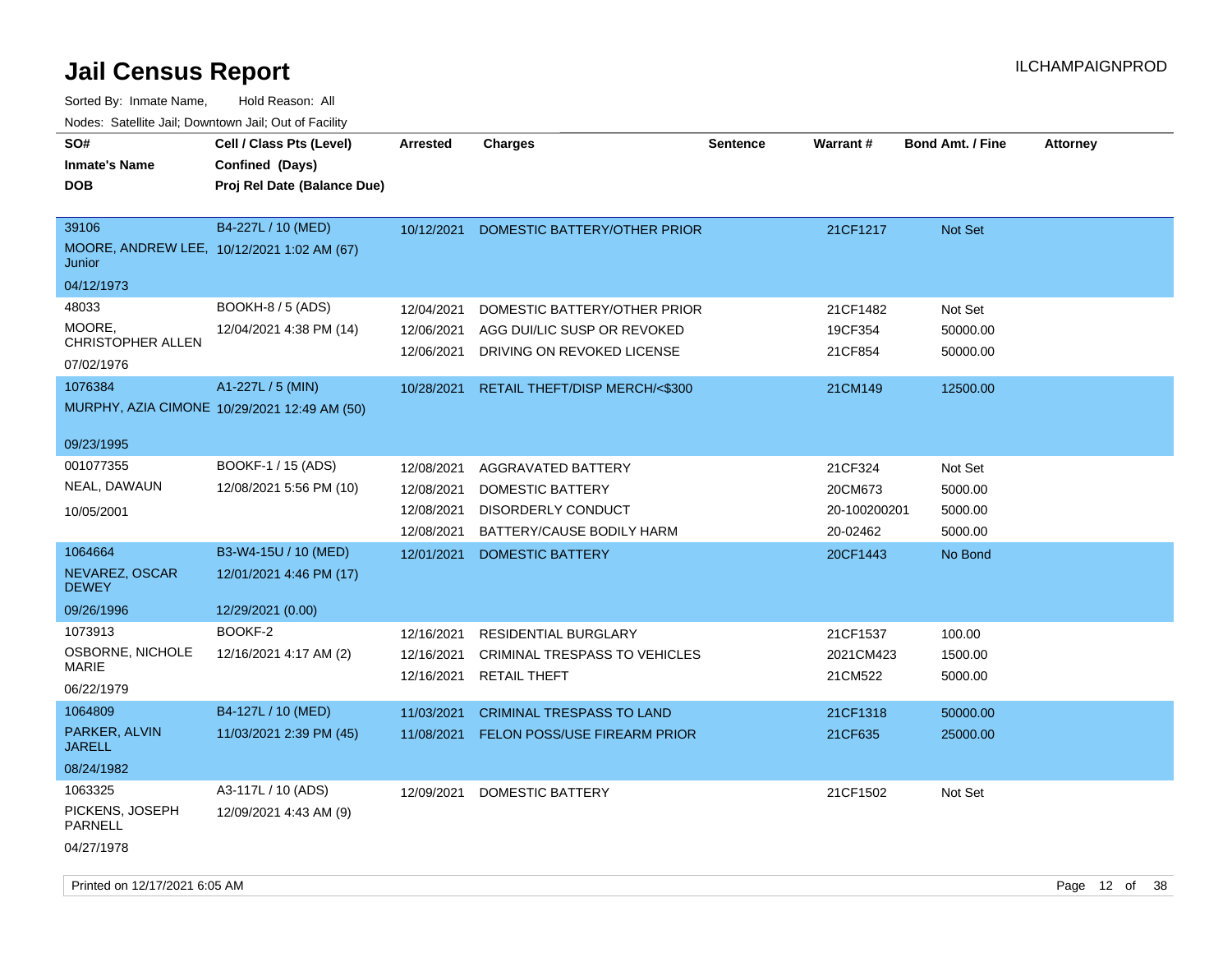| SO#<br><b>Inmate's Name</b><br><b>DOB</b> | Cell / Class Pts (Level)<br>Confined (Days)<br>Proj Rel Date (Balance Due) | <b>Arrested</b> | <b>Charges</b>                            | <b>Sentence</b> | Warrant#  | <b>Bond Amt. / Fine</b> | <b>Attorney</b> |
|-------------------------------------------|----------------------------------------------------------------------------|-----------------|-------------------------------------------|-----------------|-----------|-------------------------|-----------------|
|                                           |                                                                            |                 |                                           |                 |           |                         |                 |
| 999352                                    | B4-225L / 10 (MED)                                                         | 09/09/2021      | <b>VIOLATE OP/OTHER PRIOR</b>             |                 | 21CF1092  | Not Set                 |                 |
| PIRLOT, JUSTIN LEE                        | 09/09/2021 11:28 AM (100)                                                  |                 | 10/23/2021 FALSE REPORT OF OFFENSE        |                 | 2019CF836 | 5000.00                 |                 |
| 11/08/1982                                |                                                                            |                 |                                           |                 |           |                         |                 |
| 50638                                     | A3-117U / 10 (ADS)                                                         |                 | 12/09/2021 HRSMT/THREATEN PERSON/KILL     |                 | 21CF1511  | Not Set                 |                 |
| RANEY, DONALD LEE                         | 12/09/2021 7:54 PM (9)                                                     |                 |                                           |                 |           |                         |                 |
| 06/17/1980                                |                                                                            |                 |                                           |                 |           |                         |                 |
| 001078669                                 | A4-105U / 10 (MED)                                                         |                 | 12/10/2021 AGG DISCHARGE FIREARM/BLDG/SCH |                 | 21CF1507  | Not Set                 |                 |
| RANGEL, ADRIAN                            | 12/10/2021 12:53 AM (8)                                                    |                 |                                           |                 |           |                         |                 |
| 11/25/2000                                |                                                                            |                 |                                           |                 |           |                         |                 |
| 1069524                                   | B4-224L / 15 (MAX)                                                         | 08/08/2021      | MFG/DEL CANNABIS/30-500 GRAMS             |                 | 21CF953   | Not Set                 |                 |
| RAY-DAVIS, KAMARI<br><b>DAYVON</b>        | 08/09/2021 2:44 AM (131)                                                   |                 |                                           |                 |           |                         |                 |
| 03/30/2000                                |                                                                            |                 |                                           |                 |           |                         |                 |
| 45473                                     | B1-202L / 15 (MAX)                                                         | 11/23/2021      | CHIL SEX OFFEN/RESIDE DAY CARE            |                 | 21CF1275  | 10000.00                |                 |
| REXROAD, CALVIN<br><b>ALLEN</b>           | 11/23/2021 6:27 PM (25)                                                    | 11/23/2021      | VIOLATE SEX OFFENDER REGIS                |                 | 21CF546   | 50000.00                |                 |
| 10/04/1970                                |                                                                            |                 |                                           |                 |           |                         |                 |
| 001078602                                 | B4-226L / 10 (MED)                                                         | 11/21/2021      | AGGRAVATED DOMESTIC BATTERY               |                 | 21CF1428  | Not Set                 |                 |
| RICHARDSON,<br><b>JOHNNY LINDAL</b>       | 11/21/2021 10:00 AM (27)                                                   |                 |                                           |                 |           |                         |                 |
| 06/27/2000                                |                                                                            |                 |                                           |                 |           |                         |                 |
| 979485                                    | B2-T4-16L / 15 (ADS)                                                       | 03/12/2021      | <b>PRED CRIM SEX ASLT/VICTIM &lt;13</b>   |                 | 21CF282   | Not Set                 |                 |
| RODRIGUEZ, JOSHUA<br><b>ANTHONY</b>       | 03/12/2021 1:57 PM (281)                                                   |                 |                                           |                 |           |                         |                 |
| 04/06/1990                                |                                                                            |                 |                                           |                 |           |                         |                 |
| 61330                                     | B4-121L                                                                    | 12/01/2021      | ARMED HABITUAL CRIMINAL                   |                 | 21CF1473  | Not Set                 |                 |
| RUFFIN, JONATHON<br><b>CECIL</b>          | 12/01/2021 5:34 AM (17)                                                    | 12/01/2021      | PAROLE REVOCATION                         |                 | CH2107545 | No Bond                 |                 |
| 05/10/1984                                |                                                                            |                 |                                           |                 |           |                         |                 |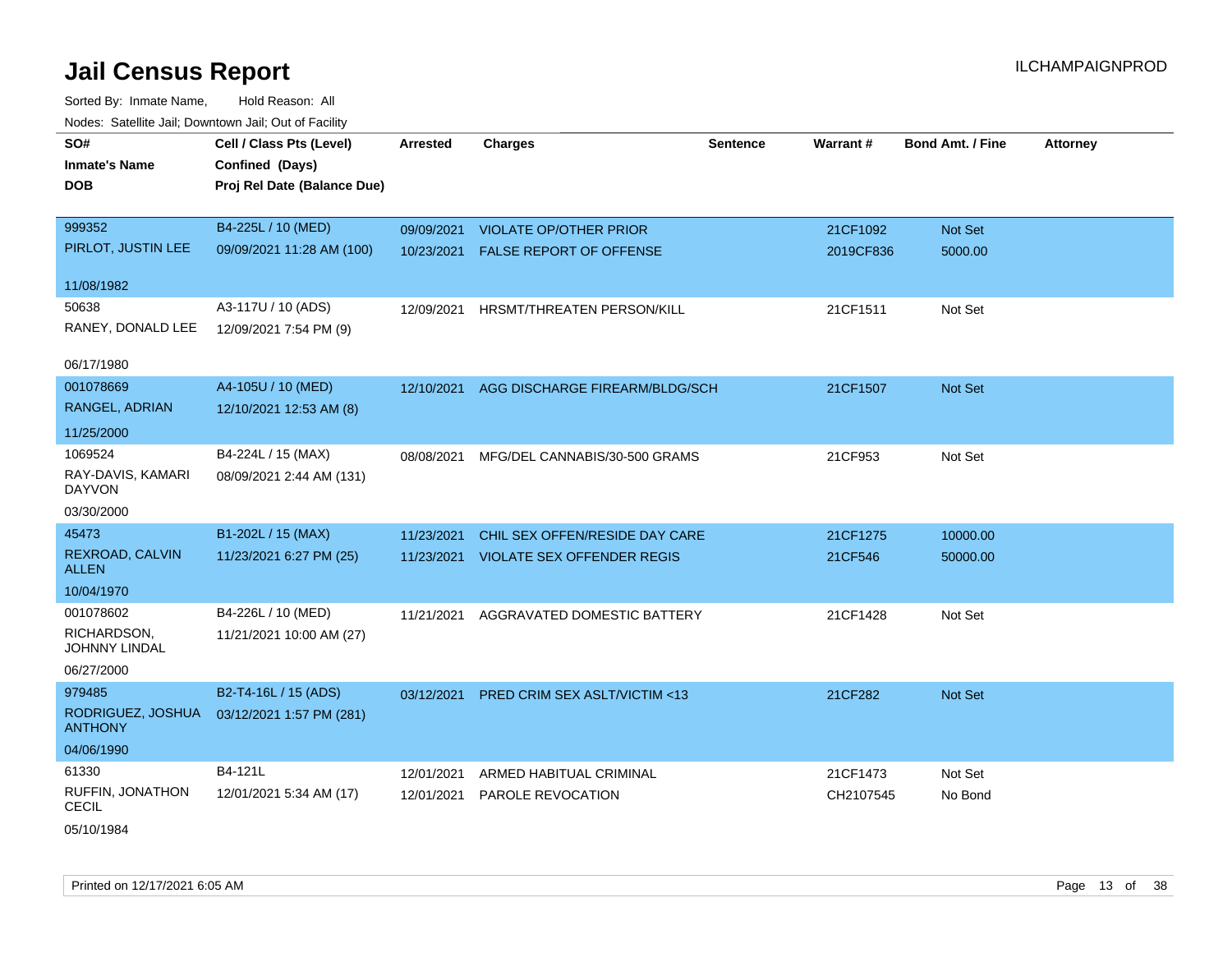| <b>Nedee:</b> Catoline can, Domnomi can, Oat or I domt      |                                                                            |                          |                                                                 |                 |                     |                         |                 |
|-------------------------------------------------------------|----------------------------------------------------------------------------|--------------------------|-----------------------------------------------------------------|-----------------|---------------------|-------------------------|-----------------|
| SO#<br>Inmate's Name<br>DOB                                 | Cell / Class Pts (Level)<br>Confined (Days)<br>Proj Rel Date (Balance Due) | <b>Arrested</b>          | <b>Charges</b>                                                  | <b>Sentence</b> | Warrant#            | <b>Bond Amt. / Fine</b> | <b>Attorney</b> |
| 1071161<br>SANDERS, MARKELL<br>LAMAR                        | B4-124L / 15 (MAX)<br>08/18/2021 6:18 PM (122)                             |                          | 08/18/2021 DELIVERY OF OR POSSESSION OF W/INT                   |                 | 21CF1008            | No Bond                 |                 |
| 02/02/2000                                                  |                                                                            |                          |                                                                 |                 |                     |                         |                 |
| 59178<br>SANDERS, MICHAEL<br>JEAN                           | A4-104L / 15 (MAX)<br>12/13/2021 4:17 PM (5)                               | 12/13/2021<br>12/13/2021 | POSS AMT CON SUB EXCEPT(A)/(D)<br>AGG DISCHARGE FIREARM/OCC VEH |                 | 20CF221<br>21CF1274 | 5000.00<br>1500000.00   |                 |
| 12/22/1967                                                  |                                                                            |                          |                                                                 |                 |                     |                         |                 |
| 1047469<br>ALLEN                                            | B3-W5-18L / 10 (MED)<br>SCHINDLER, RICHARD 07/03/2021 10:25 PM (168)       | 07/03/2021               | CRIMINAL SEX ASSAULT/CONSENT                                    |                 | 21CF773             | Not Set                 |                 |
| 10/16/1979                                                  |                                                                            |                          |                                                                 |                 |                     |                         |                 |
| 001078441<br>SINGLETON, CORRIE<br>DERRELL<br>05/07/1983     | BOOKF-3 / 15 (ADS)<br>10/01/2021 12:36 PM (78)                             | 10/01/2021               | ARMED HABITUAL CRIMINAL                                         |                 | 21CF1182            | Not Set                 |                 |
| 001078516<br><b>STARKS, BRITTANY</b><br>KIARA<br>08/12/1993 | BOOKF-2<br>12/16/2021 4:49 PM (2)                                          | 12/16/2021               | <b>DOMESTIC BATTERY</b>                                         |                 | 2021CMAWOW          | <b>Not Set</b>          |                 |
| 38305<br>STOVER, JOSH<br>ANDREW<br>08/18/1973               | B2-T2-06L / 10 (SPH)<br>03/18/2020 10:24 AM (640)                          | 03/18/2020               | <b>CRIMINAL SEXUAL ABUSE</b>                                    |                 | 20CF-343            | 500000.00               |                 |
| 001078436<br>STRONG, CORTEZ<br>04/13/1996                   | B2-T1-02L / 10 (SPH)<br>09/30/2021 2:47 PM (79)                            | 09/30/2021               | CRIMINAL SEX ASSAULT/CONSENT                                    |                 | 20CF255             | 150000.00               |                 |
| 1030307<br>SUTTON, FRANKIE<br><b>DMARVIO</b><br>07/03/1983  | B1-105L / 10 (MED)<br>11/28/2021 11:16 PM (20)                             | 11/28/2021               | DOMESTIC BATTERY/OTHER PRIOR                                    |                 | 21CF1450            | No Bond                 |                 |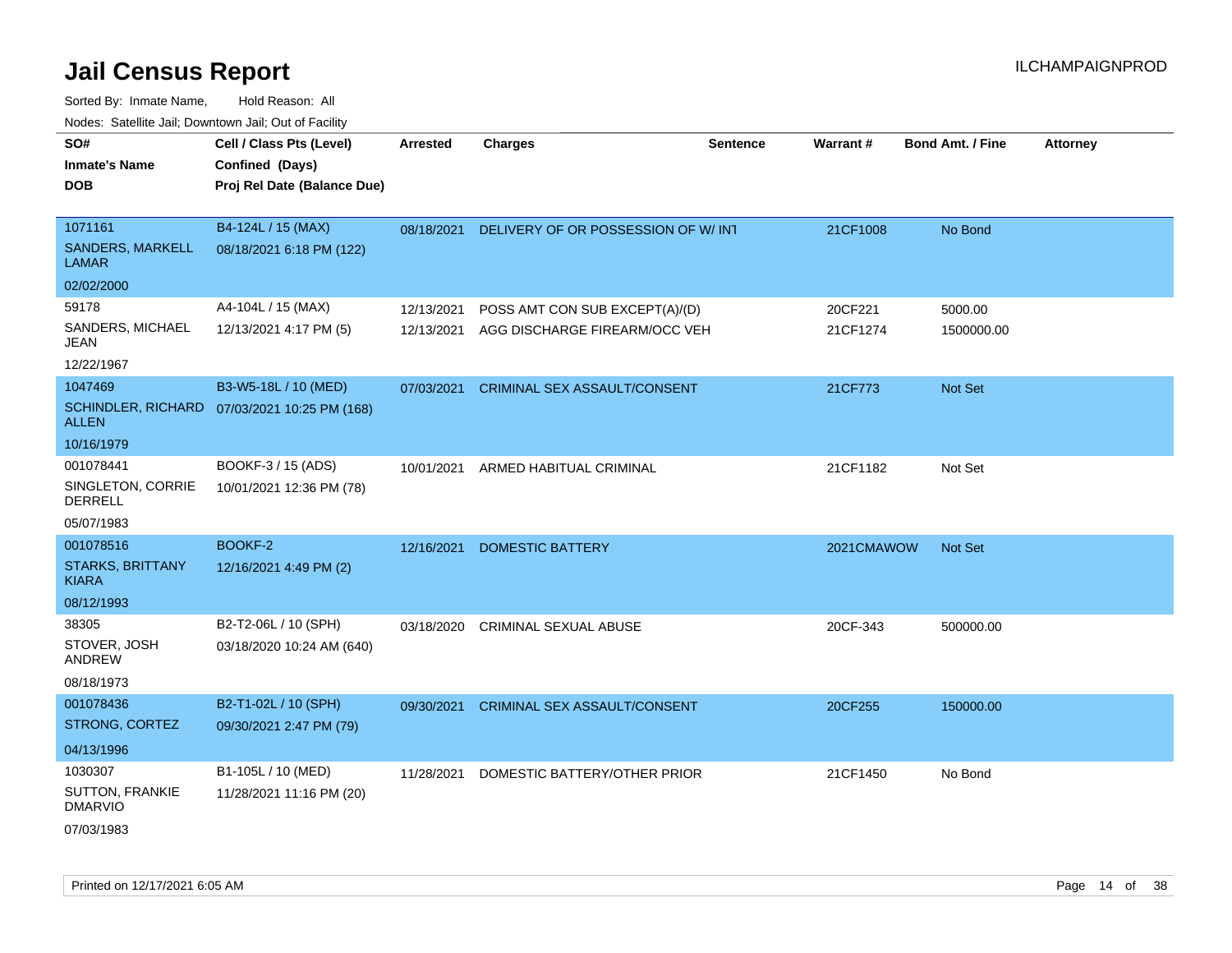| Hougo. Catolino can, Bowmown can, Cat or Fagint |                                             |                 |                                   |                 |           |                         |                 |
|-------------------------------------------------|---------------------------------------------|-----------------|-----------------------------------|-----------------|-----------|-------------------------|-----------------|
| SO#<br><b>Inmate's Name</b>                     | Cell / Class Pts (Level)<br>Confined (Days) | <b>Arrested</b> | <b>Charges</b>                    | <b>Sentence</b> | Warrant#  | <b>Bond Amt. / Fine</b> | <b>Attorney</b> |
| <b>DOB</b>                                      | Proj Rel Date (Balance Due)                 |                 |                                   |                 |           |                         |                 |
|                                                 |                                             |                 |                                   |                 |           |                         |                 |
| 1066794                                         | B3-W2-07U / 5 (MIN)                         |                 | 09/07/2021 VIOLATE OP/OTHER PRIOR |                 | 21CF1061  | <b>Not Set</b>          |                 |
| TAYLOR, STANLEY<br><b>JAMES</b>                 | 09/07/2021 7:01 AM (102)                    |                 |                                   |                 |           |                         |                 |
| 01/05/1994                                      |                                             |                 |                                   |                 |           |                         |                 |
| 949990                                          | A4-107L / 15 (MAX)                          | 07/27/2021      | AGG DISCHARGE FIREARM/OCC VEH     | 2y/6m (DOC)     | 2021CF829 | 750000.00               |                 |
| THATCH, CALVIN<br><b>ANTHONY</b>                | 07/27/2021 5:12 PM (144)                    | 07/27/2021      | WARRANT OUT OF COUNTY             |                 | 21TR49    | 1500.00                 |                 |
| 07/09/1986                                      |                                             |                 |                                   |                 |           |                         |                 |
| 001078471                                       | B4-127U / 10 (MED)                          | 10/11/2021      | AGG UUW/VEHICLE/<21               |                 | 21CF1210  | 100.00                  |                 |
| <b>THATCH, OMARION</b><br><b>DIAMONTE</b>       | 10/11/2021 1:26 AM (68)                     |                 |                                   |                 |           |                         |                 |
| 09/05/2003                                      |                                             |                 |                                   |                 |           |                         |                 |
| 21252                                           | B4-121U / 15 (MAX)                          | 10/18/2021      | MFG/DEL 1<15 GR COCAINE/ANLG      |                 | 2021CF172 | 25000.00                |                 |
| THOMAS, ELIJAH                                  | 10/18/2021 12:35 AM (61)                    |                 |                                   |                 |           |                         |                 |
| 07/31/1962                                      |                                             |                 |                                   |                 |           |                         |                 |
| 32058                                           | B4-123U / 15 (MAX)                          | 06/14/2021      | <b>AGG DISCH FIREARM</b>          |                 | 21CF690   | Not Set                 |                 |
| <b>THOMPSON, STEVEN</b><br><b>ONEAL</b>         | 06/14/2021 6:44 AM (187)                    |                 |                                   |                 |           |                         |                 |
| 03/14/1969                                      |                                             |                 |                                   |                 |           |                         |                 |
| 001077662                                       | A4-107U / 15 (MAX)                          | 02/03/2021      | ARMED ROBBERY/ARMED W/FIREARM     | 12y (DOC)       | 21CF123   | 250000.00               |                 |
| TIPSORD, NOAH LEE                               | 02/03/2021 4:33 PM (318)                    |                 |                                   |                 |           |                         |                 |
|                                                 |                                             |                 |                                   |                 |           |                         |                 |
| 08/14/1998                                      |                                             |                 |                                   |                 |           |                         |                 |
| 32910                                           | B3-W4-14L / 10 (MED)                        | 10/04/2021      | DOM BTRY/HARM/1-2 PRECONV         |                 | 21CF1189  | <b>Not Set</b>          |                 |
| <b>TULL, CHRISTOPHER</b><br><b>MICHAEL</b>      | 10/04/2021 10:53 PM (75)                    |                 |                                   |                 |           |                         |                 |
| 04/02/1971                                      |                                             |                 |                                   |                 |           |                         |                 |
| 56994                                           | A3-114L / 15 (MAX)                          | 12/09/2021      | STALKING/CAUSE FEAR FOR SAFETY    |                 | 21CF1514  | Not Set                 |                 |
| <b>TURNER, ROBERT</b><br>EARL, Senior           | 12/09/2021 9:23 PM (9)                      | 12/13/2021      | <b>PAROLE REVOCATION</b>          |                 | CH2107735 | Not Set                 |                 |
| 09/07/1982                                      |                                             |                 |                                   |                 |           |                         |                 |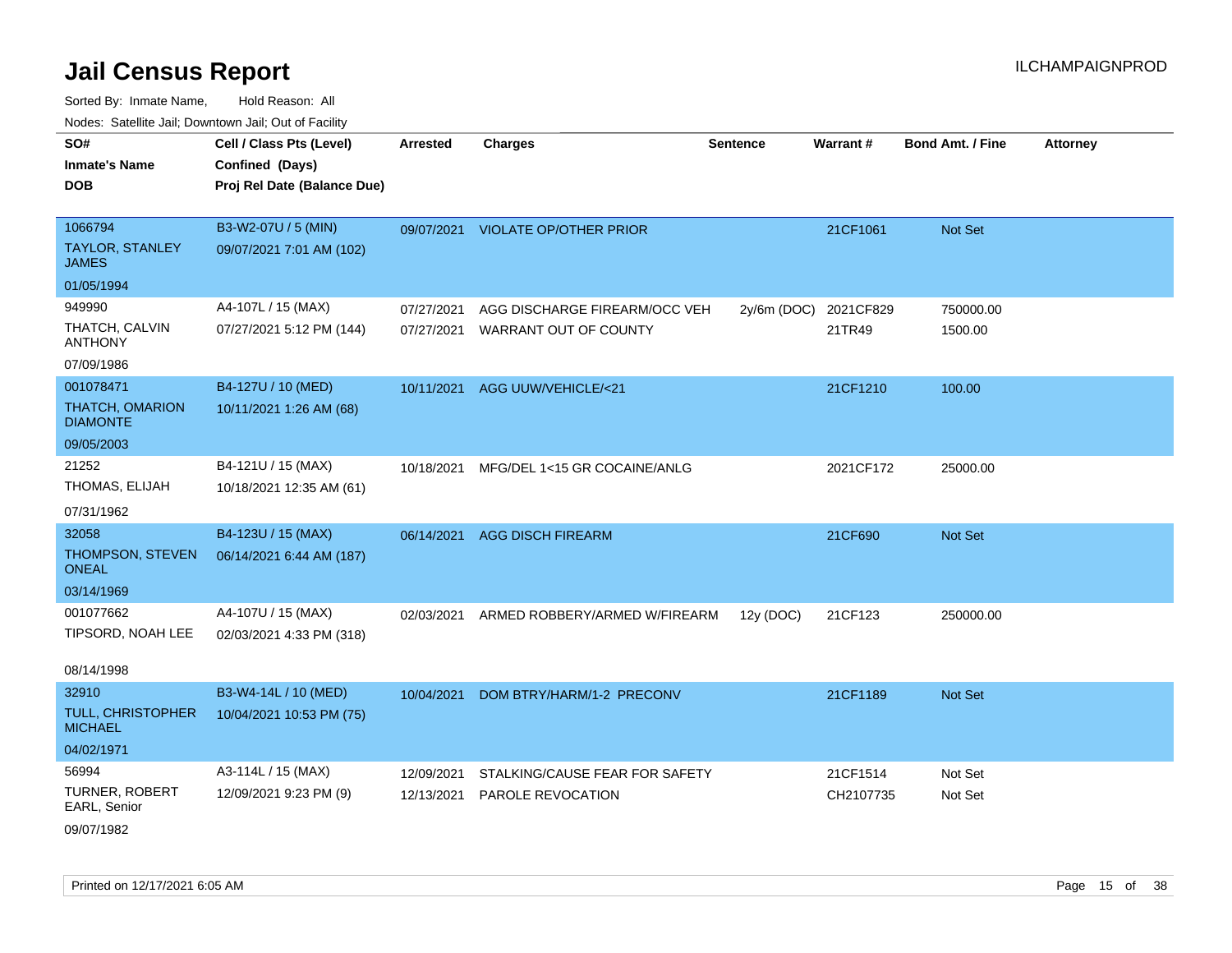Sorted By: Inmate Name, Hold Reason: All

|  |  | Nodes: Satellite Jail; Downtown Jail; Out of Facility |  |  |
|--|--|-------------------------------------------------------|--|--|
|--|--|-------------------------------------------------------|--|--|

| SO#<br><b>Inmate's Name</b>                   | Cell / Class Pts (Level)<br>Confined (Days) | <b>Arrested</b> | <b>Charges</b>                          | <b>Sentence</b> | Warrant#    | <b>Bond Amt. / Fine</b> | <b>Attorney</b> |
|-----------------------------------------------|---------------------------------------------|-----------------|-----------------------------------------|-----------------|-------------|-------------------------|-----------------|
| <b>DOB</b>                                    | Proj Rel Date (Balance Due)                 |                 |                                         |                 |             |                         |                 |
| 1070737                                       | A1-126L / 15 (MAX)                          |                 | 10/14/2021 AGG KIDNAPG/<13/INTEL DISABL |                 | 2020CF418   | 250000.00               |                 |
| <b>WASHINGTON,</b><br><b>JASTINA VIRGINIA</b> | 10/14/2021 12:02 PM (65)                    |                 |                                         |                 |             |                         |                 |
| 04/11/2000                                    |                                             |                 |                                         |                 |             |                         |                 |
| 977140                                        | B1-203L / 10 (MED)                          | 10/24/2021      | ARMED HABITUAL CRIMINAL                 |                 | 21CF1289    | Not Set                 |                 |
| WEBSTER, DERRIAL<br><b>DEVON</b>              | 10/24/2021 2:46 AM (55)                     |                 |                                         |                 |             |                         |                 |
| 01/14/1990                                    |                                             |                 |                                         |                 |             |                         |                 |
| 1070971                                       | A3-217U / 5 (ADS)                           | 12/07/2021      | <b>IDENTITY THEFT/&lt;\$300</b>         |                 | 20CF922     | Not Set                 |                 |
| <b>WEIR, CLINTON</b><br><b>HOWARD</b>         | 12/08/2021 3:45 AM (10)                     | 12/07/2021      | <b>RECKLESS DRIVING</b>                 |                 | 19TR2348    | Not Set                 |                 |
| 03/15/1983                                    |                                             |                 |                                         |                 |             |                         |                 |
| 001078328                                     | B1-207U / 15 (MAX)                          | 08/30/2021      | FELON POSS/USE WEAPON/FIREARM           |                 | 21CF1045    | Not Set                 |                 |
| WHITE, JUSTIN<br><b>STEVEN</b>                | 08/30/2021 10:48 AM (110)                   |                 |                                         |                 |             |                         |                 |
| 10/25/1995                                    |                                             |                 |                                         |                 |             |                         |                 |
| 1019420                                       | A3-115L / 10 (ADS)                          | 12/14/2021      | METH MANUFACTURING/15<100 GR            | 8y (DOC)        | 21CF205     | No Bond                 |                 |
| WILLIAMS,<br><b>MARSHAWN ANTONIO</b>          | 12/14/2021 1:56 PM (4)                      |                 |                                         |                 |             |                         |                 |
| 06/02/1994                                    |                                             |                 |                                         |                 |             |                         |                 |
| 638552                                        | B2-DR / 5 (SPH)                             | 10/07/2021      | CHILD PORNOGRAPHY/PHOTOGRAPH            |                 | 2021CF1207  | No Bond                 |                 |
| <b>WILLIAMS, MICHAEL</b><br><b>JAMES</b>      | 10/07/2021 12:20 PM (72)                    |                 |                                         |                 |             |                         |                 |
| 03/29/1964                                    |                                             |                 |                                         |                 |             |                         |                 |
| 1066370                                       | B1-101L / 15 (MAX)                          | 07/28/2021      | ARMED VIOLENCE/CATEGORY III             |                 | 2021 CF 882 | Not Set                 |                 |
| <b>WILLIAMS, REONTE</b><br><b>REMIR</b>       | 07/28/2021 5:40 AM (143)                    |                 |                                         |                 |             |                         |                 |
| 05/14/1999                                    |                                             |                 |                                         |                 |             |                         |                 |
| 1051953                                       | BOOKF-2                                     | 12/17/2021      | <b>BURGLARY</b>                         |                 | 21CFAWOW    | Not Set                 |                 |
| WINSTON, ALYSSIA<br>LETEECE                   | 12/17/2021 1:59 AM (1)                      |                 |                                         |                 |             |                         |                 |
| 03/17/1996                                    |                                             |                 |                                         |                 |             |                         |                 |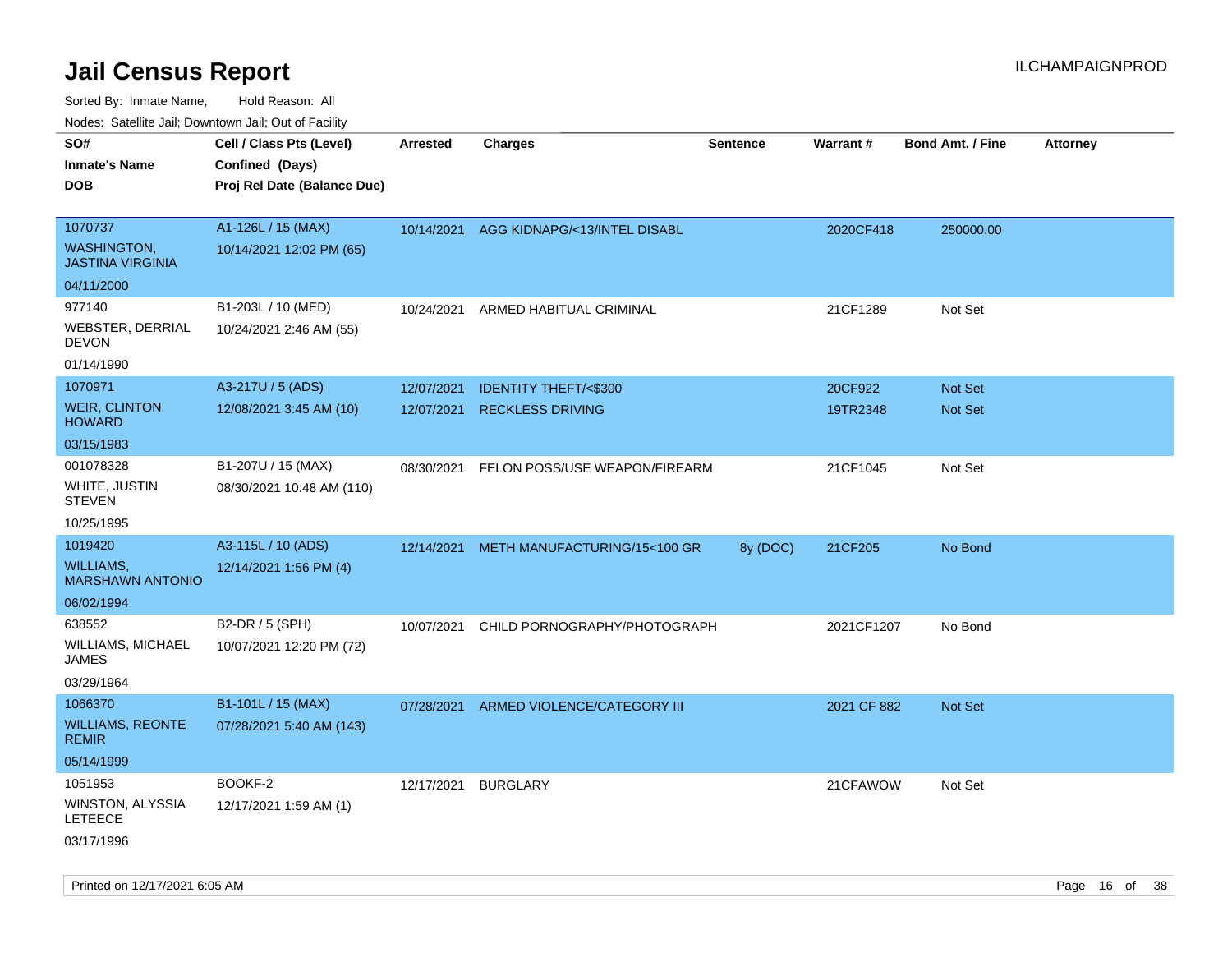Sorted By: Inmate Name, Hold Reason: All Nodes: Satellite Jail; Downtown Jail; Out of Facility

**Total Satellite Jail: 126 Males: 111 Females: 15 Unknown: 0**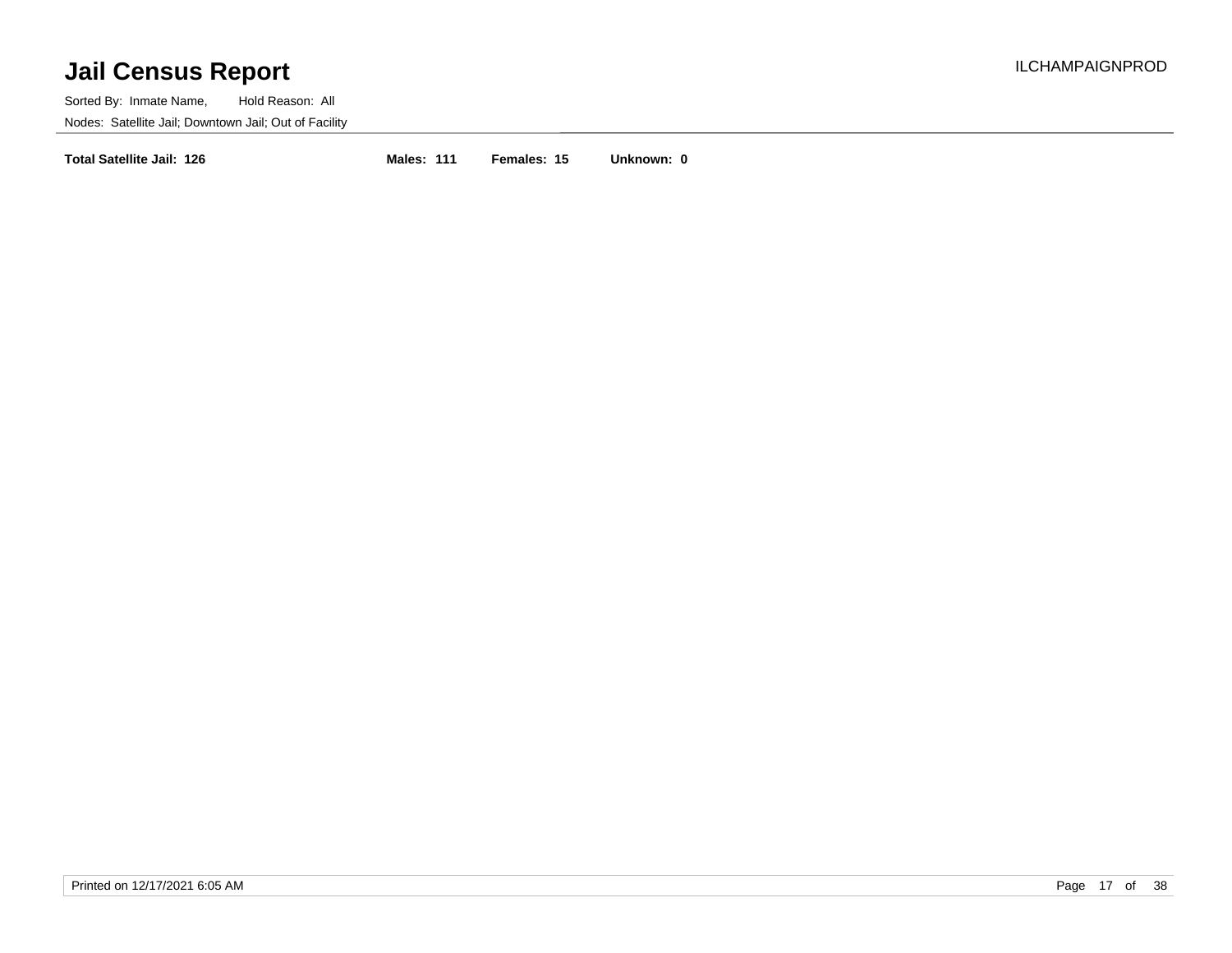| <b>Downtown Jail</b><br>SO#<br><b>Inmate's Name</b><br><b>DOB</b> | Cell / Class Pts (Level)<br>Confined (Days)<br>Proj Rel Date (Balance Due) | <b>Arrested</b>                        | <b>Charges</b>                                                       | <b>Sentence</b> | Warrant#             | <b>Bond Amt. / Fine</b>         | <b>Attorney</b> |
|-------------------------------------------------------------------|----------------------------------------------------------------------------|----------------------------------------|----------------------------------------------------------------------|-----------------|----------------------|---------------------------------|-----------------|
| 1073165                                                           | G4L / 5 (MIN)                                                              | 04/30/2021                             | FORGERY/ISSUE/DELIVER DOCUMENT                                       |                 | 19CF143              | 75000.00                        |                 |
| ACKERMAN, CODY<br><b>JAMES</b>                                    | 04/30/2021 4:48 PM (232)                                                   | 04/30/2021                             | <b>BURGLARY</b>                                                      |                 | 21CF516              | <b>Not Set</b>                  |                 |
| 02/01/1989                                                        |                                                                            | 04/30/2021<br>05/03/2021               | UNLWFL POSS/DRIVER/VEH/STOLEN<br>FORGERY/ISSUE/DELIVER DOCUMENT      |                 | 21CF486<br>2018CF689 | Not Set<br>2500.00 / 75.00      |                 |
| 001078634<br>ADAMS, JESSE RAY<br>10/31/1992                       | G8L / 5 (MIN)<br>12/01/2021 12:57 PM (17)                                  | 12/01/2021                             | POSS STOLEN VEHICLE > \$25,000                                       |                 | 21CF1411             | 5000.00                         |                 |
| 1059371                                                           | F5U / 15 (MAX)                                                             | 11/15/2021                             | <b>RESIDENTIAL BURGLARY</b>                                          | 10y (DOC)       | 2021CF154            | No Bond                         |                 |
| <b>BECKETT, ANQWAUN</b><br><b>JAWAUN</b>                          | 11/15/2021 11:01 AM (33)                                                   | 11/15/2021                             | AGG BATTERY/PEACE OFFICER                                            | 5y (DOC)        | 2021CF154            | No Bond                         |                 |
| 11/14/1996                                                        |                                                                            |                                        |                                                                      |                 |                      |                                 |                 |
| 517915<br><b>BOXLEY, CHARLES</b><br><b>OMAR</b><br>01/10/1985     | C4L / 5 (MIN)<br>08/03/2021 2:18 PM (137)                                  | 08/03/2021<br>08/03/2021<br>08/03/2021 | <b>BURGLARY</b><br><b>BURGLARY</b><br>FORGERY/ISSUE/DELIVER DOCUMENT |                 | 21CF289<br>21CF679   | 20000.00<br>20000.00<br>No Bond |                 |
| 1067476                                                           | C1U / 10 (MED)                                                             | 11/13/2021                             | AGG DOMESTIC BATTERY/STRANGLE                                        |                 | 20CF575              | 5000.00                         |                 |
| <b>BROWN, JAMES</b><br><b>BRONELL</b>                             | 11/13/2021 2:35 AM (35)                                                    | 11/13/2021                             | <b>RESIDENTIAL BURGLARY</b>                                          |                 | 21CF385              | 25000.00                        |                 |
| 01/08/1996                                                        |                                                                            |                                        |                                                                      |                 |                      |                                 |                 |
| 1075941<br><b>BROWN, LIONEL</b><br><b>TERRELL</b>                 | G2L / 5 (MIN)<br>10/08/2021 5:16 PM (71)                                   | 10/08/2021                             | <b>HARASS WITNESS/FAMILY MBR/REP</b>                                 |                 | 2021CF1188           | 500000.00                       |                 |
| 10/19/1981                                                        |                                                                            |                                        |                                                                      |                 |                      |                                 |                 |
| 61904<br><b>BURNETT, TIMOTHY</b><br><b>LYNN</b><br>09/09/1983     | D <sub>4</sub> / 15 (ADS)<br>10/23/2021 5:43 PM (56)                       | 10/23/2021                             | <b>ROBBERY</b>                                                       |                 | 21CF1287             | Not Set                         |                 |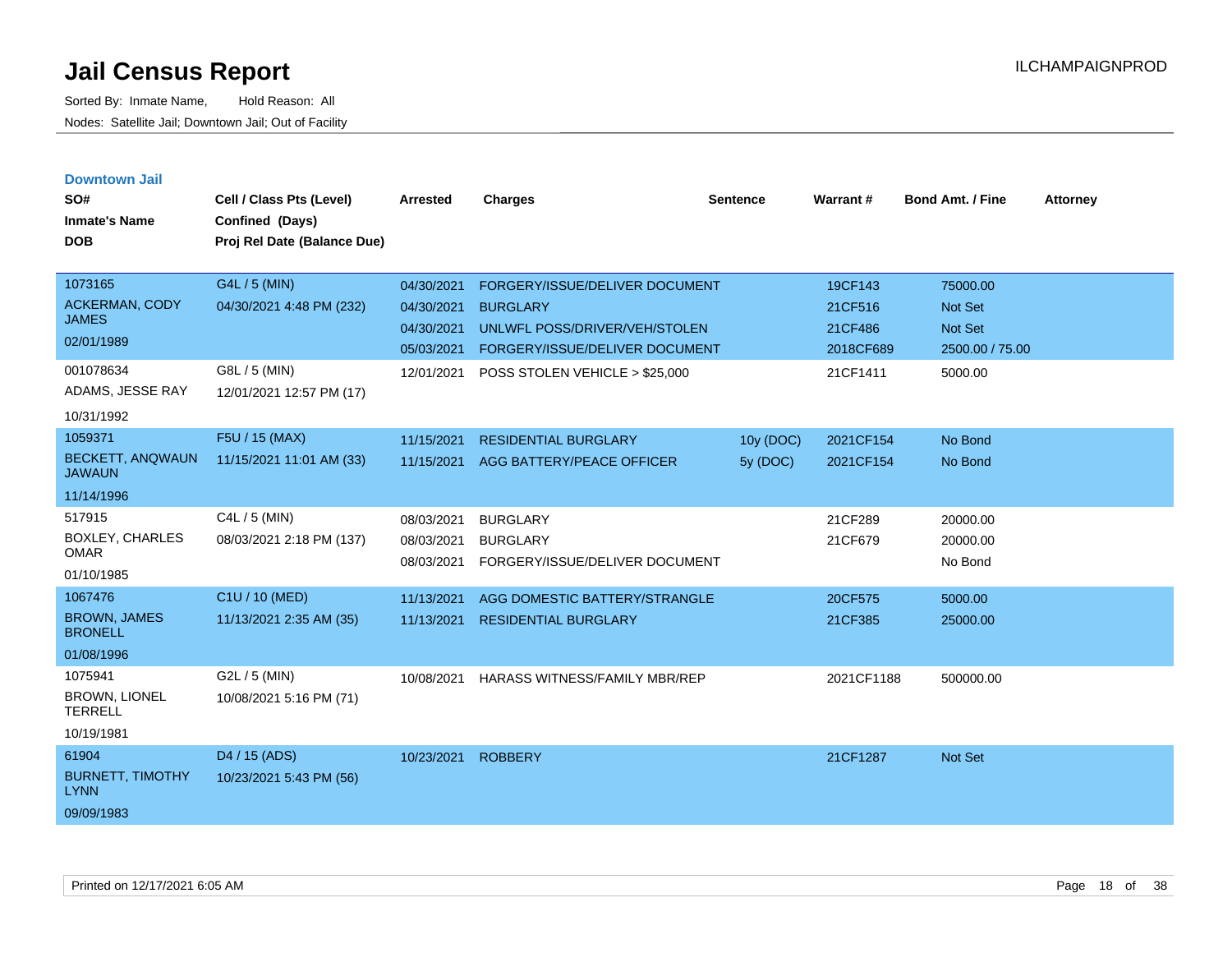Sorted By: Inmate Name, Hold Reason: All Nodes: Satellite Jail; Downtown Jail; Out of Facility

| rougs. Calcing Jan, Downtown Jan, Out of Facility            |                                                                            |                                        |                                                                                                |                 |                                  |                                                    |                 |
|--------------------------------------------------------------|----------------------------------------------------------------------------|----------------------------------------|------------------------------------------------------------------------------------------------|-----------------|----------------------------------|----------------------------------------------------|-----------------|
| SO#<br><b>Inmate's Name</b><br><b>DOB</b>                    | Cell / Class Pts (Level)<br>Confined (Days)<br>Proj Rel Date (Balance Due) | <b>Arrested</b>                        | <b>Charges</b>                                                                                 | <b>Sentence</b> | <b>Warrant#</b>                  | <b>Bond Amt. / Fine</b>                            | <b>Attorney</b> |
|                                                              |                                                                            |                                        |                                                                                                |                 |                                  |                                                    |                 |
| 1075361<br><b>COWART, TORREY</b><br><b>BENJAMEN, Junior</b>  | <b>J6L / 5 (ADS)</b><br>04/16/2021 9:17 PM (246)                           | 04/16/2021                             | <b>BURGLARY</b>                                                                                |                 | 21CF414                          | Not Set                                            |                 |
| 11/22/1987                                                   |                                                                            |                                        |                                                                                                |                 |                                  |                                                    |                 |
| 1067370<br>DAVIS, AUSTIN<br><b>CHRISTOPHER</b><br>08/11/1997 | E3L / 15 (MAX)<br>11/06/2021 12:23 AM (42)                                 | 11/05/2021                             | FIREARM/FOID INVALID/NOT ELIG                                                                  |                 | 21CF1370                         | Not Set                                            |                 |
| 56063                                                        | H4L / 10 (ADS)                                                             |                                        |                                                                                                |                 |                                  |                                                    |                 |
| <b>DAVIS, DAMIEN</b><br><b>DOMINIQUE</b>                     | 09/18/2021 4:25 AM (91)                                                    | 09/18/2021<br>09/19/2021<br>11/24/2021 | <b>AGGRAVATED BATTERY</b><br><b>AGGRAVATED BATTERY</b><br><b>FUGITIVE FROM JUSTICE</b>         |                 | 21CF1127<br>21CF1132<br>21CF1454 | <b>Not Set</b><br><b>Not Set</b><br><b>Not Set</b> |                 |
| 02/28/1977                                                   |                                                                            |                                        |                                                                                                |                 |                                  |                                                    |                 |
| 1066719<br>DAVIS, TAVEON<br><b>CORNELIUS</b><br>12/21/1997   | C5L / 10 (MED)<br>06/09/2021 10:50 PM (192)                                | 06/09/2021<br>06/09/2021<br>06/09/2021 | AGG DOMESTIC BATTERY/STRANGLE<br>RET THEFT/DISP MERCH/>\$300<br>RETAIL THEFT/DISP MERCH/<\$300 |                 | 21CF310<br>19CF959<br>19CM897    | 100000.00<br>5000.00<br>3000.00                    |                 |
| 001078223                                                    | G6L / 5 (MIN)                                                              | 11/09/2021                             | AGG DUI/NO VALID DL                                                                            |                 | 21CF1382                         | <b>Not Set</b>                                     |                 |
| DIEGO-MATEO,<br><b>JOAQUIN</b>                               | 11/09/2021 10:52 PM (39)                                                   |                                        |                                                                                                |                 |                                  |                                                    |                 |
| 01/23/2002                                                   |                                                                            |                                        |                                                                                                |                 |                                  |                                                    |                 |
| 571307<br>DOMINGO-<br>CASTANEDA,<br>09/29/1989               | J3L / 15 (ADS)<br>09/14/2020 11:19 PM (460)                                | 09/14/2020<br>09/14/2020               | CRIM SEXUAL ABUSE/CONSENT<br>PRED CRIM SEX ASLT/VICTIM <13                                     |                 | 2020CF1026<br>2020CF1025         | Not Set<br>Not Set                                 |                 |
| 527379                                                       | C9U / 15 (ADS)                                                             | 10/25/2021                             | ARMED HABITUAL CRIMINAL                                                                        |                 | 21CF1297                         | Not Set                                            |                 |
| DRAKE, MARCELL<br><b>DEON</b>                                | 10/25/2021 5:05 PM (54)                                                    | 10/27/2021                             | AGG DOMESTIC BATTERY/STRANGLE                                                                  |                 | 21CF1245                         | Not Set                                            |                 |
| 04/20/1987                                                   |                                                                            |                                        |                                                                                                |                 |                                  |                                                    |                 |
| 959292                                                       | K1 / 15 (ADS)                                                              |                                        | 04/01/2021 ATTEMPT (FIRST DEGREE MURDER)                                                       |                 | 2020CF565                        | 2000000.00                                         |                 |
| DUNCAN, COREYON<br><b>ANTHONY</b><br>01/17/1989              | 04/01/2021 8:46 PM (261)                                                   |                                        |                                                                                                |                 |                                  |                                                    |                 |
|                                                              |                                                                            |                                        |                                                                                                |                 |                                  |                                                    |                 |

Printed on 12/17/2021 6:05 AM **Page 19 of 38**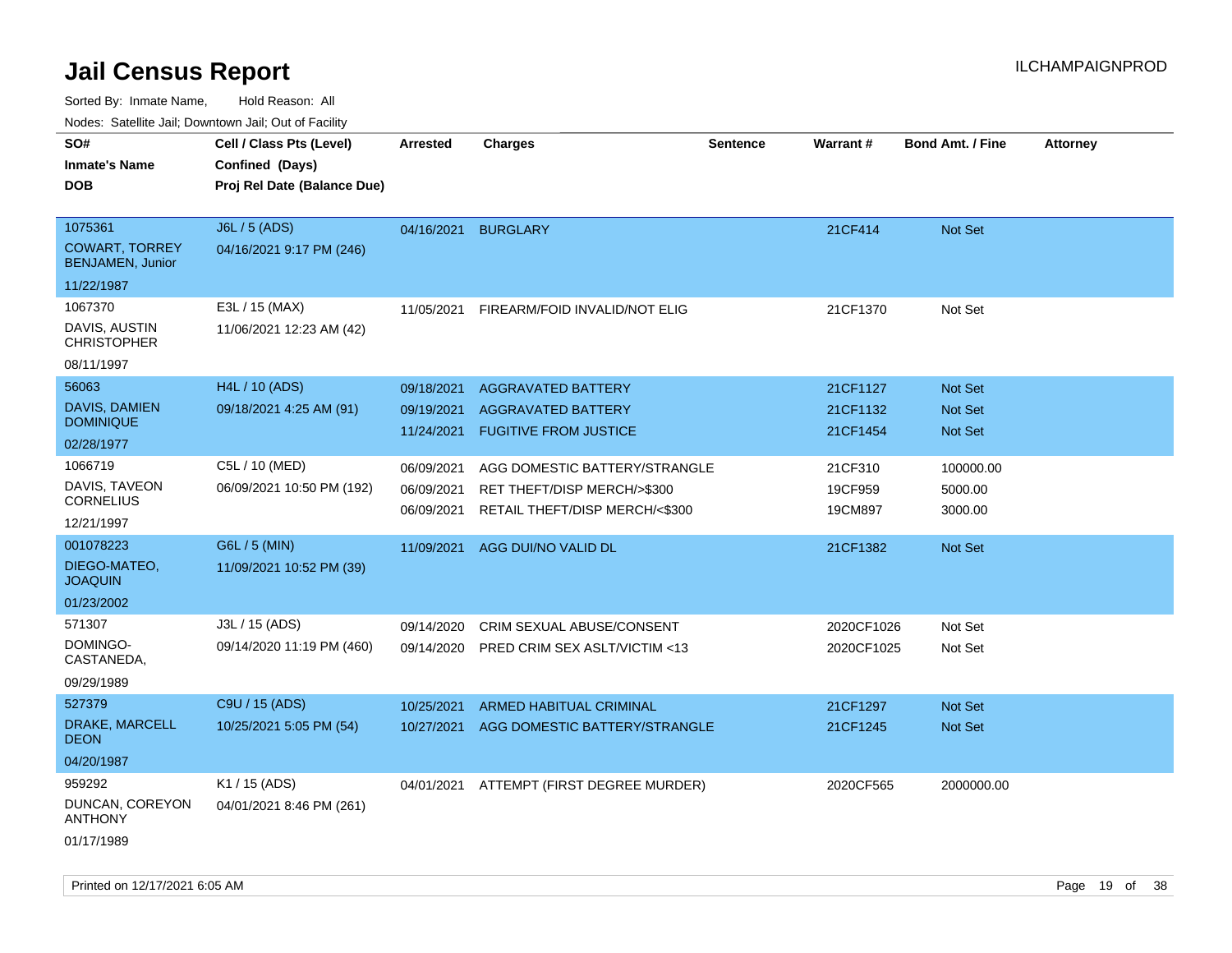Sorted By: Inmate Name, Hold Reason: All Nodes: Satellite Jail; Downtown Jail; Out of Facility

| SO#<br><b>Inmate's Name</b><br><b>DOB</b>     | Cell / Class Pts (Level)<br>Confined (Days)<br>Proj Rel Date (Balance Due) | <b>Arrested</b> | <b>Charges</b>                     | <b>Sentence</b> | Warrant#   | <b>Bond Amt. / Fine</b> | <b>Attorney</b> |
|-----------------------------------------------|----------------------------------------------------------------------------|-----------------|------------------------------------|-----------------|------------|-------------------------|-----------------|
|                                               |                                                                            |                 |                                    |                 |            |                         |                 |
| 1053207                                       | K2 / 15 (SPH)                                                              | 06/06/2019      | MURDER/INTENT TO KILL/INJURE       |                 | 2019-CF849 | 2000000.00              |                 |
| FAUST, JAQUAVEON<br><b>LAVELL</b>             | 06/06/2019 2:24 PM (926)                                                   |                 |                                    |                 |            |                         |                 |
| 07/25/1996                                    |                                                                            |                 |                                    |                 |            |                         |                 |
| 962759                                        | E6L / 5 (ADS)                                                              | 07/16/2021      | <b>METH DELIVERY&lt;5 GRAMS</b>    |                 | 21CF833    | Not Set                 |                 |
|                                               | FINLEY, KEVIN DANTE 07/16/2021 9:44 PM (155)                               | 07/29/2021      | AGG CRIM SEX ASSAULT/FELONY        |                 | 21CF891    | No Bond                 |                 |
| 12/28/1988                                    |                                                                            |                 |                                    |                 |            |                         |                 |
| 524764                                        | G3L / 5 (MIN)                                                              | 09/18/2021      | METH DELIVERY/15<100 GRAMS         |                 | 21CF627    | 50000.00                |                 |
| <b>FISCUS, ROBERT</b><br><b>LOWELL</b>        | 09/18/2021 10:50 AM (91)                                                   |                 |                                    |                 |            |                         |                 |
| 02/17/1986                                    |                                                                            |                 |                                    |                 |            |                         |                 |
| 1068917                                       | $H1L / 5$ (MIN)                                                            | 08/11/2021      | VIO ORDER/PRIOR VIO OF ORDER       |                 | 21CF965    | Not Set                 |                 |
| <b>GARCIA, JUAN</b><br>CARLOS                 | 08/11/2021 9:24 PM (129)                                                   |                 |                                    |                 |            |                         |                 |
| 10/21/1997                                    |                                                                            |                 |                                    |                 |            |                         |                 |
| 1069726                                       | G3U / 5 (MIN)                                                              | 11/17/2021      | POSS AMT CON SUB EXCEPT(A)/(D)     |                 | 21CF472    | 10000.00                |                 |
|                                               | GREER, CONNOR JAY 11/17/2021 5:26 PM (31)                                  | 11/17/2021      | BURGLARY W/O CAUSING DAMAGE        |                 | 19CF1421   | 10000.00                |                 |
| 02/22/1994                                    |                                                                            |                 |                                    |                 |            |                         |                 |
| 32913                                         | I1 / 15 (ADS)                                                              | 12/03/2021      | PRED CRIM SEX ASLT/VICTIM <13      |                 | 21CF1481   | Not Set                 |                 |
| GROB, WARREN A,<br>Junior                     | 12/03/2021 4:24 PM (15)                                                    |                 |                                    |                 |            |                         |                 |
| 12/07/1950                                    |                                                                            |                 |                                    |                 |            |                         |                 |
| 977825                                        | G9L / 5 (ADS)                                                              | 11/25/2021      | RET THEFT/DISP MERCH/>\$300        | 4y (DOC)        | 21CF203    | Not Set                 |                 |
| <b>GWIN, RAYMOND</b><br><b>CHARLES</b>        | 11/25/2021 2:23 PM (23)                                                    |                 |                                    |                 |            |                         |                 |
| 09/30/1989                                    |                                                                            |                 |                                    |                 |            |                         |                 |
| 1073611                                       | G5L / 5 (MIN)                                                              | 02/09/2021      | DELIVERY OF OR POSSESSION OF W/INT |                 | 21CF160    | Not Set                 |                 |
| <b>HAYES, CAMERON</b><br><b>TAYLOR MALEEK</b> | 02/09/2021 3:10 PM (312)                                                   | 02/09/2021      | MFG 15>100 GR ECSTASY/ANALOG       |                 | 21CF121    | 500000.00               |                 |
| 08/10/1998                                    |                                                                            |                 |                                    |                 |            |                         |                 |

Printed on 12/17/2021 6:05 AM **Page 20 of 38**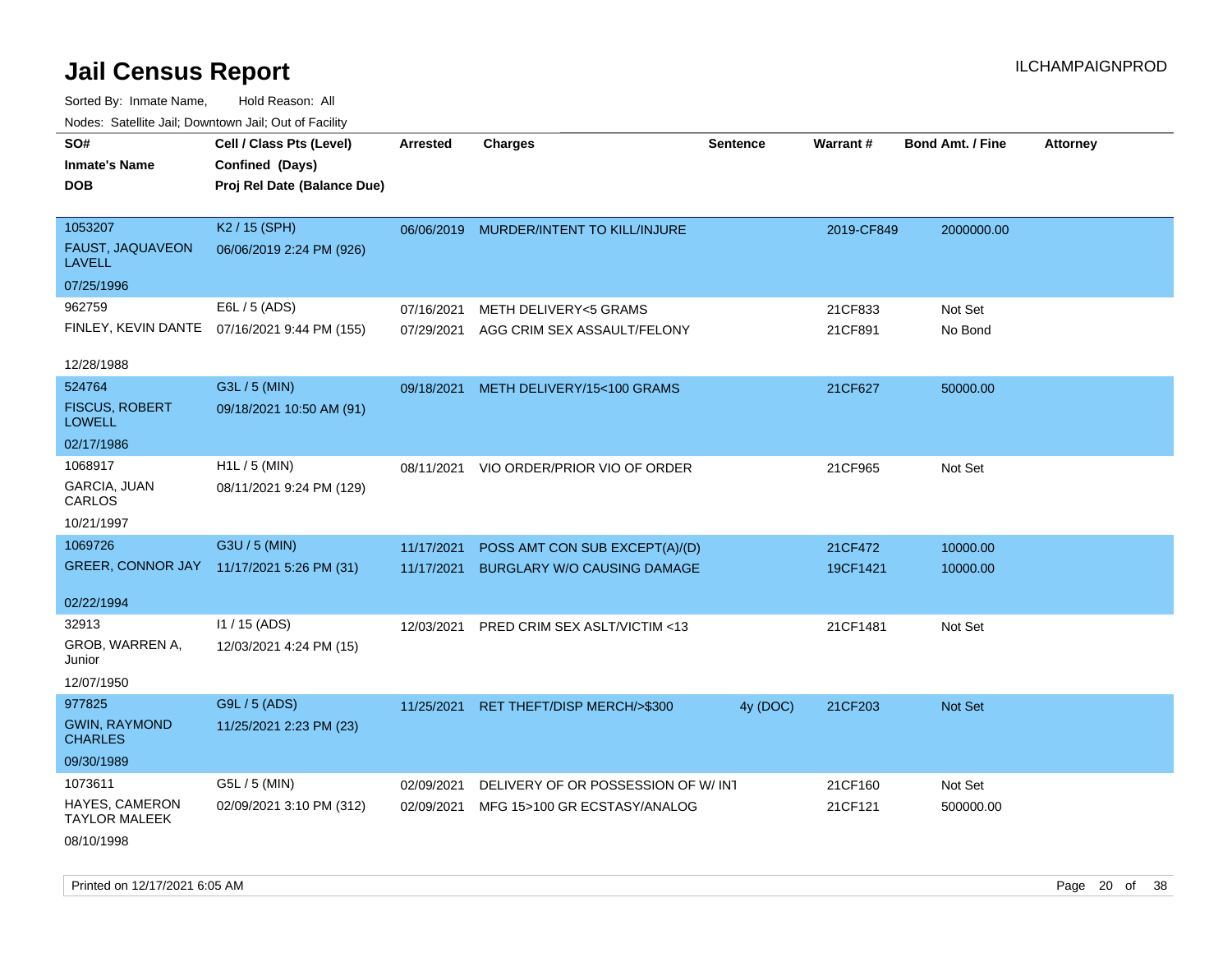| SO#<br><b>Inmate's Name</b><br><b>DOB</b> | Cell / Class Pts (Level)<br>Confined (Days)<br>Proj Rel Date (Balance Due) | <b>Arrested</b>          | <b>Charges</b>                                               | <b>Sentence</b> | <b>Warrant#</b>      | <b>Bond Amt. / Fine</b> | <b>Attorney</b> |  |
|-------------------------------------------|----------------------------------------------------------------------------|--------------------------|--------------------------------------------------------------|-----------------|----------------------|-------------------------|-----------------|--|
| 544770                                    | F6L / 10 (MED)                                                             |                          |                                                              |                 |                      |                         |                 |  |
| HAYES, DEVON<br>JERMAINE                  | 08/14/2021 2:56 AM (126)                                                   | 08/14/2021<br>08/14/2021 | AGG DOMESTIC BATTERY/STRANGLE<br>AGGRAVATED DOMESTIC BATTERY |                 | 2021CF514<br>21CF977 | 25000.00<br>No Bond     |                 |  |
| 11/07/1987                                |                                                                            |                          |                                                              |                 |                      |                         |                 |  |
| 1015002                                   | J1L / 10 (ADS)                                                             | 07/22/2021               | AGGRAVATED BATTERY                                           | 2y (DOC)        | 2021CF861            | Not Set                 |                 |  |
| HERRERA, ANDREW<br>WESLEY                 | 07/22/2021 9:17 PM (149)                                                   |                          |                                                              |                 |                      |                         |                 |  |
| 12/17/1993                                |                                                                            |                          |                                                              |                 |                      |                         |                 |  |
| 1024228                                   | K3 / 15 (SPH)                                                              | 04/24/2018               | *MURDER/INTENT TO KILL/INJURE                                |                 | 2018-CF1170          | 5000000.00              |                 |  |
| <b>HILL, JAMONTE</b><br>RASHAD            | 04/24/2018 4:07 PM (1,334)                                                 |                          |                                                              |                 |                      |                         |                 |  |
| 05/23/1994                                |                                                                            |                          |                                                              |                 |                      |                         |                 |  |
| 1063119                                   | J7L / 10 (MED)                                                             | 11/05/2021               | <b>BURGLARY</b>                                              |                 | 2018CF877            | 10000.00                |                 |  |
| HUNT, KHALLEEL<br>MALIK                   | 11/05/2021 7:47 AM (43)                                                    |                          |                                                              |                 |                      |                         |                 |  |
| 03/28/1999                                |                                                                            |                          |                                                              |                 |                      |                         |                 |  |
| 29206                                     | J5L / 15 (SPH)                                                             | 11/09/2021               | <b>AGGRAVATED BATTERY</b>                                    |                 |                      | No Bond                 |                 |  |
| JOHNSON, REUBEN<br><b>MONTE</b>           | 11/09/2021 11:30 AM (39)                                                   |                          |                                                              |                 |                      |                         |                 |  |
| 04/07/1956                                | 12/22/2021 (0.00)                                                          |                          |                                                              |                 |                      |                         |                 |  |
| 1073894                                   | E4U / 10 (ADS)                                                             | 09/09/2021               | VIOLATE SEX OFFENDER REGIS/2+                                |                 | 2021CF920            | 10000.00                |                 |  |
| JOKICH, ANTON VEGO                        | 09/09/2021 2:14 PM (100)                                                   |                          |                                                              |                 |                      |                         |                 |  |
| 05/30/1969                                |                                                                            |                          |                                                              |                 |                      |                         |                 |  |
| 23138                                     | D1 / 15 (MAX)                                                              | 06/17/2021               | <b>STALKING/TRANSMITS THREAT</b>                             |                 | 18CF1332             | <b>Not Set</b>          |                 |  |
| <b>JONES, GLENN</b><br><b>CLAYTON</b>     | 06/17/2021 12:51 PM (184)                                                  | 06/17/2021               | AGG CRIM SEXUAL ABUSE/FELONY                                 |                 | 18-CF-1333           | <b>Not Set</b>          |                 |  |
| 08/17/1958                                |                                                                            |                          |                                                              |                 |                      |                         |                 |  |
| 1017120                                   | C7L $/$ 5 (MIN)                                                            | 10/29/2021               | AGG ASLT/USE DDLY WEAPON                                     |                 |                      | No Bond                 |                 |  |
|                                           | JONES, JOSHUA LYNN 10/29/2021 3:15 AM (50)                                 |                          |                                                              |                 |                      |                         |                 |  |
| 05/16/1993                                | 1/25/2022 (0.00)                                                           |                          |                                                              |                 |                      |                         |                 |  |
| Printed on 12/17/2021 6:05 AM             |                                                                            |                          |                                                              |                 |                      |                         | Page 21 of 38   |  |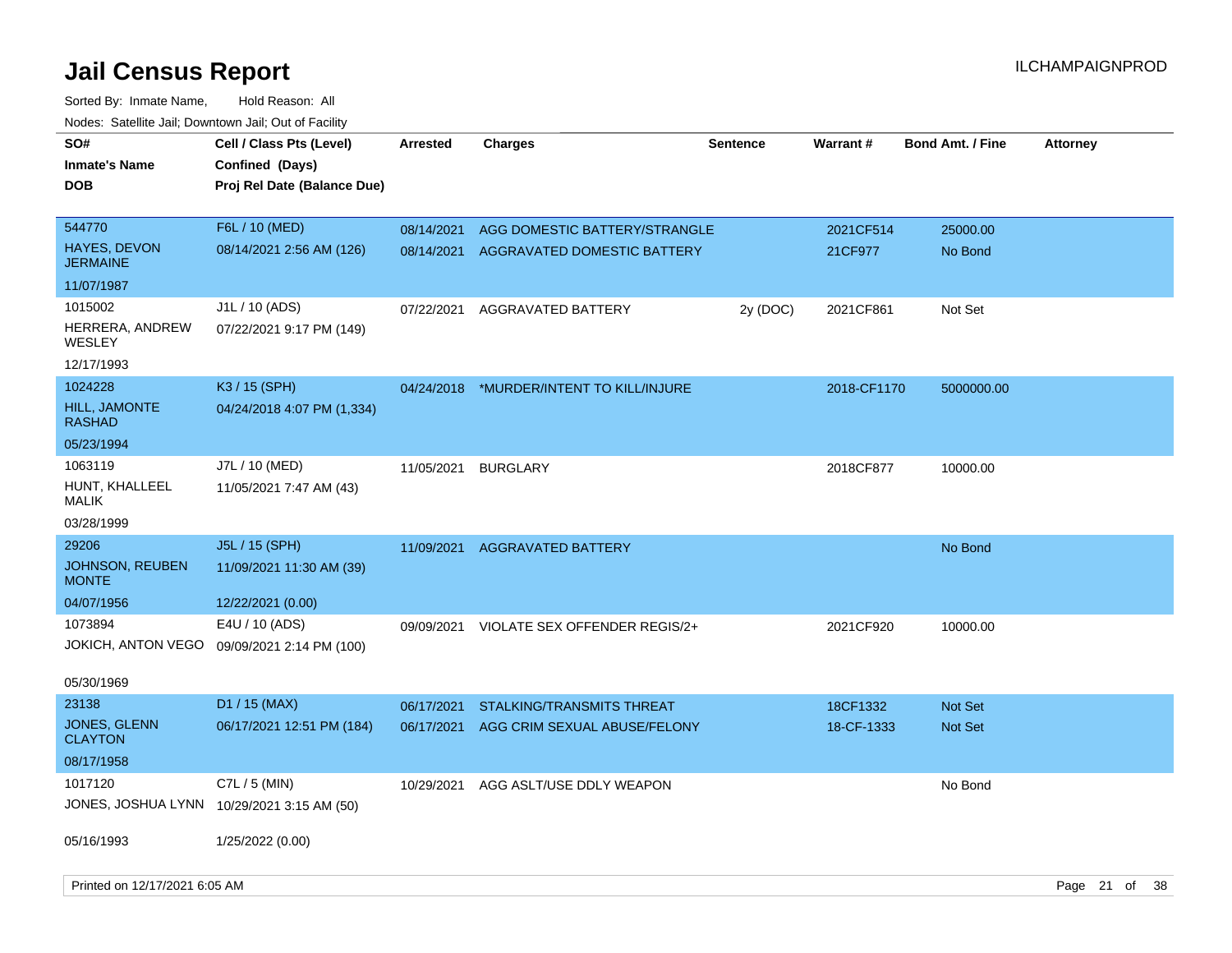| SO#                                 | Cell / Class Pts (Level)    | <b>Arrested</b> | <b>Charges</b>                            | <b>Sentence</b> | <b>Warrant#</b> | <b>Bond Amt. / Fine</b> | <b>Attorney</b> |
|-------------------------------------|-----------------------------|-----------------|-------------------------------------------|-----------------|-----------------|-------------------------|-----------------|
| <b>Inmate's Name</b>                | Confined (Days)             |                 |                                           |                 |                 |                         |                 |
| <b>DOB</b>                          | Proj Rel Date (Balance Due) |                 |                                           |                 |                 |                         |                 |
|                                     |                             |                 |                                           |                 |                 |                         |                 |
| 24308                               | D <sub>2</sub> / 15 (MAX)   | 06/03/2021      | <b>ROBBERY</b>                            |                 | 21CF625         | No Bond                 |                 |
| KWIATKOWSKI,<br><b>ROBERT JOHN</b>  | 06/03/2021 10:40 PM (198)   |                 |                                           |                 |                 |                         |                 |
| 08/08/1963                          |                             |                 |                                           |                 |                 |                         |                 |
| 29681                               | J2L / 15 (ADS)              | 07/14/2020      | PREDATORY CRIMINAL SEX ASSLT/CHILD        |                 | 20CF-781        | 250000.00               |                 |
| LENOIR, JOHN<br><b>CHRISTOPHER</b>  | 07/14/2020 12:51 PM (522)   |                 |                                           |                 |                 |                         |                 |
| 04/20/1966                          |                             |                 |                                           |                 |                 |                         |                 |
| 001078320                           | C6L / 10 (MED)              | 11/23/2021      | <b>RESIST/OBSTRUCTING A PEACE OFFICEF</b> |                 | 21CM539         | Not Set                 |                 |
| <b>MARSH, PAUL</b><br>OLUFUNMILAYO  | 11/23/2021 2:32 PM (25)     |                 |                                           |                 |                 |                         |                 |
| 07/13/1994                          |                             |                 |                                           |                 |                 |                         |                 |
| 45113                               | E2L / 15 (MAX)              | 11/20/2021      | ARMED HABITUAL CRIMINAL                   |                 | 21CF1424        | No Bond                 |                 |
| MARTIN, JEREMIAH<br><b>FRANCIS</b>  | 11/20/2021 1:18 AM (28)     |                 |                                           |                 |                 |                         |                 |
| 01/18/1977                          |                             |                 |                                           |                 |                 |                         |                 |
| 1066623                             | G6U / 5 (MIN)               | 11/17/2021      | MFG/DEL 15<100 GR COCA/ANALOG             |                 | 17CF1093        | 75000.00                |                 |
| MATA-OROZCO,<br><b>OLEGARIO</b>     | 11/17/2021 5:08 PM (31)     |                 |                                           |                 |                 |                         |                 |
| 03/06/1995                          |                             |                 |                                           |                 |                 |                         |                 |
| 001078249                           | B3 / 10 (MED)               | 08/07/2021      | FELON POSS/USE WEAPON/FIREARM             |                 | 21CF947         | Not Set                 |                 |
| MCCLENDON, CALVIN<br>М              | 08/07/2021 8:56 AM (133)    |                 |                                           |                 |                 |                         |                 |
| 04/29/1990                          |                             |                 |                                           |                 |                 |                         |                 |
| 40235                               | G9U / 5 (MIN)               | 10/04/2021      | AGG DUI/4                                 |                 | 2021CF1145      | 35000.00                |                 |
| MERRIWEATHER,<br><b>MARCUS TODD</b> | 10/04/2021 4:41 PM (75)     |                 |                                           |                 |                 |                         |                 |
| 11/28/1967                          |                             |                 |                                           |                 |                 |                         |                 |
| 1040273                             | E5U / 15 (ADS)              | 09/30/2021      | <b>PRED CRIM SEX ASLT/VICTIM &lt;13</b>   |                 | 21CF329         | 500000.00               |                 |
| METCALFE, LANELL<br>JARON           | 09/30/2021 11:32 PM (79)    |                 |                                           |                 |                 |                         |                 |
| 09/22/1988                          |                             |                 |                                           |                 |                 |                         |                 |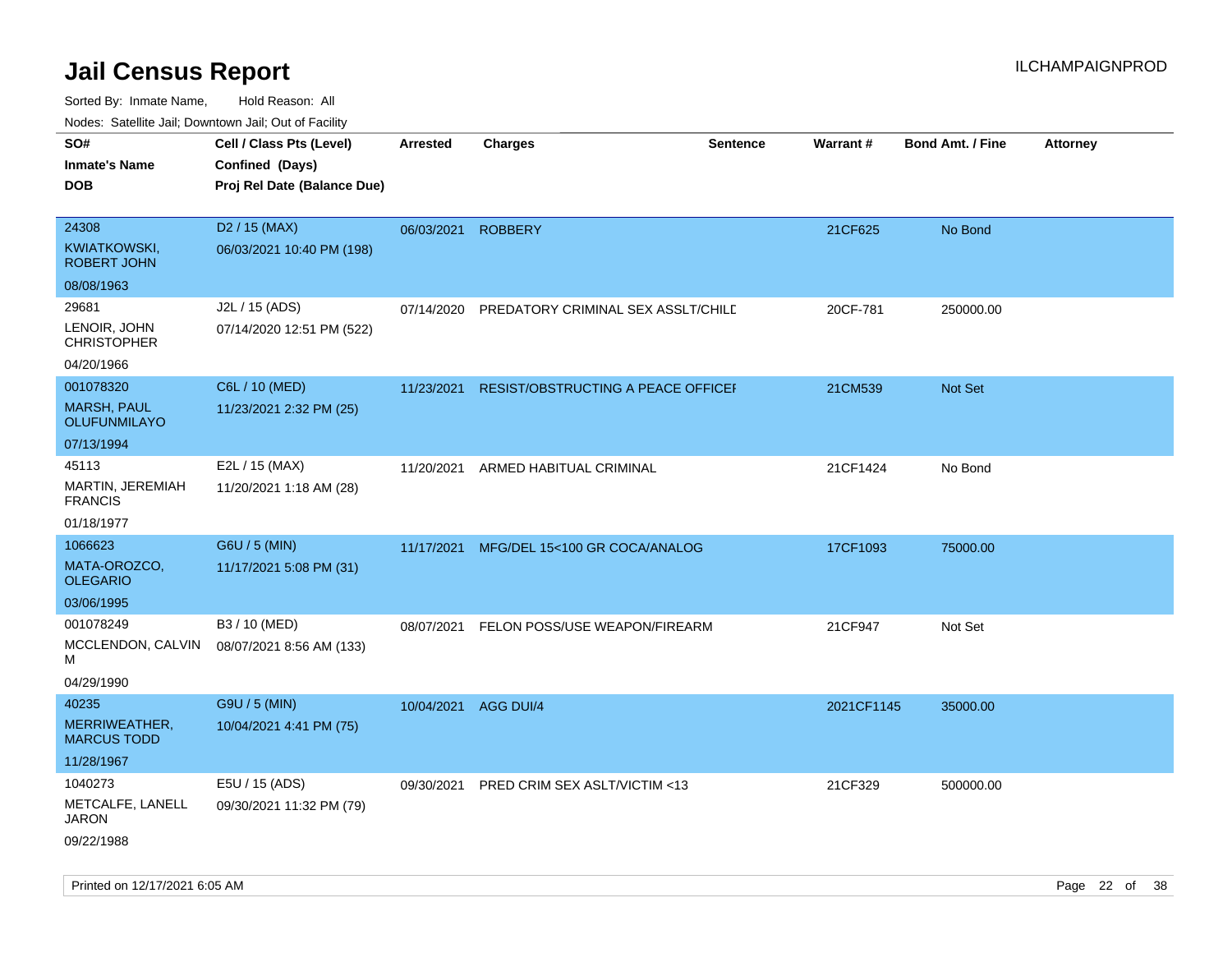| rougs. Calcing Jan, Downtown Jan, Out of Facility                                                                                     |                                                                                        |                                                                    |                                                                                                                                                           |                 |                                                                |                                                                   |                 |
|---------------------------------------------------------------------------------------------------------------------------------------|----------------------------------------------------------------------------------------|--------------------------------------------------------------------|-----------------------------------------------------------------------------------------------------------------------------------------------------------|-----------------|----------------------------------------------------------------|-------------------------------------------------------------------|-----------------|
| SO#<br><b>Inmate's Name</b><br><b>DOB</b>                                                                                             | Cell / Class Pts (Level)<br>Confined (Days)<br>Proj Rel Date (Balance Due)             | <b>Arrested</b>                                                    | <b>Charges</b>                                                                                                                                            | <b>Sentence</b> | <b>Warrant#</b>                                                | <b>Bond Amt. / Fine</b>                                           | <b>Attorney</b> |
| 1075635<br>MILES, DEVLON VON,<br>Junior<br>11/04/2000                                                                                 | B <sub>2</sub> / 10 (ADS)<br>05/11/2021 10:39 PM (221)                                 | 05/11/2021<br>05/11/2021                                           | AGG DISCHARGE FIREARM/OCC VEH<br>MFG/DEL CANNABIS/30-500 GRAMS                                                                                            |                 | 21CF538<br>20CF1402                                            | Not Set<br>100000.00                                              |                 |
| 1069209<br>MOORE, DEVONTE<br>JAMAL<br>09/24/1995                                                                                      | H <sub>2</sub> L / 10 (ADS)<br>04/07/2021 6:25 PM (255)                                | 04/07/2021                                                         | AGG BATTERY/GREAT BODILY HARM                                                                                                                             |                 | 21CF376                                                        | Not Set                                                           |                 |
| 966887<br><b>NELSON, DARRYL</b><br><b>WAYNE</b><br>01/16/1984                                                                         | F7L / 15 (MAX)<br>11/05/2021 11:00 AM (43)                                             | 11/05/2021                                                         | DELIVERY OF OR POSSESSION OF W/IN110y/0m/0d (DC 19CF1425                                                                                                  |                 |                                                                | No Bond                                                           |                 |
| 001078517<br>NELSON, RORY<br><b>DEMOND</b><br>08/14/1984                                                                              | C3L / 15 (MAX)<br>10/19/2021 3:55 AM (60)                                              | 10/19/2021                                                         | ATTEMPT (FIRST DEGREE MURDER)                                                                                                                             |                 | 21CF1267                                                       | Not Set                                                           |                 |
| 001078357<br>PETTIGREW, CAREY<br><b>CORNITRIAS DEOBLO</b><br>08/31/1986<br>1022441<br>PICKENS, DONTRELL<br><b>DEMAR</b><br>12/10/1993 | H6L / 15 (ADS)<br>09/17/2021 9:56 AM (92)<br>H3L / 10 (ADS)<br>10/27/2021 1:39 PM (52) | 09/17/2021<br>09/17/2021<br>09/17/2021<br>10/27/2021<br>10/27/2021 | ARMED ROBBERY/ARMED W/FIREARM<br>ARMED ROBBERY/ARMED W/FIREARM<br>ARMED ROBBERY/ARMED W/FIREARM<br>AGG BATTERY/PEACE OFFICER<br>AGG BATTERY/PEACE OFFICER |                 | 21CF1230<br>21CF1128<br>21CF1129<br>2021 CF 12<br>2020 CF 1488 | <b>Not Set</b><br><b>Not Set</b><br>Not Set<br>No Bond<br>No Bond |                 |
| 1072114<br>ROBINSON, DONNELL<br><b>LEVON</b><br>10/23/2000                                                                            | A1U / 15 (SPH)<br>01/17/2021 2:40 PM (335)                                             | 01/17/2021<br>01/17/2021<br>02/17/2021                             | ATTEMPT (FIRST DEGREE MURDER)<br>ARMED ROBBERY/NO FIREARM<br><b>AGGRAVATED BATTERY</b>                                                                    | 4y (DOC)        | 2021CF65<br>2020CF824                                          | Not Set<br>75000.00<br>250000.00                                  |                 |
| 980761<br>ROBINSON, LEON<br>SOLOMON<br>10/22/1983                                                                                     | B1 / 10 (MED)<br>06/07/2021 1:53 AM (194)                                              | 06/07/2021                                                         | DOMESTIC BATTERY/OTHER PRIOR                                                                                                                              | 5y (DOC)        |                                                                | Not Set                                                           |                 |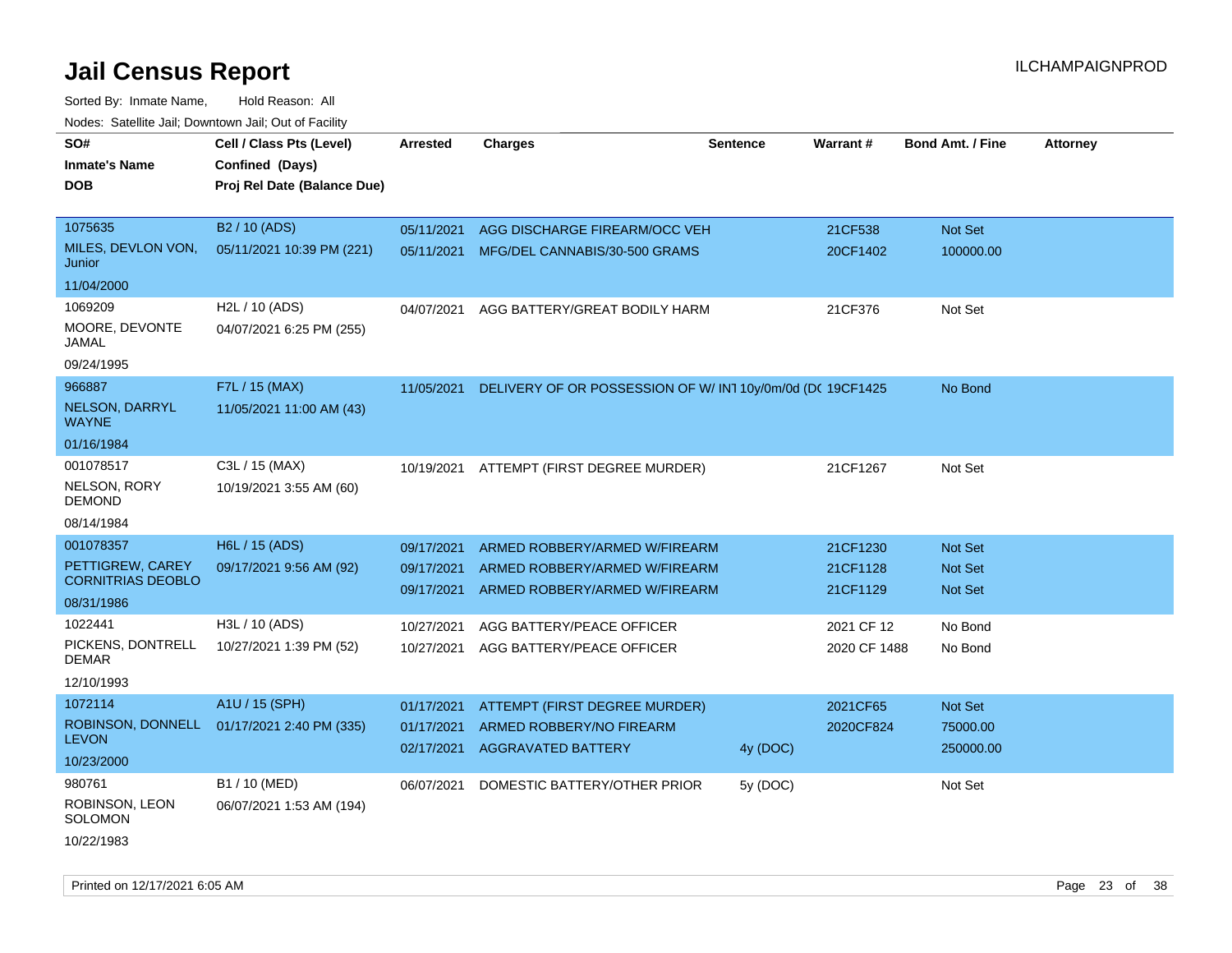| rougs. Calcinic Jan, Downtown Jan, Out of Facility |                                            |                  |                                      |                 |            |                         |                 |
|----------------------------------------------------|--------------------------------------------|------------------|--------------------------------------|-----------------|------------|-------------------------|-----------------|
| SO#                                                | Cell / Class Pts (Level)                   | <b>Arrested</b>  | <b>Charges</b>                       | <b>Sentence</b> | Warrant#   | <b>Bond Amt. / Fine</b> | <b>Attorney</b> |
| <b>Inmate's Name</b>                               | Confined (Days)                            |                  |                                      |                 |            |                         |                 |
| <b>DOB</b>                                         | Proj Rel Date (Balance Due)                |                  |                                      |                 |            |                         |                 |
|                                                    |                                            |                  |                                      |                 |            |                         |                 |
| 1006507                                            | C2L / 10 (MED)                             | 10/21/2021       | AGG ASLT/USE DDLY WEAPON             |                 | 21CM123    | 1000.00                 |                 |
| RODGERS, DYLAN                                     | 10/21/2021 12:34 AM (58)                   | 10/21/2021       | DOMESTIC BATTERY/OTHER PRIOR         |                 | 21CF1269   | Not Set                 |                 |
| <b>ROBERT</b>                                      |                                            | 10/21/2021       | PROBATION VIOLATION                  |                 | 2019CF1220 | 10000.00                |                 |
| 12/12/1991                                         |                                            |                  |                                      |                 |            |                         |                 |
| 1068592                                            | C8L / 15 (ADS)                             | 11/12/2021       | <b>BURGLARY</b>                      |                 | 21CF1393   | Not Set                 |                 |
| ROSS, TEVONTAE<br><b>TERRANCE</b>                  | 11/12/2021 8:41 AM (36)                    |                  |                                      |                 |            |                         |                 |
| 12/15/1998                                         |                                            |                  |                                      |                 |            |                         |                 |
| 001077488                                          | G8U / 5 (MIN)                              |                  | 11/30/2021 RETAIL THEFT              | 4y (DOC)        | 20CF1376   | No Bond                 |                 |
|                                                    | SESSUM, NICHOLAS C 11/30/2021 6:56 AM (18) |                  |                                      |                 |            |                         |                 |
| 06/22/1989                                         |                                            |                  |                                      |                 |            |                         |                 |
| 1069960                                            | G7L / 5 (MIN)                              | 09/28/2021       | IDENTITY THEFT/\$2K-\$10K            |                 | 21CF952    | 10000.00                |                 |
| SHELTON, JOSIAH<br><b>TIMOTHY</b>                  | 09/28/2021 2:04 AM (81)                    |                  |                                      |                 |            |                         |                 |
| 02/23/1980                                         |                                            |                  |                                      |                 |            |                         |                 |
| 960772                                             | G1L / 5 (MIN)                              | 11/11/2021       | <b>POSSESSION OF METH&lt;5 GRAMS</b> | 3y (DOC)        | 2020CF362  | No Bond                 |                 |
| <b>STARK, FARON</b><br><b>MICHAEL</b>              | 11/11/2021 10:28 PM (37)                   |                  |                                      |                 |            |                         |                 |
| 05/12/1988                                         |                                            |                  |                                      |                 |            |                         |                 |
| 1057312                                            | G <sub>2U</sub>                            | 11/10/2021       | HOME INVASION/FIREARM                |                 | 21CF1388   | Not Set                 |                 |
| STARKS, RAMEON<br><b>TAHZIER</b>                   | 11/10/2021 9:51 PM (38)                    | 11/30/2021 THEFT |                                      |                 | 21CF1194   | 100000.00               |                 |
| 12/18/1996                                         |                                            |                  |                                      |                 |            |                         |                 |
| 1051104                                            | $G1U / 5$ (MIN)                            | 05/26/2021       | METH DELIVERY/5<15 GRAMS             |                 | 21CF598    | <b>Not Set</b>          |                 |
| STOVER, ANDREW<br><b>WADE</b>                      | 05/27/2021 12:59 AM (205)                  | 05/26/2021       | DRIVING ON REVOKED LICENSE           |                 | 21TR4000   | Not Set                 |                 |
| 07/20/1994                                         |                                            | 05/26/2021       | <b>BURGLARY</b>                      |                 | 21CF667    | <b>Not Set</b>          |                 |
| 1024184                                            | H5L / 10 (ADS)                             | 09/08/2021       | AGG ASLT PEACE OFF/FIRE/ER WRK       |                 | 20CF1051   | No Bond                 |                 |
| SULLIVAN, CODY<br><b>MICHAEL</b>                   | 09/08/2021 3:28 PM (101)                   |                  |                                      |                 |            |                         |                 |
| 08/15/1994                                         |                                            |                  |                                      |                 |            |                         |                 |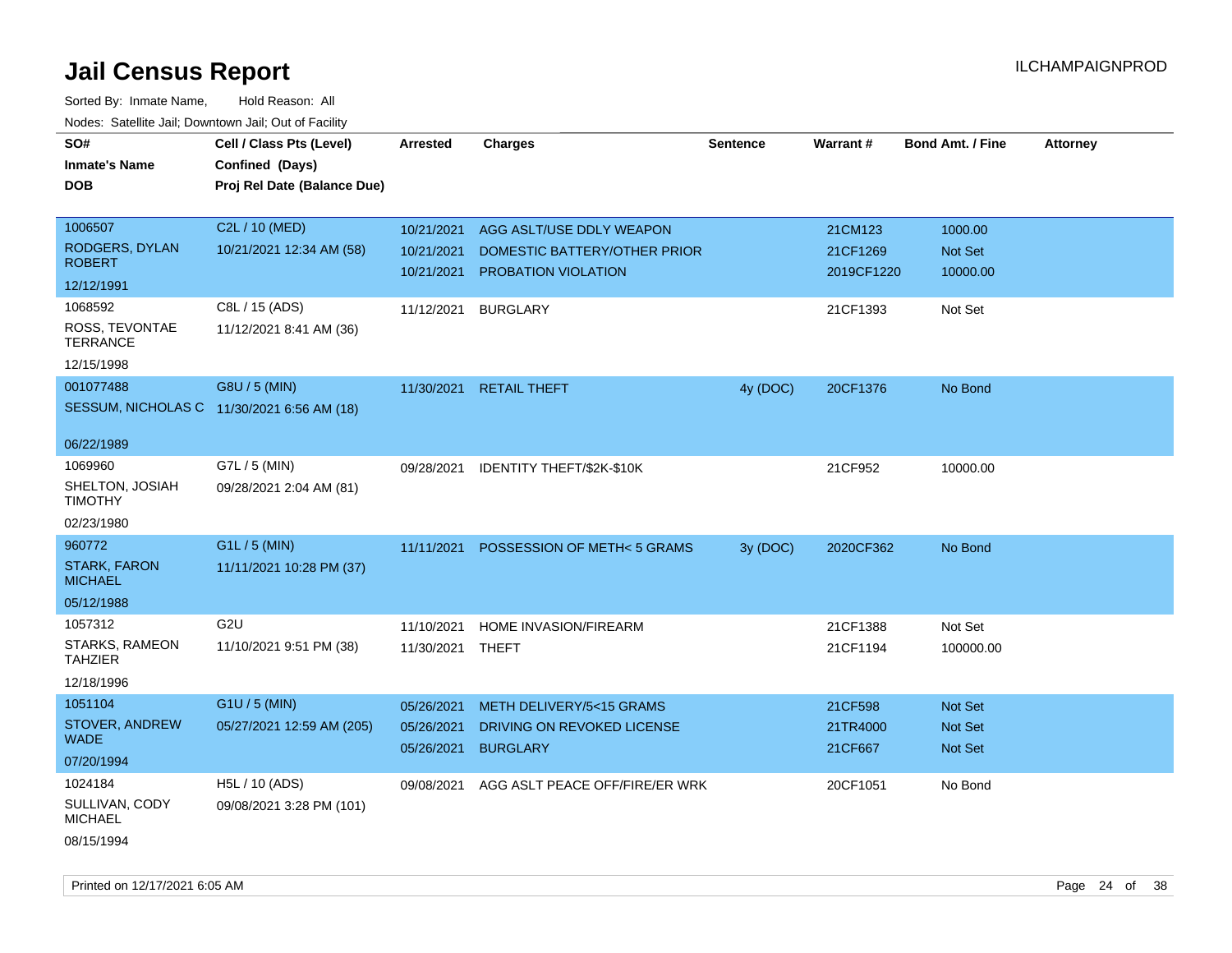| SO#                                      | Cell / Class Pts (Level)    | <b>Arrested</b> | <b>Charges</b>                    | <b>Sentence</b> | Warrant#   | <b>Bond Amt. / Fine</b> | <b>Attorney</b> |
|------------------------------------------|-----------------------------|-----------------|-----------------------------------|-----------------|------------|-------------------------|-----------------|
| <b>Inmate's Name</b>                     | Confined (Days)             |                 |                                   |                 |            |                         |                 |
| <b>DOB</b>                               | Proj Rel Date (Balance Due) |                 |                                   |                 |            |                         |                 |
|                                          |                             |                 |                                   |                 |            |                         |                 |
| 1068839                                  | F8L / 15 (MAX)              | 08/07/2020      | <b>HOMICIDE</b>                   |                 | 2020-CF851 | 1000000.00              |                 |
| <b>TAYLOR, LONDON</b><br><b>JAVON</b>    | 08/07/2020 10:30 AM (498)   |                 |                                   |                 |            |                         |                 |
| 08/16/1999                               |                             |                 |                                   |                 |            |                         |                 |
| 1004142                                  | F9L / 15 (MAX)              | 10/27/2021      | POSSESSION OF METH/15<100GRAMS    |                 | 2021CF1298 | 1500000.00              |                 |
| TOY, KAYON LARENZ                        | 10/22/2021 1:01 PM (57)     |                 |                                   |                 |            |                         |                 |
|                                          |                             |                 |                                   |                 |            |                         |                 |
| 09/12/1991                               |                             |                 |                                   |                 |            |                         |                 |
| 1056971                                  | D6 / 10 (ADS)               | 08/07/2021      | FELON POSS/USE WEAPON/FIREARM     |                 | 21CF948    | No Bond                 |                 |
| <b>TRAVIS, DENZEL</b><br><b>DANTRELL</b> | 08/07/2021 7:36 AM (133)    | 08/08/2021      | AGG BATTERY/PUBLIC PLACE          |                 | 2020CF647  | 25000.00                |                 |
| 03/21/1993                               |                             |                 |                                   |                 |            |                         |                 |
| 001078250                                | F2L / 10 (MED)              | 08/07/2021      | FELON POSS WEAPON/BODY ARMOR      |                 | 21CF950    | Not Set                 |                 |
| TRAVIS, JORDAN<br><b>TESHAUN</b>         | 08/07/2021 10:27 AM (133)   |                 |                                   |                 |            |                         |                 |
| 03/03/1996                               |                             |                 |                                   |                 |            |                         |                 |
| 969709                                   | D3 / 5 (MIN)                | 10/29/2021      | CRIM DMG TO PROP \$500-10K        |                 |            | Not Set                 |                 |
| <b>TUFTE, BRYCE</b><br><b>MATTHEW</b>    | 10/29/2021 3:14 PM (50)     | 10/29/2021      | DRIVING ON SUSPENDED LICENSE      |                 | 20TR2181   | 5000.00                 |                 |
| 05/30/1988                               | 12/20/2021 (0.00)           |                 |                                   |                 |            |                         |                 |
| 30108                                    | J4L / 15 (ADS)              | 07/30/2021      | <b>MURDER</b>                     |                 | 21CF902    | 2000000.00              |                 |
| VANDYKE, DARYL<br><b>ANTHONY</b>         | 07/30/2021 8:29 PM (141)    |                 |                                   |                 |            |                         |                 |
| 10/04/1965                               |                             |                 |                                   |                 |            |                         |                 |
| 968681                                   | D5 / 15 (ADS)               | 08/27/2021      | AGG CRIM SX AB/VIC 13<18/TRUST    |                 | 2020CF499  | 250000.00               |                 |
| <b>WADE, DEMETRIUS</b><br><b>DARYL</b>   | 08/27/2021 2:25 AM (113)    | 08/27/2021      | <b>INDIRECT CRIMINAL CONTEMPT</b> | 5y (DOC)        | 2021CC16   | No Bond                 |                 |
| 01/07/1987                               |                             |                 |                                   |                 |            |                         |                 |
| 1070904                                  | G7U / 5 (MIN)               | 10/28/2021      | <b>BURGLARY</b>                   |                 | 2021CF321  | 15000.00                |                 |
| WANKEL, JONAH<br>JAMES                   | 10/28/2021 3:42 AM (51)     |                 |                                   |                 |            |                         |                 |
| 12/15/1993                               |                             |                 |                                   |                 |            |                         |                 |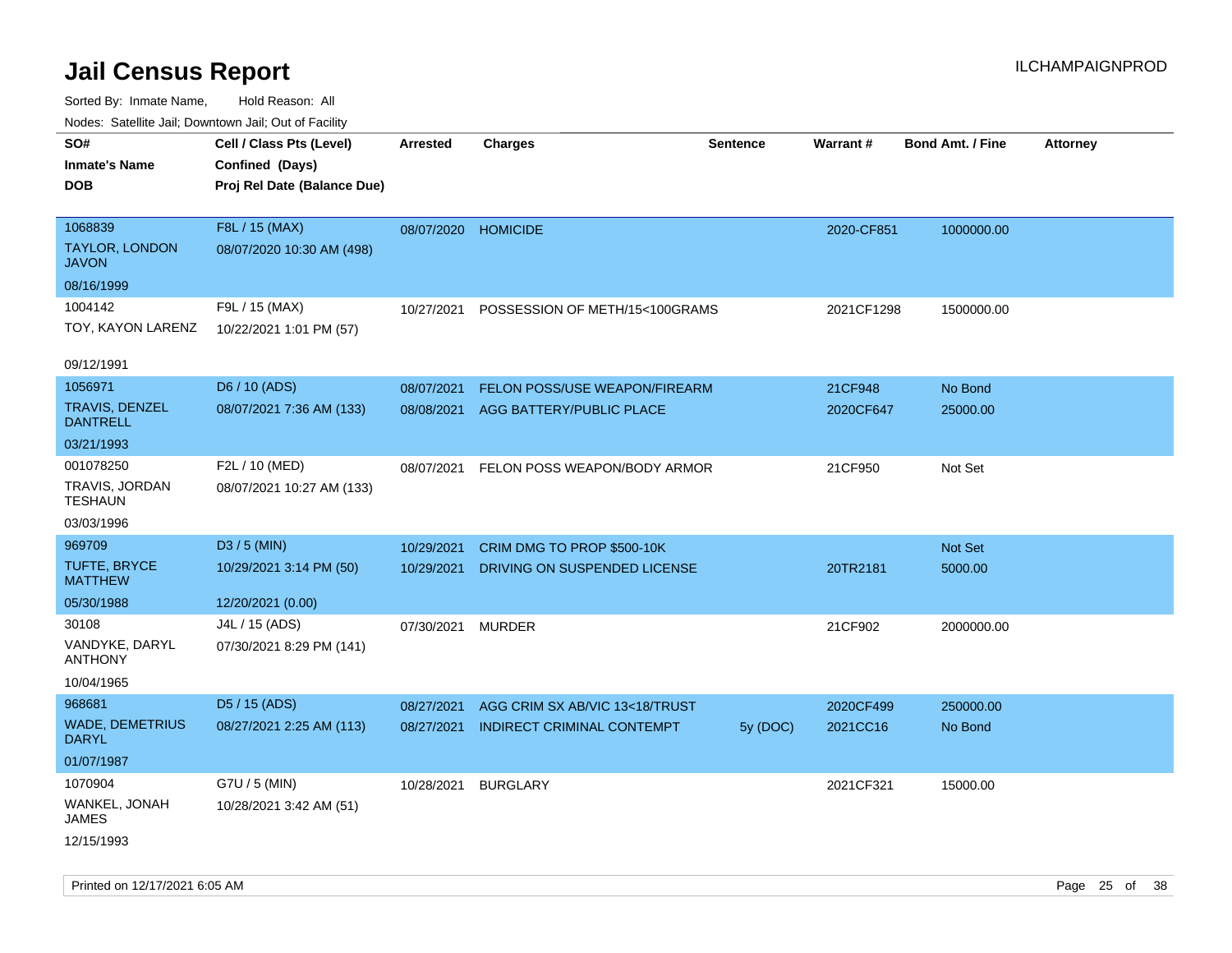| SO#                                        | Cell / Class Pts (Level)    | Arrested   | <b>Charges</b>           | <b>Sentence</b> | Warrant#    | <b>Bond Amt. / Fine</b> | <b>Attorney</b> |
|--------------------------------------------|-----------------------------|------------|--------------------------|-----------------|-------------|-------------------------|-----------------|
| <b>Inmate's Name</b>                       | Confined (Days)             |            |                          |                 |             |                         |                 |
| <b>DOB</b>                                 | Proj Rel Date (Balance Due) |            |                          |                 |             |                         |                 |
|                                            |                             |            |                          |                 |             |                         |                 |
| 1058072                                    | A2U / 15 (SPH)              | 02/25/2021 | ARMED HABITUAL CRIMINAL  |                 |             | Not Set                 |                 |
| <b>WILLIAMS, KENNETH</b><br><b>BERNARD</b> | 02/25/2021 3:24 PM (296)    |            |                          |                 |             |                         |                 |
| 10/04/1985                                 |                             |            |                          |                 |             |                         |                 |
| 53518                                      | 14 / 15 (ADS)               | 08/19/2021 | AGGRAVATED BATTERY       |                 | 21CF1014    | Not Set                 |                 |
| <b>WILLIAMS, TORREY</b><br><b>TOSHIBA</b>  | 08/19/2021 10:10 AM (121)   | 09/01/2021 | PROBATION VIOLATION      |                 | 20CF381     | Not Set                 |                 |
| 03/30/1975                                 |                             |            |                          |                 |             |                         |                 |
| 9326                                       | $12/5$ (ADS)                | 06/14/2021 | <b>BURGLARY</b>          |                 | 2020-CF-625 | Not Set                 |                 |
| YOUNG, ANTHONY<br><b>PAUL</b>              | 06/14/2021 12:07 PM (187)   |            |                          |                 |             |                         |                 |
| 03/13/1954                                 |                             |            |                          |                 |             |                         |                 |
| <b>Total Downtown Jail: 66</b>             |                             | Males: 66  | Unknown: 0<br>Females: 0 |                 |             |                         |                 |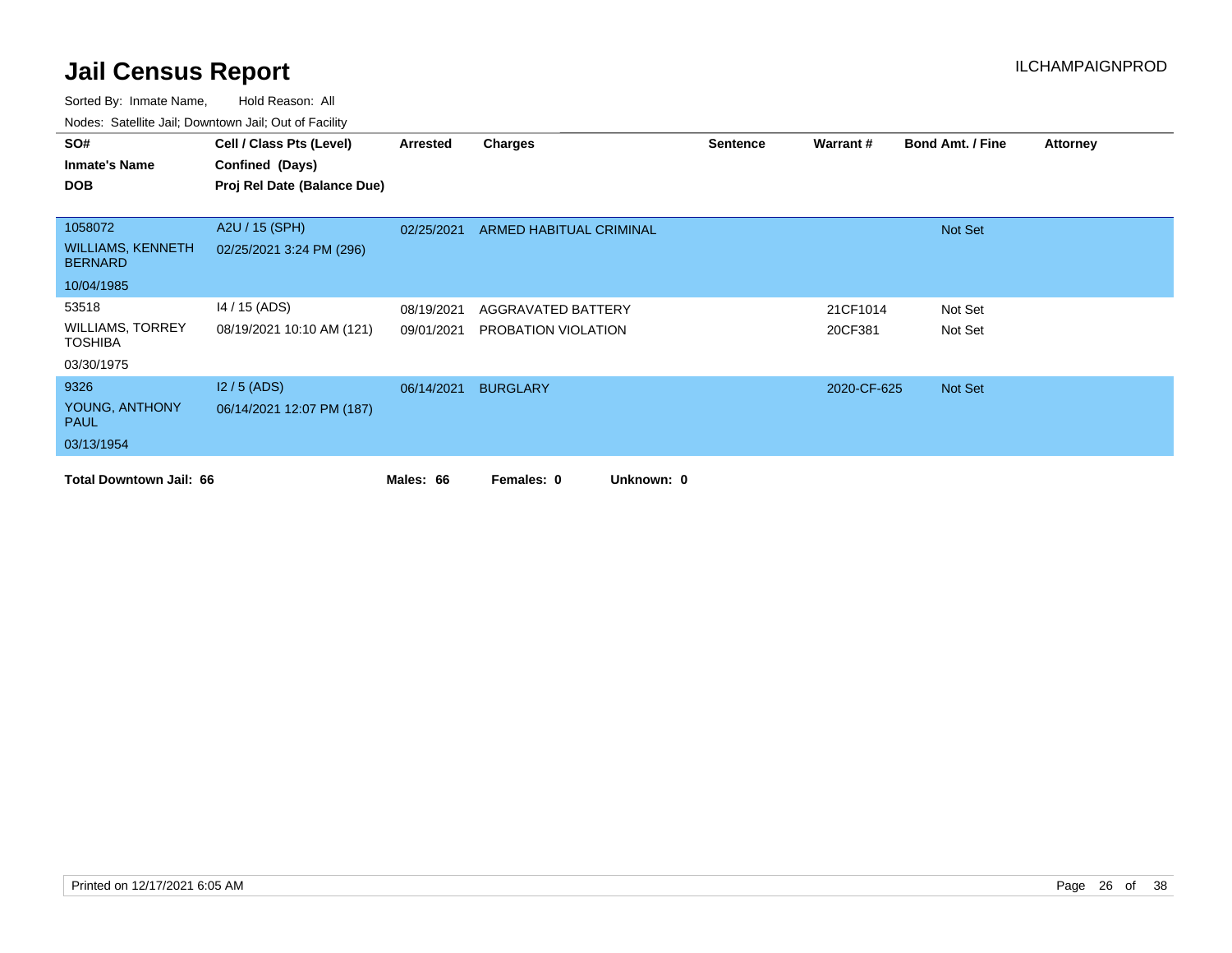|  | <b>Out of Facility</b> |  |
|--|------------------------|--|

| SO#<br><b>Inmate's Name</b><br><b>DOB</b>       | Cell / Class Pts (Level)<br>Confined (Days)<br>Proj Rel Date (Balance Due) | <b>Arrested</b>          | <b>Charges</b>                                        | <b>Sentence</b> | Warrant#             | <b>Bond Amt. / Fine</b> | <b>Attorney</b> |
|-------------------------------------------------|----------------------------------------------------------------------------|--------------------------|-------------------------------------------------------|-----------------|----------------------|-------------------------|-----------------|
| 61095<br>AMOS, DERRICK<br><b>JAMES</b>          | <b>DEW / 10 (ADS)</b><br>05/02/2021 9:02 PM (230)                          | 05/02/2021               | <b>HOME INVASION/CAUSE INJURY</b>                     |                 | 2021CF323            | 100000.00               |                 |
| 06/12/1985                                      |                                                                            |                          |                                                       |                 |                      |                         |                 |
| 19971<br><b>LYNN</b>                            | EHD<br>BARNESKE, RAYMOND 11/09/2021 9:32 AM (39)                           | 11/09/2021               | DRIVING RVK/SUSP DUI/SSS 4-9                          |                 | 2021CF968            | Not Set                 |                 |
| 08/17/1961                                      | 5/6/2022 (0.00)                                                            |                          |                                                       |                 |                      |                         |                 |
| 60268<br><b>BECKETT, JEFFREY</b><br><b>ALAN</b> | <b>EHD</b><br>12/14/2021 10:13 AM (4)                                      | 12/14/2021               | DRIVING ON REVOKED LICENSE                            |                 | 2021TR1451           | Not Set                 |                 |
| 05/07/1963                                      | 12/23/2021 (0.00)                                                          |                          |                                                       |                 |                      |                         |                 |
| 516062                                          | DEW / 15 (MAX)                                                             | 02/22/2021               | PHONE HARASSMENT/2+                                   |                 | 20CF194              | 5000.00                 |                 |
| BENNETT, JOHN<br><b>MICHAEL</b>                 | 02/22/2021 10:47 AM (299)                                                  | 02/22/2021               | AGG DISCH FIR/VEH/PC OFF/FRMAN                        |                 | 21CF210              | No Bond                 |                 |
| 04/30/1986                                      |                                                                            |                          |                                                       |                 |                      |                         |                 |
| 976538                                          | <b>EHD</b><br>BLISSIT, WYATT TYRES 10/12/2021 10:05 AM (67)                | 10/12/2021               | DOMESTIC BATTERY/OTHER PRIOR                          |                 | 2020CF1095           | Not Set                 |                 |
| 09/05/1989                                      | 1/6/2022 (0.00)                                                            |                          |                                                       |                 |                      |                         |                 |
| 974830<br>BOOK, RORY ALAN                       | <b>EHD</b><br>12/07/2021 9:37 AM (11)                                      | 12/07/2021               | AGG DUI/3                                             |                 | 2020CF791            | Not Set                 |                 |
| 08/13/1988                                      | 12/20/2021 (0.00)                                                          |                          |                                                       |                 |                      |                         |                 |
| 33993                                           | <b>DEW / 10 (MED)</b>                                                      | 06/14/2021               | AGGRAVATED DOMESTIC BATTERY                           |                 | 21CF688              | Not Set                 |                 |
| <b>BOOKER, STEPHON</b><br><b>MONTELL</b>        | 06/14/2021 7:42 PM (187)                                                   | 06/14/2021<br>06/14/2021 | POSSESSING A CONTROLLED SUBSTANC<br>PAROLE REVOCATION |                 | 21CF657<br>CH2103612 | Not Set<br>No Bond      |                 |
| 06/11/1971                                      |                                                                            |                          |                                                       |                 |                      |                         |                 |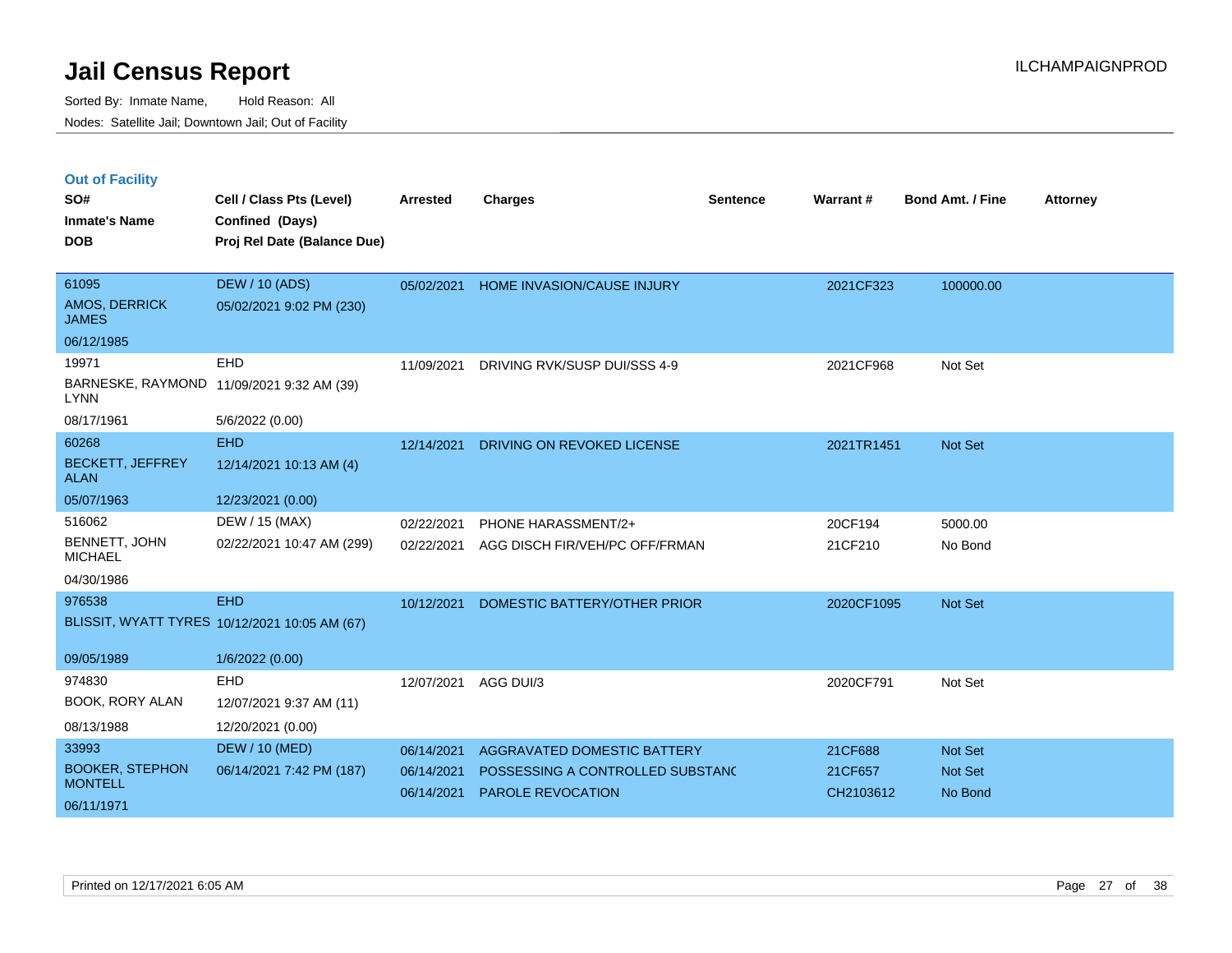| ivodes. Satellite Jali, Downtown Jali, Out of Facility |                             |            |                                    |                 |            |                         |                 |
|--------------------------------------------------------|-----------------------------|------------|------------------------------------|-----------------|------------|-------------------------|-----------------|
| SO#                                                    | Cell / Class Pts (Level)    | Arrested   | <b>Charges</b>                     | <b>Sentence</b> | Warrant#   | <b>Bond Amt. / Fine</b> | <b>Attorney</b> |
| <b>Inmate's Name</b>                                   | Confined (Days)             |            |                                    |                 |            |                         |                 |
| DOB                                                    | Proj Rel Date (Balance Due) |            |                                    |                 |            |                         |                 |
|                                                        |                             |            |                                    |                 |            |                         |                 |
| 1074315                                                | <b>DEW / 15 (MAX)</b>       | 07/27/2021 | AGG DISCHARGE FIREARM/VEH/SCH      |                 | 21CF927    | <b>Not Set</b>          |                 |
| <b>BRIGGS, PATRICK</b><br>MONTAY                       | 08/03/2021 4:56 PM (137)    |            |                                    |                 |            |                         |                 |
| 08/05/2001                                             |                             |            |                                    |                 |            |                         |                 |
| 001078065                                              | KAN / 10 (ADS)              | 06/17/2021 | AGG BATTERY/DISCHARGE FIREARM      |                 | 21CF704    | 1000000.00              |                 |
| BROWN, CHARMAN<br>LAKEEF                               | 06/17/2021 12:32 PM (184)   |            |                                    |                 |            |                         |                 |
| 11/30/2002                                             |                             |            |                                    |                 |            |                         |                 |
| 1038554                                                | <b>KAN / 15 (MAX)</b>       | 08/18/2021 | DELIVERY OF OR POSSESSION OF W/INT |                 | 21CF1009   | No Bond                 |                 |
| <b>BROWN, CORRION</b><br><b>DEVONTAE</b>               | 08/18/2021 5:40 PM (122)    | 08/18/2021 | <b>ARMED HABITUAL CRIMINAL</b>     |                 | 21CF1162   | <b>Not Set</b>          |                 |
| 04/19/1995                                             |                             |            |                                    |                 |            |                         |                 |
| 1062585                                                | <b>EHD</b>                  | 11/30/2021 | AGG DUI/LIC SUSP OR REVOKED        |                 | 2020CF1152 | Not Set                 |                 |
| <b>BROWN, ERRICK</b><br>LAMONT, Junior                 | 11/30/2021 9:39 AM (18)     |            |                                    |                 |            |                         |                 |
| 02/12/1994                                             | 12/20/2021 (0.00)           |            |                                    |                 |            |                         |                 |
| 1071662                                                | KAN / 15 (MAX)              | 12/07/2020 | FELON POSS/USE FIREARM PRIOR       | 7y (DOC)        | 20CF1418   | 250000.00               |                 |
| <b>BROWN, JAWON</b><br>EDWARD                          | 12/14/2020 6:02 PM (369)    |            |                                    |                 |            |                         |                 |
| 04/21/2000                                             |                             |            |                                    |                 |            |                         |                 |
| 1038579                                                | KAN / 15 (MAX)              | 08/18/2021 | FELON POSS/USE WEAPON/FIREARM      |                 | 21CF1010   | Not Set                 |                 |
| <b>BROWN, MARKEL</b><br>rikki                          | 08/18/2021 2:05 PM (122)    |            |                                    |                 |            |                         |                 |
| 01/06/1995                                             |                             |            |                                    |                 |            |                         |                 |
| 1003006                                                | <b>KAN / 15 (MAX)</b>       | 08/19/2021 | FELON POSS/USE MACHINE GUN         |                 | 21CF1011   | No Bond                 |                 |
| <b>BROWN, ROCKEITH</b><br>JAVONTE                      | 08/19/2021 12:55 AM (121)   |            |                                    |                 |            |                         |                 |
| 07/23/1991                                             |                             |            |                                    |                 |            |                         |                 |
| 987334                                                 | DEW / 15 (MAX)              | 03/10/2021 | ATTEMPT (FIRST DEGREE MURDER)      |                 | 19CF689    | Not Set                 |                 |
| CAIN, ISAIAH<br><b>DEPRIEST</b>                        | 03/10/2021 2:22 PM (283)    |            |                                    |                 |            |                         |                 |
| 12/23/1990                                             |                             |            |                                    |                 |            |                         |                 |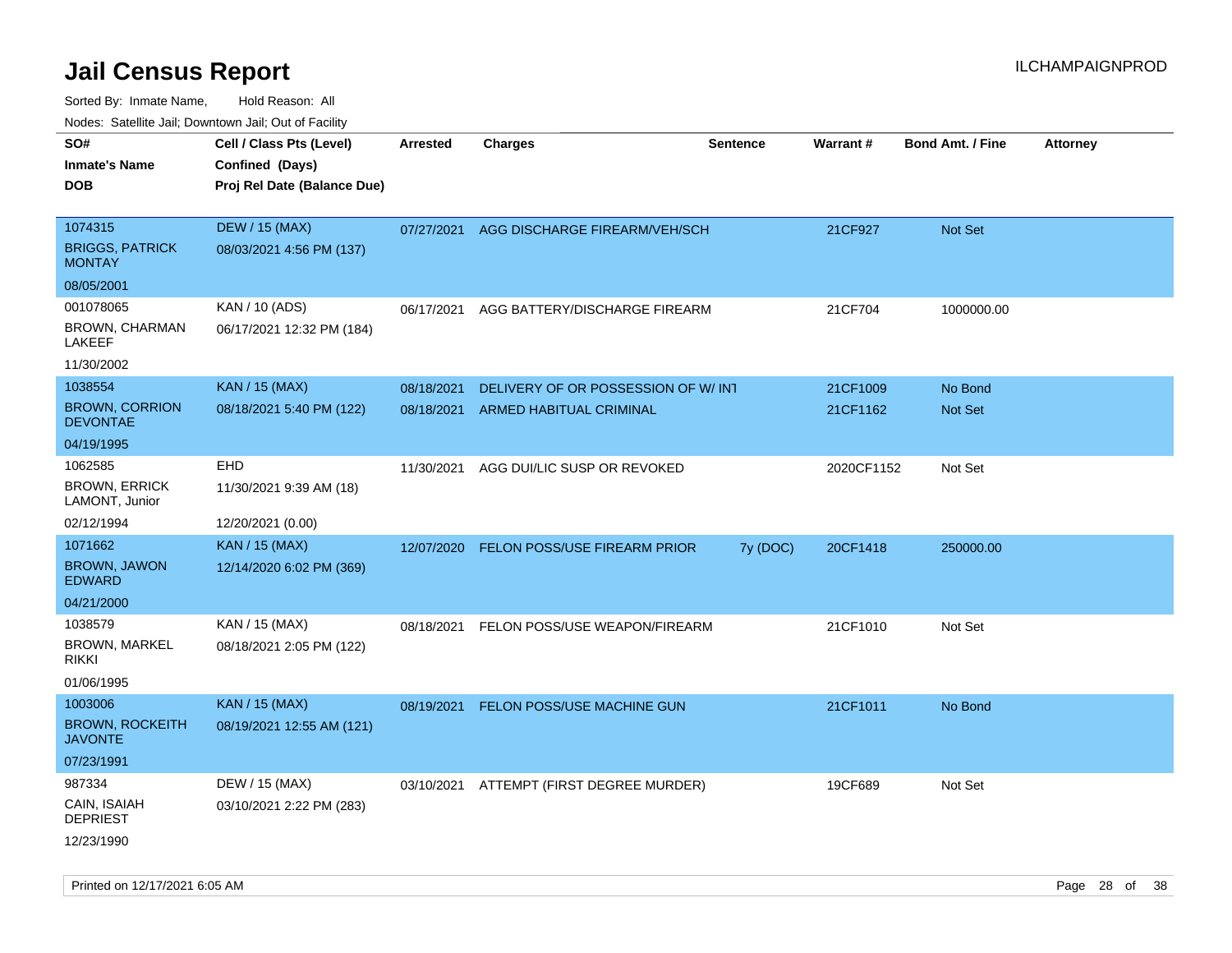| SO#                                       | Cell / Class Pts (Level)    | <b>Arrested</b> | <b>Charges</b>                       | <b>Sentence</b> | Warrant#   | <b>Bond Amt. / Fine</b> | <b>Attorney</b> |
|-------------------------------------------|-----------------------------|-----------------|--------------------------------------|-----------------|------------|-------------------------|-----------------|
| <b>Inmate's Name</b>                      | Confined (Days)             |                 |                                      |                 |            |                         |                 |
| <b>DOB</b>                                | Proj Rel Date (Balance Due) |                 |                                      |                 |            |                         |                 |
|                                           |                             |                 |                                      |                 |            |                         |                 |
| 001078638                                 | <b>EHD</b>                  | 12/15/2021      | DRIVING ON SUSPENDED LICENSE         |                 | 2021TR1120 | Not Set                 |                 |
| <b>CAMPBELL, CARLA</b><br><b>GISSELLE</b> | 12/15/2021 11:03 AM (3)     |                 |                                      |                 |            |                         |                 |
| 08/12/1980                                | 2/12/2022 (0.00)            |                 |                                      |                 |            |                         |                 |
| 992962                                    | DEW / 15 (ADS)              | 05/25/2021      | MURDER/INTENT TO KILL/INJURE         |                 | 2018CF1045 | 1000000.00              |                 |
| CAMPBELL, KEITH<br><b>KNAQEEB</b>         | 05/25/2021 1:19 PM (207)    |                 |                                      |                 |            |                         |                 |
| 07/22/1991                                |                             |                 |                                      |                 |            |                         |                 |
| 001078576                                 | <b>KAN / 15 (MAX)</b>       | 11/09/2021      | UNLAWFUL USE OF A WEAPON             |                 | 21CF1383   | <b>Not Set</b>          |                 |
| <b>CARTER, DEMONDRE</b><br><b>DAVON</b>   | 11/09/2021 6:01 PM (39)     |                 |                                      |                 |            |                         |                 |
| 05/27/2001                                |                             |                 |                                      |                 |            |                         |                 |
| 1064992                                   | KAN / 15 (MAX)              | 09/20/2021      | ARMED VIOLENCE/CATEGORY I            |                 | 21CF1137   | Not Set                 |                 |
| CARTER, KEJUAN<br><b>JAVONTE</b>          | 09/20/2021 11:42 PM (89)    |                 |                                      |                 |            |                         |                 |
| 06/27/1998                                |                             |                 |                                      |                 |            |                         |                 |
| 959420                                    | <b>EHD</b>                  | 11/16/2021      | AGG DUI/NO VALID DL                  |                 | 2021CF673  | <b>Not Set</b>          |                 |
| <b>CHAPPLE, RAYMOND</b><br><b>DEONTE</b>  | 11/16/2021 9:49 AM (32)     |                 |                                      |                 |            |                         |                 |
| 06/30/1988                                | 12/29/2021 (0.00)           |                 |                                      |                 |            |                         |                 |
| 1068848                                   | KAN / 15 (MAX)              | 02/06/2020      | MURDER/INTENT TO KILL/INJURE         | 60y (DOC)       | 20CF-156   | No Bond                 |                 |
| CHATMAN, MICHAEL<br><b>DAISEAN</b>        | 02/06/2020 5:22 PM (681)    |                 |                                      |                 |            |                         |                 |
| 11/12/1999                                |                             |                 |                                      |                 |            |                         |                 |
| 001078461                                 | <b>KAN / 10 (MED)</b>       | 10/07/2021      | AGG UNLAWFUL USE WEAPON/PERSON       |                 | 2021CF1209 | No Bond                 |                 |
| <b>COLE, ERIC JOSE</b>                    | 10/08/2021 12:25 AM (71)    | 10/07/2021      | AGG DOMESTIC BATTERY/STRANGLE        |                 | 2021CF1208 | <b>Not Set</b>          |                 |
| 01/24/2002                                |                             | 10/08/2021      | <b>HARASS WITNESS/FAMILY MBR/REP</b> |                 | 21CF1218   | <b>Not Set</b>          |                 |
| 57733                                     | KAN / 15 (SPH)              | 02/25/2020      | <b>HOMICIDE</b>                      |                 | 2020-CF250 | 2000000.00              |                 |
| CRAIG, ANTOINE<br><b>DARRELL</b>          | 02/25/2020 4:08 PM (662)    | 02/25/2020      | FELON POSS/USE WEAPON/FIREARM        |                 | 19CF-1827  | 80000.00                |                 |
| 10/09/1982                                |                             |                 |                                      |                 |            |                         |                 |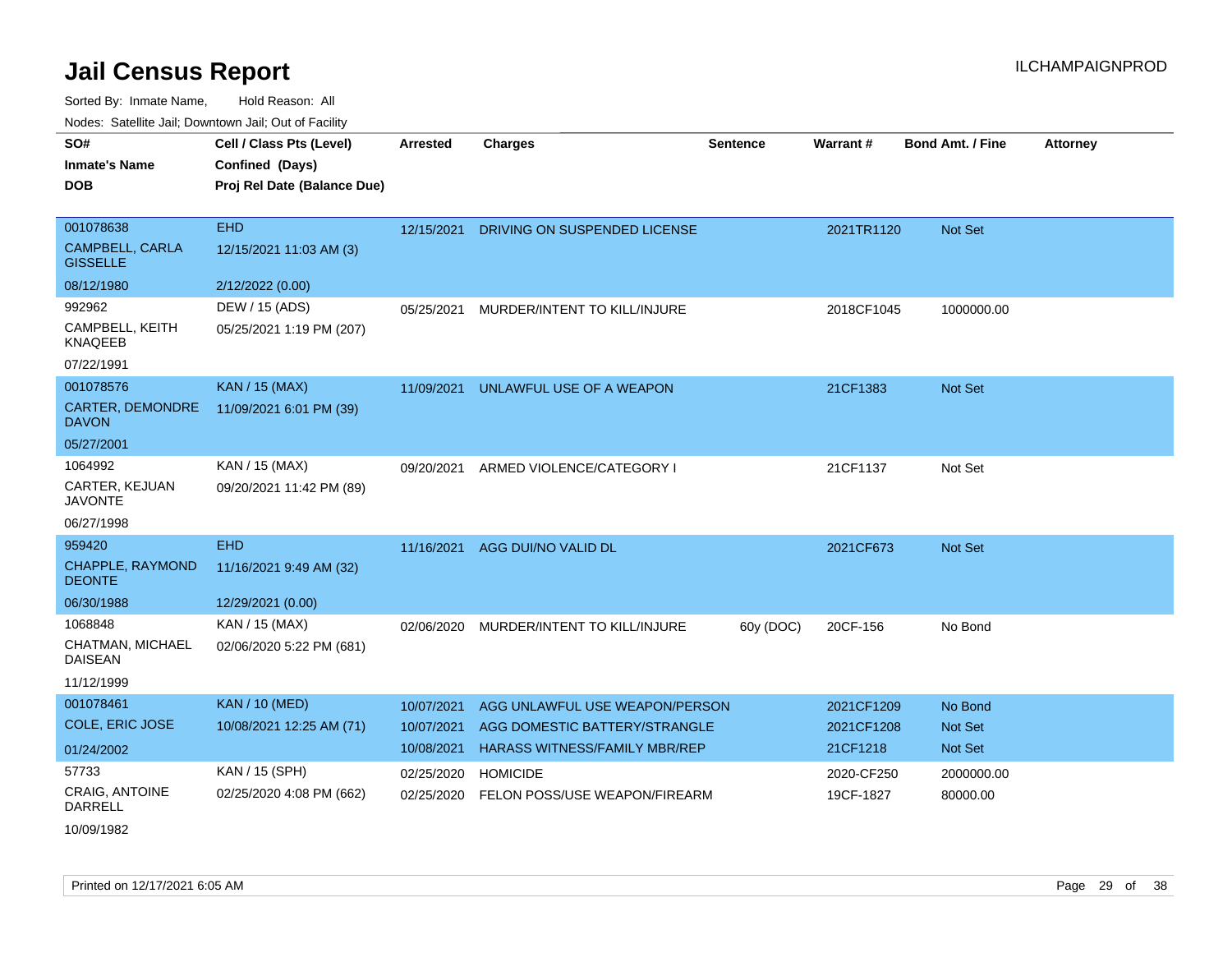Sorted By: Inmate Name, Hold Reason: All Nodes: Satellite Jail; Downtown Jail; Out of Facility

| SO#                                       | Cell / Class Pts (Level)                     | <b>Arrested</b> | <b>Charges</b>                            | <b>Sentence</b> | <b>Warrant#</b> | <b>Bond Amt. / Fine</b> | <b>Attorney</b> |
|-------------------------------------------|----------------------------------------------|-----------------|-------------------------------------------|-----------------|-----------------|-------------------------|-----------------|
| <b>Inmate's Name</b>                      | Confined (Days)                              |                 |                                           |                 |                 |                         |                 |
| DOB                                       | Proj Rel Date (Balance Due)                  |                 |                                           |                 |                 |                         |                 |
|                                           |                                              |                 |                                           |                 |                 |                         |                 |
| 001077939                                 | <b>DEW / 10 (MED)</b>                        | 05/10/2021      | FIREARM/FOID INVALID/NOT ELIG             |                 | 21CF526         | No Bond                 |                 |
| <b>CROSS, PATRICK</b><br><b>DONTRELLE</b> | 05/10/2021 7:31 PM (222)                     |                 | 06/02/2021 POSS STOLEN VEHICLE > \$25,000 |                 | 21CF612         | Not Set                 |                 |
| 11/07/2001                                |                                              |                 |                                           |                 |                 |                         |                 |
| 1061304                                   | DEW / 15 (MAX)                               | 10/11/2021      | ARMED HABITUAL CRIMINAL                   |                 | 21CF1226        | No Bond                 |                 |
| DORRIS, KEMION                            | 10/11/2021 7:30 PM (68)                      | 10/11/2021      | ARMED HABITUAL CRIMINAL                   |                 | 21CF1227        | No Bond                 |                 |
| <b>DAETOCE</b>                            |                                              | 10/11/2021      | HOME INVASION/FIREARM                     |                 | 21CF1228        | No Bond                 |                 |
| 11/19/1997                                |                                              |                 |                                           |                 |                 |                         |                 |
| 995885                                    | <b>EHD</b>                                   | 11/30/2021      | DRIVING ON SUSPENDED LICENSE              |                 | 2021TR4222      | <b>Not Set</b>          |                 |
| FINLEY, KENON<br><b>MARQUIS</b>           | 11/30/2021 10:33 AM (18)                     |                 |                                           |                 |                 |                         |                 |
| 09/13/1991                                | 12/29/2021 (0.00)                            |                 |                                           |                 |                 |                         |                 |
| 27428                                     | <b>EHD</b>                                   | 09/21/2021      | DRIVING RVK/SUSP DUI/SSS 3RD              |                 | 2020CF1368      | Not Set                 |                 |
| <b>FRANKLIN, TYRONE</b><br>Senior         | 09/21/2021 9:27 AM (88)                      | 09/21/2021      | DRIVING RVK/SUSP DUI/SSS 3RD              |                 | 2021CF435       | Not Set                 |                 |
| 09/12/1966                                | 12/19/2021 (0.00)                            |                 |                                           |                 |                 |                         |                 |
| 60154                                     | <b>EHD</b>                                   | 10/20/2021      | AGG DUI/LIC SUSP OR REVOKED               |                 | 2021cf261       | <b>Not Set</b>          |                 |
| GARCIA-MEZA,<br><b>CARLOS</b>             | 10/20/2021 9:23 AM (59)                      |                 |                                           |                 |                 |                         |                 |
| 03/06/1983                                | 1/16/2022 (0.00)                             |                 |                                           |                 |                 |                         |                 |
| 986642                                    | <b>EHD</b>                                   | 12/14/2021      | DRIVING ON SUSPENDED LICENSE              |                 | 2020TR8374      | Not Set                 |                 |
| GARELLI, SAMMY<br><b>JOSEPH</b>           | 12/14/2021 9:32 AM (4)                       |                 |                                           |                 |                 |                         |                 |
| 06/24/1982                                | 1/12/2022 (0.00)                             |                 |                                           |                 |                 |                         |                 |
| 001077363                                 | <b>KAN / 25 (SPH)</b>                        | 10/30/2020      | <b>HOME INVASION/FIREARM</b>              |                 | 20CF1202        | 500000.00               |                 |
| <b>GARY, DAKOTA</b><br><b>TREVON</b>      | 10/30/2020 10:41 AM (414)                    |                 |                                           |                 |                 |                         |                 |
| 12/31/2001                                |                                              |                 |                                           |                 |                 |                         |                 |
| 1013012                                   | KAN / 15 (MAX)                               | 07/08/2021      | ATTEMPT (FIRST DEGREE MURDER)             |                 | 2021CF790       | 1000000.00              |                 |
|                                           | GARY, XAVIER LAMAR  07/08/2021 9:24 AM (163) | 07/08/2021      | FELON POSS/USE FIREARM PRIOR              |                 | 2020CF650       | 25000.00                |                 |
|                                           |                                              | 07/08/2021      | <b>FELON POSS/USE FIREARM PRIOR</b>       |                 | 21CF798         | Not Set                 |                 |
| 12/14/1991                                |                                              |                 |                                           |                 |                 |                         |                 |

Printed on 12/17/2021 6:05 AM **Page 30** of 38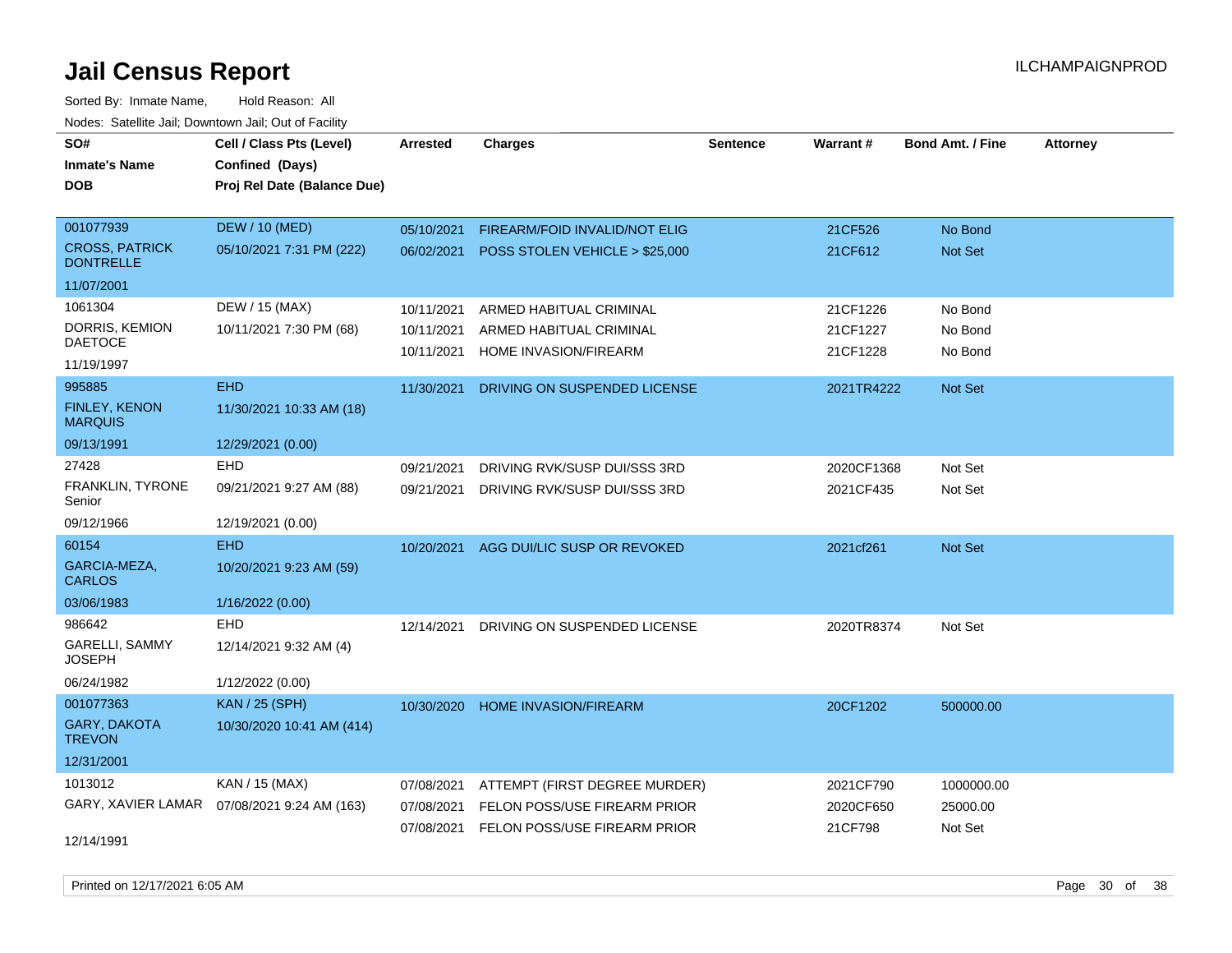| SO#                                        | Cell / Class Pts (Level)                       | Arrested   | <b>Charges</b>                            | <b>Sentence</b> | Warrant# | <b>Bond Amt. / Fine</b> | <b>Attorney</b> |
|--------------------------------------------|------------------------------------------------|------------|-------------------------------------------|-----------------|----------|-------------------------|-----------------|
| <b>Inmate's Name</b><br><b>DOB</b>         | Confined (Days)<br>Proj Rel Date (Balance Due) |            |                                           |                 |          |                         |                 |
|                                            |                                                |            |                                           |                 |          |                         |                 |
| 1065946                                    | <b>KAN / 10 (MED)</b>                          | 09/04/2021 | AGG BATTERY/DISCHARGE FIREARM             |                 | 21CF1057 | 750000.00               |                 |
| <b>GODBOLT, DESMOND</b><br><b>DEVONTAE</b> | 09/04/2021 1:17 AM (105)                       | 09/04/2021 | <b>RESIST/OBSTRUCTING A PEACE OFFICEF</b> |                 | 21CM407  | Not Set                 |                 |
| 11/15/1997                                 |                                                |            |                                           |                 |          |                         |                 |
| 1070118                                    | KAN / 15 (MAX)                                 | 08/31/2021 | AGGRAVATED DOMESTIC BATTERY               |                 | 21CF1049 | No Bond                 |                 |
| GRAHAM, CORTEZ<br>LAMON                    | 08/31/2021 9:32 PM (109)                       | 09/02/2021 | PROBATION VIOLATION                       |                 | 21CF55   | Not Set                 |                 |
| 03/31/1976                                 |                                                |            |                                           |                 |          |                         |                 |
| 1000641                                    | <b>KAN / 10 (MED)</b>                          | 09/14/2021 | ARMED HABITUAL CRIMINAL                   |                 | 21CF1116 | No Bond                 |                 |
| <b>GRANT, CEDRIC</b><br><b>DYSHAWN</b>     | 09/14/2021 6:32 PM (95)                        |            |                                           |                 |          |                         |                 |
| 01/03/1991                                 |                                                |            |                                           |                 |          |                         |                 |
| 1076506                                    | KAN / 15 (MAX)                                 | 09/17/2021 | AGG UUW/PERSON/CM THREAT VIOL             |                 | 21CF1131 | Not Set                 |                 |
|                                            | GRAY, JAMARH EMERE 09/17/2021 10:41 AM (92)    | 09/20/2021 | DOMESTIC BATTERY                          |                 | 21CM430  | Not Set                 |                 |
| 06/21/2003                                 |                                                |            |                                           |                 |          |                         |                 |
| 1041176                                    | <b>DEW / 15 (MAX)</b>                          | 10/05/2021 | <b>PAROLE REVOCATION</b>                  |                 |          | Not Set                 |                 |
| HART, DAVEON<br>LATTEEF                    | 10/05/2021 10:35 AM (74)                       | 10/06/2021 | <b>AGGRAVATED DOMESTIC BATTERY</b>        |                 |          | <b>Not Set</b>          |                 |
| 03/15/1996                                 |                                                |            |                                           |                 |          |                         |                 |
| 1045186                                    | DEW / 15 (MAX)                                 | 08/16/2021 | ARMED VIOLENCE/CATEGORY I                 |                 | 21CF934  | 1000000.00              |                 |
| HOLBROOK, JOHNNIE                          | 08/16/2021 11:07 AM (124)                      | 08/16/2021 | FELON POSS/USE WEAPON/FIREARM             |                 | 19CF968  | Not Set                 |                 |
| <b>MATHIS</b>                              |                                                | 08/16/2021 | AGG FLEEING POLICE/21 MPH OVER            |                 | 21CF988  | Not Set                 |                 |
| 07/19/1996                                 |                                                | 08/16/2021 | FELON POSS/USE WEAPON/FIREARM             |                 | 21CF989  | Not Set                 |                 |
| 001078146                                  | <b>DEW / 15 (MAX)</b>                          | 07/09/2021 | AGG BATTERY/DISCHARGE FIREARM             |                 | 21CF795  | 1000000.00              |                 |
| <b>HUNT, TEIGAN</b><br><b>JAZAIREO</b>     | 07/09/2021 12:41 PM (162)                      | 07/09/2021 | ARMED ROBBERY/ARMED W/FIREARM             |                 | 21CF806  | <b>Not Set</b>          |                 |
| 05/14/2003                                 |                                                |            |                                           |                 |          |                         |                 |
| 989743                                     | DEW / 15 (ADS)                                 | 04/13/2021 | AGG DISCHARGE FIREARM/VEH/SCH             |                 | 21CF400  | Not Set                 |                 |
| JACKSON, STEVE<br>ALLEN                    | 04/13/2021 2:45 AM (249)                       | 04/13/2021 | AGGRAVATED DOMESTIC BATTERY               |                 | 21CF399  | Not Set                 |                 |
| 06/04/1991                                 |                                                |            |                                           |                 |          |                         |                 |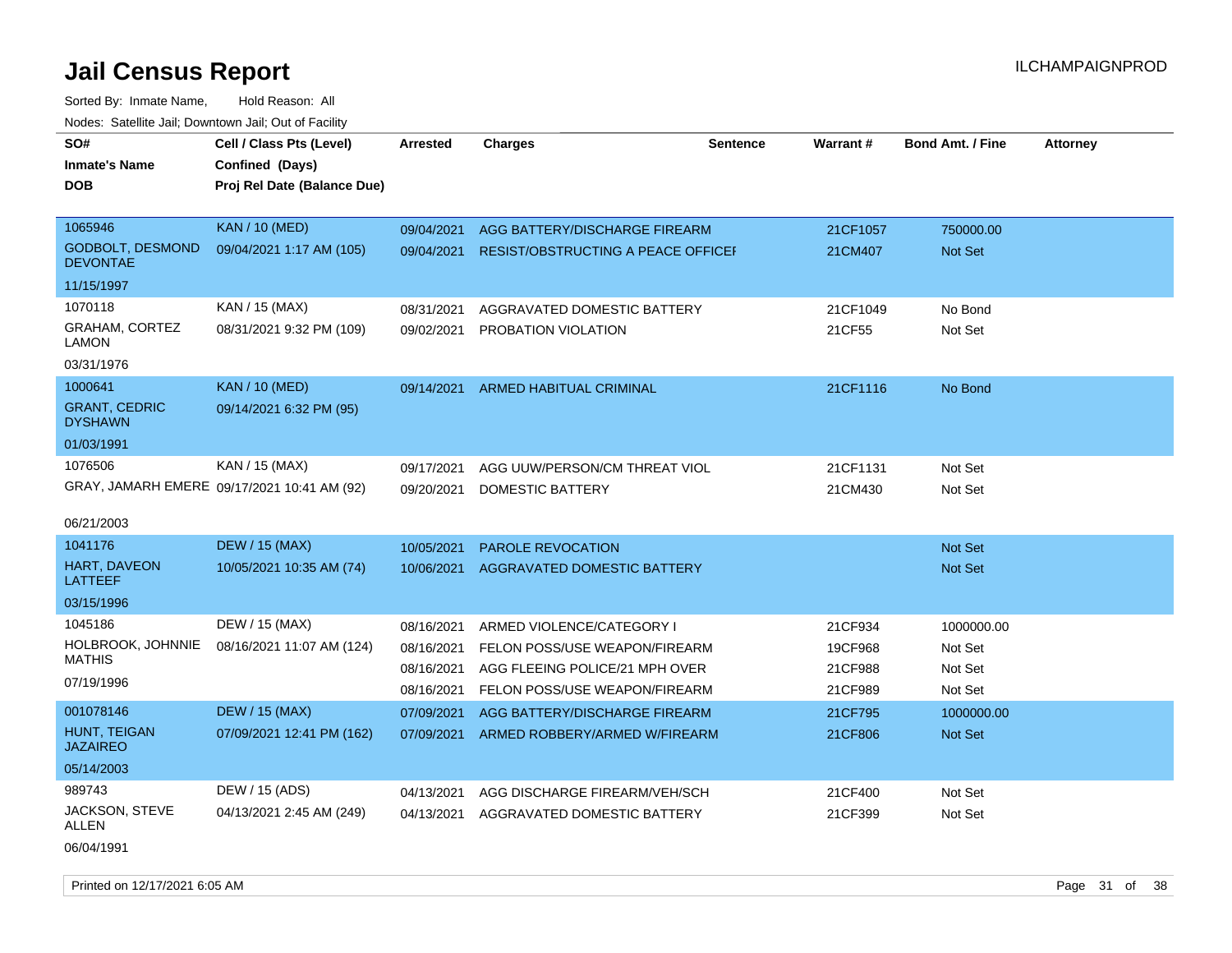Sorted By: Inmate Name, Hold Reason: All Nodes: Satellite Jail; Downtown Jail; Out of Facility

| roaco. Catolino cali, Downtown cali, Out of Fability |                                                                            |                 |                                         |          |                 |                         |                 |
|------------------------------------------------------|----------------------------------------------------------------------------|-----------------|-----------------------------------------|----------|-----------------|-------------------------|-----------------|
| SO#<br><b>Inmate's Name</b><br><b>DOB</b>            | Cell / Class Pts (Level)<br>Confined (Days)<br>Proj Rel Date (Balance Due) | <b>Arrested</b> | <b>Charges</b>                          | Sentence | <b>Warrant#</b> | <b>Bond Amt. / Fine</b> | <b>Attorney</b> |
|                                                      |                                                                            |                 |                                         |          |                 |                         |                 |
| 50495                                                | <b>EHD</b>                                                                 | 08/10/2021      | DRIVING RVK/SUSP DUI/SSS 10-14          |          | 2020CF997       | Not Set                 |                 |
| <b>JENKINS, ARNOLD</b><br><b>FARRIS</b>              | 08/10/2021 9:08 AM (130)                                                   | 08/10/2021      | DRIVING RVK/SUSP DUI/SSS 10-14          |          | 2019CF1363      | Not Set                 |                 |
| 04/19/1962                                           | 2/4/2022 (0.00)                                                            |                 |                                         |          |                 |                         |                 |
| 001077709                                            | EHD                                                                        |                 | 07/06/2021 DRIVING RVK/SUSP DUI/SSS 4-9 |          | 2021CF167       | Not Set                 |                 |
| JINKINS, DEWAYNE<br>ALLEN                            | 07/06/2021 9:00 AM (165)                                                   |                 |                                         |          |                 |                         |                 |
| 01/02/1967                                           |                                                                            |                 |                                         |          |                 |                         |                 |
| 1076450                                              | <b>DEW / 15 (MAX)</b>                                                      | 06/25/2020      | MURDER/INTENT TO KILL/INJURE            |          | 2020-CF703      | 750000.00               |                 |
| <b>JONES, CARLOS</b><br><b>ANTONIO</b>               | 06/25/2020 2:13 PM (541)                                                   | 11/02/2020      | <b>HOME INVASION/FIREARM</b>            |          | 20CF1204        | 500000.00               |                 |
| 11/18/2001                                           |                                                                            |                 |                                         |          |                 |                         |                 |
| 998873                                               | EHD                                                                        | 10/12/2021      | DRIVING RVK/SUSP DUI/SSS 3RD            |          | 2021CF235       | Not Set                 |                 |
| KINCAID, AMANDA<br><b>MICHELLE</b>                   | 10/12/2021 11:31 AM (67)                                                   |                 |                                         |          |                 |                         |                 |
| 01/07/1990                                           | 1/9/2022 (0.00)                                                            |                 |                                         |          |                 |                         |                 |
| 001078401                                            | <b>DEW / 10 (ADS)</b>                                                      | 09/19/2021      | UNLAWFUL VEHICULAR INVASION             |          | 21CF1134        | Not Set                 |                 |
| <b>KNIGHT, ERIC</b>                                  | 09/19/2021 7:32 PM (90)                                                    | 09/19/2021      | HRSMT/THREATEN PERSON/KILL              |          | 2021CF561       | 50000.00                |                 |
| 07/11/1991                                           |                                                                            | 09/21/2021      | <b>BURGLARY</b>                         |          | 21CF1139        | <b>Not Set</b>          |                 |
| 1064445                                              | DEW / 15 (MAX)                                                             | 04/23/2021      | AGG DISCHARGE FIREARM/OCC VEH           |          | 2021CF295       | 500000.00               |                 |
| LARUE, TERENCE                                       | 04/23/2021 11:18 AM (239)                                                  | 04/23/2021      | POSSESS 15<100 GRAMS COCAINE            |          | 19CF1052        | 10000.00                |                 |
| <b>TRAMEL</b>                                        |                                                                            | 04/23/2021      | FELON POSS/USE FIREARM/PAROLE           |          | 21CF899         | Not Set                 |                 |
| 12/23/1998                                           |                                                                            |                 |                                         |          |                 |                         |                 |
| 001078237                                            | <b>KAN / 15 (ADS)</b>                                                      | 08/03/2021      | AGG DISCHARGE FIREARM/OCC VEH           |          | 21CF928         | No Bond                 |                 |
| LAWS, TERON<br><b>RAMONTE</b>                        | 08/03/2021 6:29 PM (137)                                                   |                 |                                         |          |                 |                         |                 |
| 04/03/2001                                           |                                                                            |                 |                                         |          |                 |                         |                 |
| 001078470                                            | DEW / 15 (MAX)                                                             | 10/10/2021      | MURDER/INTENT TO KILL/INJURE            |          | 21CF1221        | Not Set                 |                 |
| LEE, AMAHRION<br><b>JA'MERE</b>                      | 10/10/2021 1:23 PM (69)                                                    |                 |                                         |          |                 |                         |                 |
| 11/05/2002                                           |                                                                            |                 |                                         |          |                 |                         |                 |

Printed on 12/17/2021 6:05 AM Page 32 of 38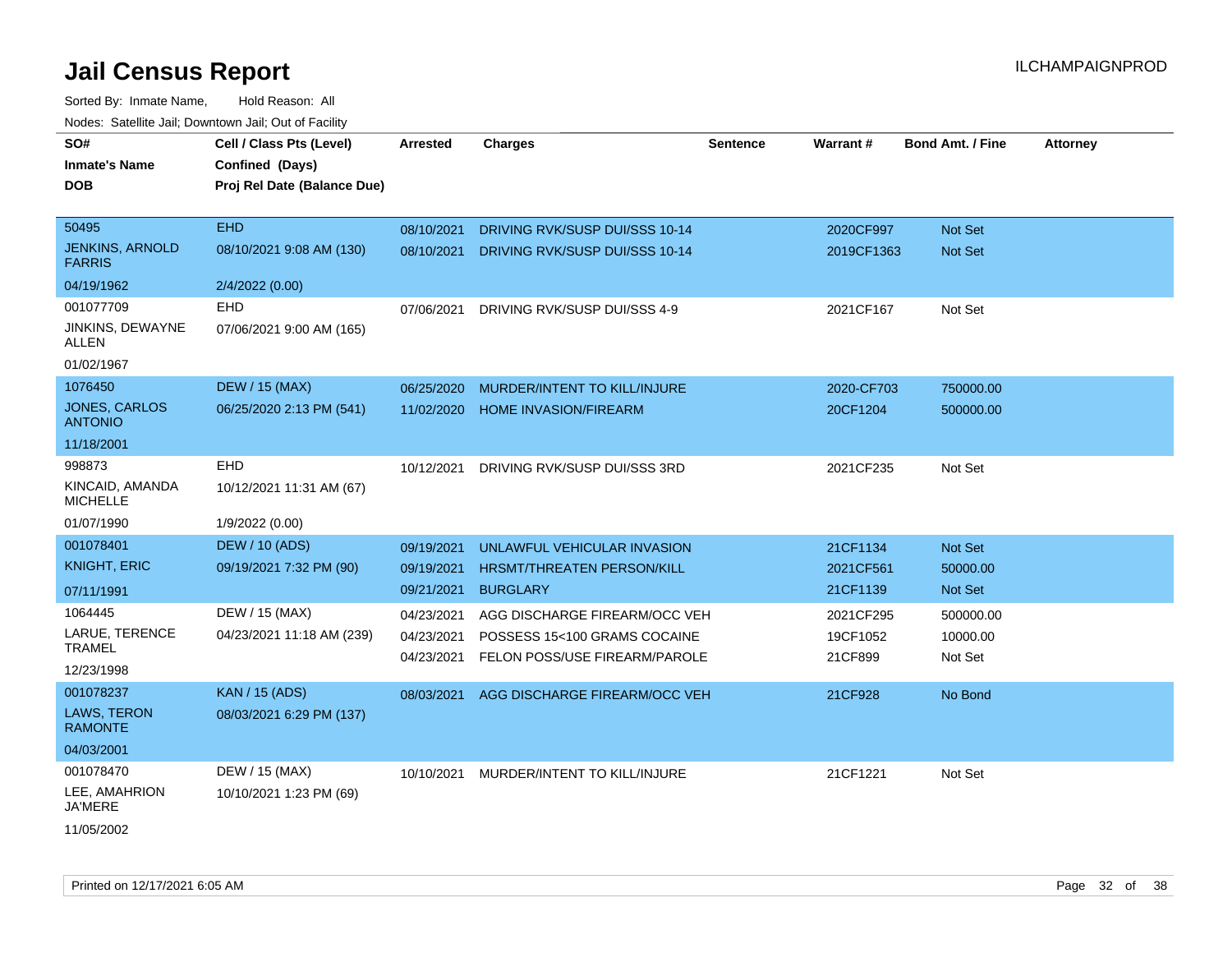| SO#                                             | Cell / Class Pts (Level)    | <b>Arrested</b> | <b>Charges</b>                           | <b>Sentence</b> | Warrant #    | <b>Bond Amt. / Fine</b> | <b>Attorney</b> |
|-------------------------------------------------|-----------------------------|-----------------|------------------------------------------|-----------------|--------------|-------------------------|-----------------|
| <b>Inmate's Name</b>                            | Confined (Days)             |                 |                                          |                 |              |                         |                 |
| <b>DOB</b>                                      | Proj Rel Date (Balance Due) |                 |                                          |                 |              |                         |                 |
|                                                 |                             |                 |                                          |                 |              |                         |                 |
| 001078170                                       | <b>KAN / 10 (MED)</b>       | 09/07/2021      | AGG UNLAWFUL USE OF WEAPON/VEH           |                 | 21CF1060     | Not Set                 |                 |
| LEMONS, DEANGELO<br><b>DEVELLE</b>              | 09/07/2021 12:49 AM (102)   |                 |                                          |                 |              |                         |                 |
| 05/29/2003                                      |                             |                 |                                          |                 |              |                         |                 |
| 56792                                           | DEW / 10 (MED)              | 02/02/2021      | ARMED HABITUAL CRIMINAL                  |                 | 2021CF141    | 500000.00               |                 |
| LILLARD, LAWRENCE<br><b>TYRONE</b>              | 02/02/2021 2:11 PM (319)    | 02/22/2021      | DRIVING ON REVOKED LICENSE               |                 | 21TR426      | 5000.00                 |                 |
| 10/20/1982                                      |                             |                 |                                          |                 |              |                         |                 |
| 001078407                                       | <b>EHD</b>                  | 09/21/2021      | DRIVING ON SUSPENDED LICENSE             |                 | 2019TR16777  | Not Set                 |                 |
| LOVE, BRANDON<br><b>TERRELL</b>                 | 09/21/2021 11:26 AM (88)    |                 |                                          |                 |              |                         |                 |
| 06/13/1994                                      | 12/19/2021 (0.00)           |                 |                                          |                 |              |                         |                 |
| 46837                                           | KAN / 15 (MAX)              | 09/07/2021      | <b>RESIDENTIAL BURGLARY</b>              |                 | 2019-CF-1207 | 25000.00                |                 |
| MARCRUM, JEFFERY<br><b>LEE</b>                  | 09/07/2021 11:43 AM (102)   |                 |                                          |                 |              |                         |                 |
| 11/17/1968                                      |                             |                 |                                          |                 |              |                         |                 |
| 1069949                                         | <b>EHD</b>                  | 11/30/2021      | DRIVING ON REVOKED LICENSE               |                 | 2021TR1726   | Not Set                 |                 |
| <b>MARSHALL, ERIC</b><br><b>VONTREAL</b>        | 11/30/2021 3:13 PM (18)     |                 |                                          |                 |              |                         |                 |
| 04/28/1997                                      | 12/29/2021 (0.00)           |                 |                                          |                 |              |                         |                 |
| 001078575                                       | KAN / 10 (MED)              | 11/09/2021      | <b>GUNRUNNING</b>                        |                 | 21CF1330     | 750000.00               |                 |
| MCLAURIN, KEYON A                               | 11/09/2021 12:41 PM (39)    |                 |                                          |                 |              |                         |                 |
| 11/19/2002                                      |                             |                 |                                          |                 |              |                         |                 |
| 1011046                                         | <b>KAN / 15 (ADS)</b>       |                 | 04/10/2021 ATTEMPT (FIRST DEGREE MURDER) |                 | 21CF392      | Not Set                 |                 |
| <b>MILES, DARRION</b><br><b>ANTONIO KEVONTA</b> | 04/11/2021 12:46 AM (251)   |                 |                                          |                 |              |                         |                 |
| 03/18/1990                                      |                             |                 |                                          |                 |              |                         |                 |
| 001077278                                       | DEW / 15 (MAX)              | 10/06/2020      | MURDER/INTENT TO KILL/INJURE             |                 | 2020CF146    | 2000000.00              |                 |
| MILLER, D'ANDRE                                 | 10/06/2020 12:49 PM (438)   | 10/06/2020      | AGG FLEEING POLICE/21 MPH OVER           |                 | 2019CF1171   | 50000.00                |                 |
| 09/08/1986                                      |                             |                 |                                          |                 |              |                         |                 |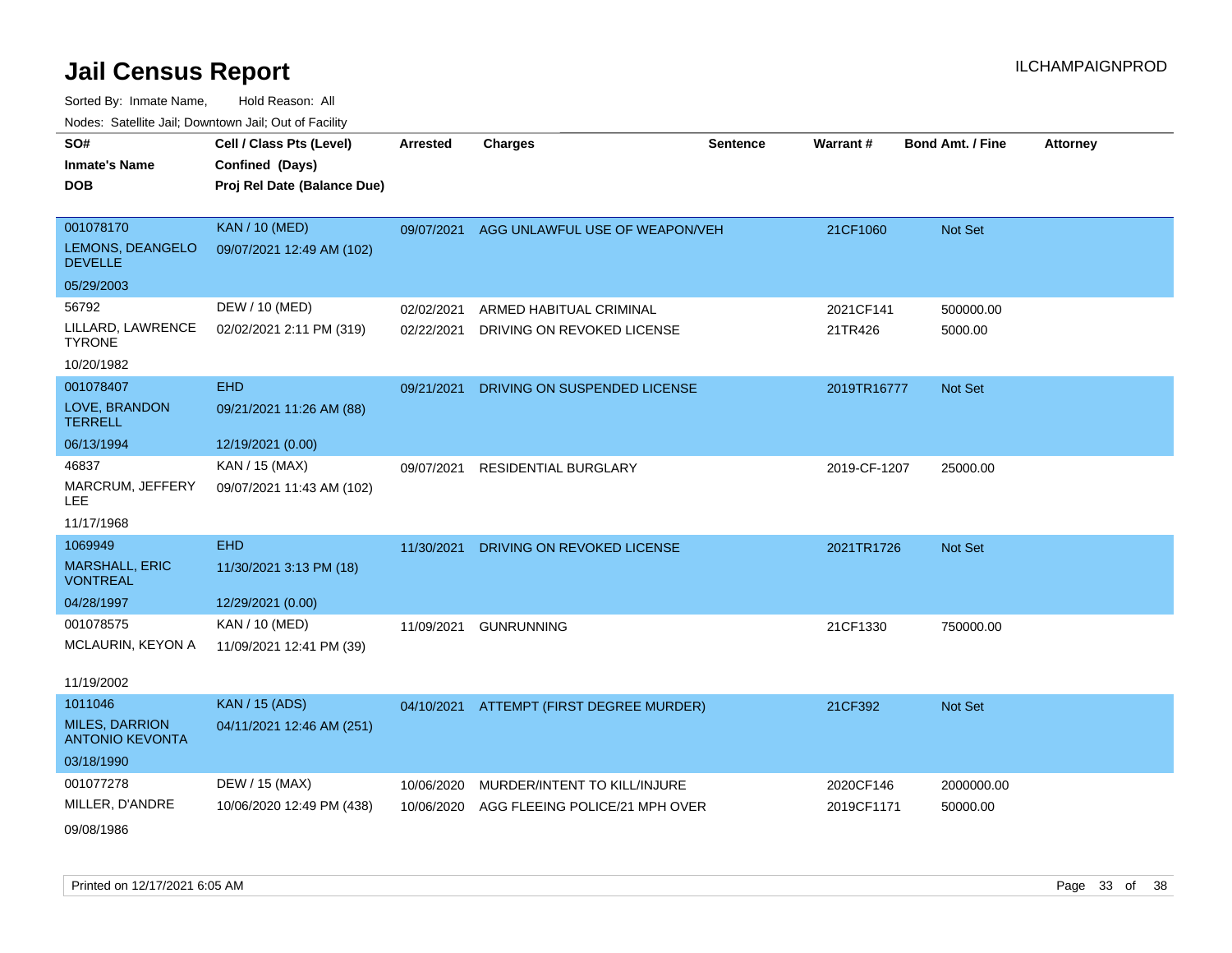| rouco. Calcinic Jan, Downtown Jan, Out of Facility |                                               |                 |                                          |                 |             |                         |                 |
|----------------------------------------------------|-----------------------------------------------|-----------------|------------------------------------------|-----------------|-------------|-------------------------|-----------------|
| SO#<br><b>Inmate's Name</b>                        | Cell / Class Pts (Level)<br>Confined (Days)   | <b>Arrested</b> | <b>Charges</b>                           | <b>Sentence</b> | Warrant#    | <b>Bond Amt. / Fine</b> | <b>Attorney</b> |
| <b>DOB</b>                                         | Proj Rel Date (Balance Due)                   |                 |                                          |                 |             |                         |                 |
|                                                    |                                               |                 |                                          |                 |             |                         |                 |
| 1026477                                            | <b>KAN / 15 (ADS)</b>                         | 09/21/2021      | AGG DISCHARGE FIREARM/OCC VEH            |                 | 21CF1138    | <b>Not Set</b>          |                 |
| NEWBILL, DEVONTRE<br><b>LAMONT</b>                 | 09/21/2021 2:27 AM (88)                       | 09/22/2021      | PROBATION VIOLATION                      |                 | 20CF577     | Not Set                 |                 |
| 11/22/1993                                         |                                               |                 |                                          |                 |             |                         |                 |
| 1072907                                            | <b>KAN</b>                                    | 07/14/2021      | CRIMINAL DAMAGE <\$500/SCHOOL            |                 | 2021CF840   | 5000.00                 |                 |
| NIKOLAEV, YEVGENIY                                 | 07/14/2021 10:10 PM (157)                     | 07/14/2021      | ATTEMPT (FIRST DEGREE MURDER)            |                 | 2021-CF-832 | 2000000.00              |                 |
| 10/06/1983                                         |                                               |                 |                                          |                 |             |                         |                 |
| 001078558                                          | <b>DEW / 10 (MED)</b>                         | 11/03/2021      | UNLAWFUL USE OF A WEAPON                 |                 | 21CF1352    | Not Set                 |                 |
| PARRISH, DOMINIC<br><b>WALTER</b>                  | 11/03/2021 1:25 PM (45)                       |                 |                                          |                 |             |                         |                 |
| 08/23/2001                                         |                                               |                 |                                          |                 |             |                         |                 |
| 001077928                                          | <b>EHD</b>                                    | 09/01/2021      | AGG DOMESTIC BATTERY/STRANGLE            |                 | 2021CF515   | Not Set                 |                 |
| PATTON, MICHAEL<br>RYAN                            | 09/01/2021 9:43 AM (108)                      |                 |                                          |                 |             |                         |                 |
| 08/15/1994                                         | 12/31/2021 (0.00)                             |                 |                                          |                 |             |                         |                 |
| 001078063                                          | <b>DEW / 15 (MAX)</b>                         | 06/15/2021      | AGG CRIM SEX ASSAULT/WEAPON              |                 | 2021CF678   | 1000000.00              |                 |
|                                                    | PERRY, ROBERT Junior 06/15/2021 4:37 PM (186) | 06/15/2021      | <b>ROBBERY</b>                           |                 | 2021CF159   | 25000.00                |                 |
| 12/21/1990                                         |                                               |                 |                                          |                 |             |                         |                 |
| 1072761                                            | EHD                                           | 11/03/2021      | DRIVING ON SUSPENDED LICENSE             |                 | 2020TR5958  | Not Set                 |                 |
| POWELL, KYESHA<br><b>MONAE</b>                     | 11/03/2021 10:01 AM (45)                      |                 |                                          |                 |             |                         |                 |
| 07/14/2000                                         | 12/17/2021 (0.00)                             |                 |                                          |                 |             |                         |                 |
| 001077614                                          | <b>KAN / 15 (MAX)</b>                         |                 | 01/17/2021 ATTEMPT (FIRST DEGREE MURDER) |                 | 21CF66      | Not Set                 |                 |
| <b>DEVON</b>                                       | ROBINSON, DONTRELL 01/17/2021 3:08 PM (335)   |                 |                                          |                 |             |                         |                 |
| 09/22/2002                                         |                                               |                 |                                          |                 |             |                         |                 |
| 1061216                                            | KAN / 10 (MED)                                | 06/22/2021      | HOME INVASION/FIREARM                    |                 | 21CF727     | Not Set                 |                 |
| RUNGE, ANDRE<br><b>MARSEAN</b>                     | 06/22/2021 4:42 PM (179)                      |                 |                                          |                 |             |                         |                 |
| 12/05/1997                                         |                                               |                 |                                          |                 |             |                         |                 |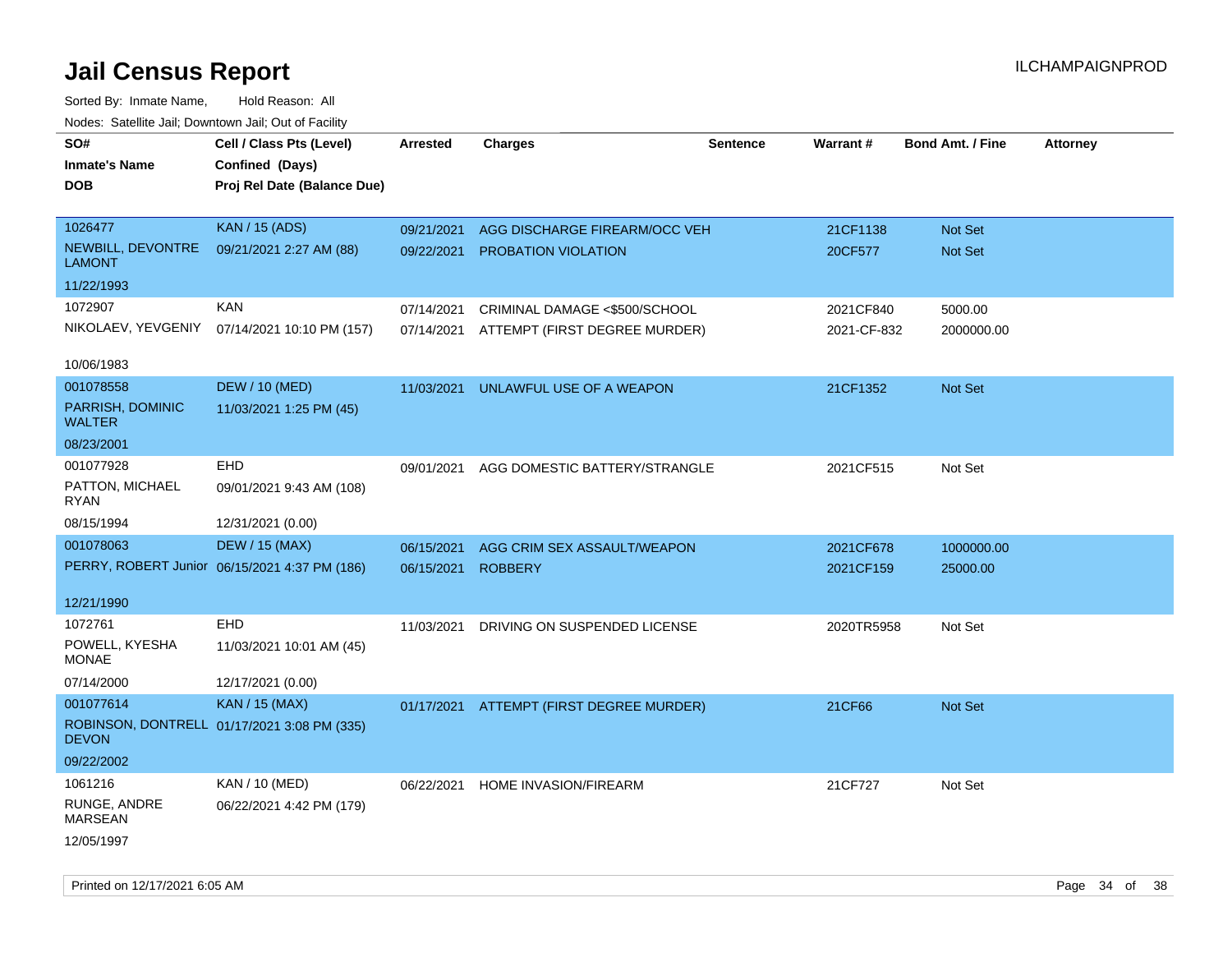| SO#                                     | Cell / Class Pts (Level)    | <b>Arrested</b> | <b>Charges</b>                 | <b>Sentence</b> | Warrant#    | <b>Bond Amt. / Fine</b> | <b>Attorney</b> |
|-----------------------------------------|-----------------------------|-----------------|--------------------------------|-----------------|-------------|-------------------------|-----------------|
| <b>Inmate's Name</b>                    | Confined (Days)             |                 |                                |                 |             |                         |                 |
| <b>DOB</b>                              | Proj Rel Date (Balance Due) |                 |                                |                 |             |                         |                 |
|                                         |                             |                 |                                |                 |             |                         |                 |
| 650295                                  | <b>PIA / 50 (MAX)</b>       | 04/22/2020      | <b>CRIMINAL SEXUAL ASSAULT</b> |                 | 2020-CF407  | 750000.00               |                 |
| SANDAGE, JERALD                         | 04/22/2020 6:30 AM (605)    | 04/22/2020      | <b>CRIMINAL SEXUAL ASSAULT</b> |                 | 2020-CF408  | 750000.00               |                 |
| <b>EUGENE</b>                           |                             | 04/22/2020      | <b>CRIMINAL SEXUAL ABUSE</b>   |                 | 2020-CF409  | 750000.00               |                 |
| 06/07/1971                              |                             | 04/22/2020      | <b>CRIMINAL SEXUAL ASSAULT</b> |                 | 2020-CF410  | 750000.00               |                 |
|                                         |                             | 04/22/2020      | OFFICIAL MISCONDUCT            |                 | 2019-CF1811 | 25000.00                |                 |
| 50614                                   | EHD                         | 12/15/2021      | DRIVING RVK/SUSP DUI/SSS 3RD   |                 | 2021CF677   | Not Set                 |                 |
| SANFORD, AMBER<br><b>NICOLE</b>         | 12/15/2021 10:18 AM (3)     |                 |                                |                 |             |                         |                 |
| 12/07/1979                              |                             |                 |                                |                 |             |                         |                 |
| 1062194                                 | <b>DEW / 15 (MAX)</b>       | 02/27/2020      | MURDER/OTHER FORCIBLE FELONY   |                 | 20CF-247    | 1000000.00              |                 |
| <b>SIMMONS, MICHAEL</b><br>JAMAL        | 02/27/2020 1:11 PM (660)    | 09/23/2020      | AGG BATTERY/DISCHARGE FIREARM  |                 | 20CF1061    | <b>Not Set</b>          |                 |
| 11/03/1997                              |                             |                 |                                |                 |             |                         |                 |
| 001078115                               | KAN / 15 (MAX)              | 07/01/2021      | ARMED VIOLENCE/CATEGORY I      |                 | 21CF772     | Not Set                 |                 |
| SMITH, JAMES<br>NASHAUN, Junior         | 07/01/2021 2:44 PM (170)    | 07/30/2021      | DRIVING ON SUSPENDED LICENSE   |                 | 21TR5804    | 1500.00                 |                 |
| 09/18/2000                              |                             |                 |                                |                 |             |                         |                 |
| 55331                                   | <b>DEW / 15 (MAX)</b>       | 07/31/2021      | <b>ARMED HABITUAL CRIMINAL</b> | 10y/0m/0d (DC   |             | Not Set                 |                 |
| <b>SMITH, TARRIO</b><br><b>TERRELLE</b> | 07/31/2021 2:22 AM (140)    |                 |                                |                 |             |                         |                 |
| 04/25/1982                              |                             |                 |                                |                 |             |                         |                 |
| 001077868                               | DEW / 15 (MAX)              | 04/21/2021      | ARMED ROBBERY/ARMED W/FIREARM  |                 | 21CF445     | Not Set                 |                 |
| SPEARMENT,<br><b>KENTRELL</b>           | 04/21/2021 9:48 PM (241)    | 08/19/2021      | FLEEING/ATTEMPT ELUDE OFFICER  |                 | 2021TR1053  | 1000.00                 |                 |
| 01/21/2002                              |                             |                 |                                |                 |             |                         |                 |
| 001077854                               | <b>EHD</b>                  | 09/15/2021      | DRIVING RVK/SUSP DUI/SSS 4-9   |                 | 2021CF306   | Not Set                 |                 |
| STUKINS, DANNY RAY                      | 09/15/2021 10:17 AM (94)    |                 |                                |                 |             |                         |                 |
| 07/05/1985                              | 3/13/2022 (0.00)            |                 |                                |                 |             |                         |                 |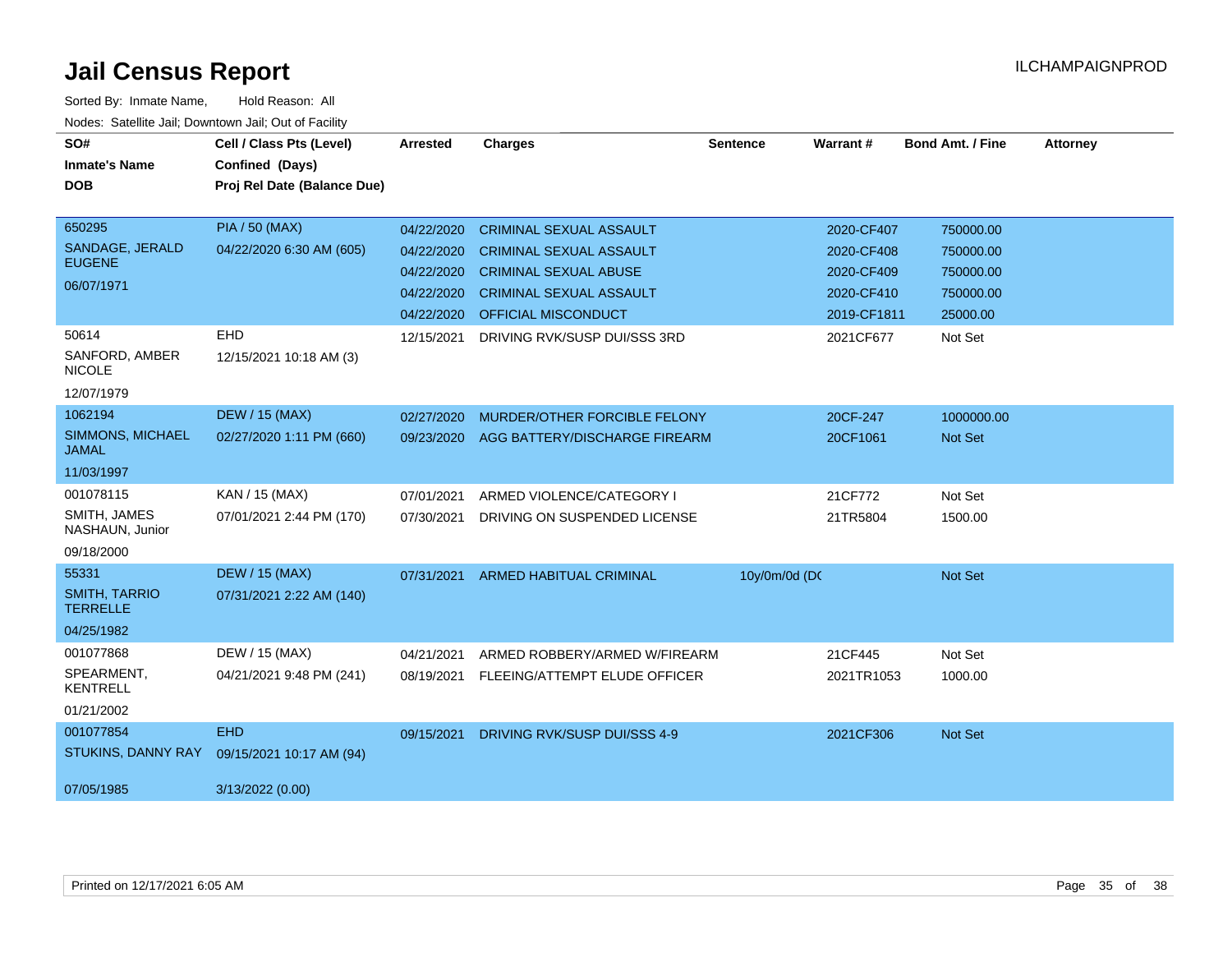| SO#<br><b>Inmate's Name</b><br><b>DOB</b> | Cell / Class Pts (Level)<br>Confined (Days)<br>Proj Rel Date (Balance Due) | <b>Arrested</b> | Charges                       | <b>Sentence</b> | Warrant#   | <b>Bond Amt. / Fine</b> | <b>Attorney</b> |
|-------------------------------------------|----------------------------------------------------------------------------|-----------------|-------------------------------|-----------------|------------|-------------------------|-----------------|
| 1046632                                   | <b>KAN / 15 (MAX)</b><br>TATE, JAVON MARQUIS 09/14/2021 12:10 PM (95)      | 09/14/2021      | ARMED VIOLENCE/CATEGORY II    |                 | 21CF912    | 750000.00               |                 |
| 08/10/1996                                |                                                                            |                 |                               |                 |            |                         |                 |
| 1033031                                   | KAN / 15 (MAX)                                                             | 08/19/2020      | *AGG BATTERY W/FIREARM/PERSON |                 | 2020-CF923 | 500000.00               |                 |
| TOMS, ANDREW<br><b>CHUCKY</b>             | 08/19/2020 5:59 PM (486)                                                   |                 |                               |                 |            |                         |                 |
| 09/28/1978                                |                                                                            |                 |                               |                 |            |                         |                 |
| 27007                                     | <b>KAN / 15 (MAX)</b>                                                      | 09/19/2021      | DOMESTIC BATTERY/OTHER PRIOR  |                 | 21CF1133   | No Bond                 |                 |
| <b>TUELL, ROBERT</b><br><b>STEPHEN</b>    | 09/19/2021 9:51 AM (90)                                                    |                 |                               |                 |            |                         |                 |
| 09/25/1967                                |                                                                            |                 |                               |                 |            |                         |                 |
| 001078263                                 | KAN / 10 (ADS)                                                             | 08/11/2021      | RECEIVE/POSS/SELL STOLEN VEH  |                 | 2020CF928  | 200000.00               |                 |
| <b>TURK, BRANDON</b><br>LARSHAWN          | 08/11/2021 6:23 PM (129)                                                   | 08/11/2021      | AGG BATTERY/PUBLIC PLACE      |                 | 2020CF420  | 7500.00                 |                 |
| 10/18/1995                                |                                                                            |                 |                               |                 |            |                         |                 |
| 001078386                                 | <b>KAN / 10 (MED)</b>                                                      | 09/14/2021      | POSSESSION OF STOLEN FIREARM  |                 | 2021CF1099 | 250000.00               |                 |
| <b>TURNER, AMARIO</b>                     | 09/14/2021 11:42 PM (95)                                                   |                 |                               |                 |            |                         |                 |
| 09/23/2002                                |                                                                            |                 |                               |                 |            |                         |                 |
| 1050636                                   | KAN / 15 (MAX)                                                             | 09/24/2021      | FELON POSS/USE WEAPON/FIREARM | 4y (DOC)        | 21CF1154   | Not Set                 |                 |
| <b>TURNER, TIMOTHY</b><br><b>SEANTEZ</b>  | 09/24/2021 9:18 PM (85)                                                    |                 |                               |                 |            |                         |                 |
| 09/27/1994                                |                                                                            |                 |                               |                 |            |                         |                 |
| 1040925                                   | KAN / 10 (MED)                                                             | 10/05/2021      | AGG BATTERY/DISCHARGE FIREARM |                 | 2021CF1105 | 1000000.00              |                 |
| <b>WEATHERALL,</b><br>JOHNNY EARL JAMES   | 10/05/2021 4:17 PM (74)                                                    |                 |                               |                 |            |                         |                 |
| 04/29/1994                                |                                                                            |                 |                               |                 |            |                         |                 |
| 1062558                                   | DEW / 10 (MED)                                                             | 10/02/2021      | FELON POSS/USE WEAPON/FIREARM |                 | 21CF1185   | Not Set                 |                 |
| WELLS, JIAMANTE<br><b>AMORE</b>           | 10/02/2021 8:29 PM (77)                                                    |                 |                               |                 |            |                         |                 |
| 09/02/1995                                |                                                                            |                 |                               |                 |            |                         |                 |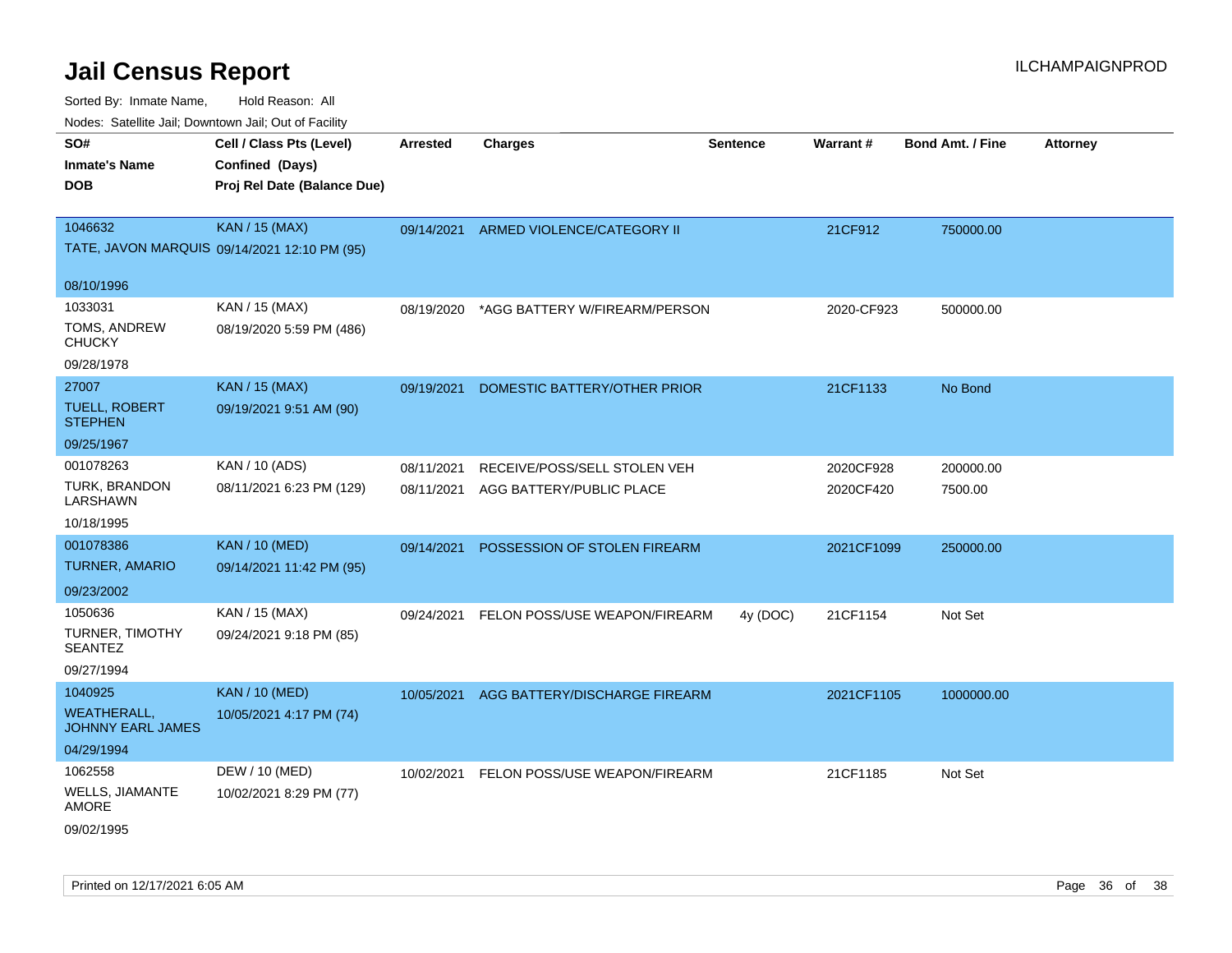| SO#                                        | Cell / Class Pts (Level)    | <b>Arrested</b> | <b>Charges</b>                     | <b>Sentence</b> | Warrant#      | <b>Bond Amt. / Fine</b> | <b>Attorney</b> |
|--------------------------------------------|-----------------------------|-----------------|------------------------------------|-----------------|---------------|-------------------------|-----------------|
| <b>Inmate's Name</b>                       | Confined (Days)             |                 |                                    |                 |               |                         |                 |
| <b>DOB</b>                                 | Proj Rel Date (Balance Due) |                 |                                    |                 |               |                         |                 |
|                                            |                             |                 |                                    |                 |               |                         |                 |
| 1002033                                    | <b>KAN / 15 (MAX)</b>       | 09/08/2021      | ARMED ROBBERY/ARMED W/FIREARM      |                 | 2020-CF-1406  | 500000.00               |                 |
| <b>WEST, ANTONIO</b>                       | 09/08/2021 11:01 PM (101)   | 09/08/2021      | AGG UNLAWFUL USE OF WEAPON/VEH     |                 | 2021-CF-AWOW  | <b>Not Set</b>          |                 |
| <b>DEONTA</b>                              |                             | 09/08/2021      | <b>OBSTRCT JUSTICE/LEAVE STATE</b> |                 | 2021-CF-AWOW  | <b>Not Set</b>          |                 |
|                                            |                             | 09/08/2021      | ARMED VIOLENCE/CATEGORY I          |                 | 2021-CF-AWOW  | <b>Not Set</b>          |                 |
|                                            |                             | 09/08/2021      | DRIVING ON SUSPENDED LICENSE       |                 | 2019-TR-11944 | 5000.00                 |                 |
| 04/15/1992                                 |                             |                 |                                    |                 |               |                         |                 |
| 1022068                                    | DEW / 15 (ADS)              | 10/10/2021      | FELON POSS/USE WEAPON/FIREARM      |                 | 21CF1212      | Not Set                 |                 |
| <b>WILKINS, MICHAEL</b><br>CARL            | 10/10/2021 5:07 AM (69)     |                 |                                    |                 |               |                         |                 |
| 07/10/1992                                 |                             |                 |                                    |                 |               |                         |                 |
| 001077508                                  | <b>DEW / 15 (ADS)</b>       | 12/10/2020      | MURDER/STRONG PROB KILL/INJURE     | 55y (DOC)       | 2020CF1293    | No Bond                 |                 |
| <b>WILLIAMS, CALVIN</b><br><b>TIMOTHY</b>  | 12/10/2020 8:55 PM (373)    |                 |                                    |                 |               |                         |                 |
| 10/23/2002                                 |                             |                 |                                    |                 |               |                         |                 |
| 539662                                     | KAN / 10 (MED)              | 08/14/2021      | AGGRAVATED BATTERY                 |                 | 21CF979       | No Bond                 |                 |
| WILLIAMS, JAVONTAE                         | 08/14/2021 1:28 AM (126)    | 08/14/2021      | AGGRAVATED DOMESTIC BATTERY        |                 | 2020CF1098    | 25000.00                |                 |
| <b>DEMAR</b>                               |                             | 08/14/2021      | DOM BTRY/CONTACT/1-2 PRECONV       |                 | 2021CF770     | 250000.00               |                 |
| 07/28/1991                                 |                             | 08/14/2021      | <b>CITY OV ARREST</b>              |                 | 2017OV893     | 1000.00                 |                 |
| 1037579                                    | <b>KAN / 10 (MED)</b>       | 08/17/2021      | FELON POSS/USE WEAPON/FIREARM      |                 | 2019CF73      | No Bond                 |                 |
| <b>WILLIAMS, STEVEN</b><br>PATRICK, Second | 08/17/2021 8:16 PM (123)    |                 |                                    |                 |               |                         |                 |
| 11/25/1994                                 |                             |                 |                                    |                 |               |                         |                 |
| 001078632                                  | <b>EHD</b>                  | 12/01/2021      | DRIVING ON SUSPENDED LICENSE       |                 | 2021TR1420    | Not Set                 |                 |
| <b>WILSON, CIERRA</b><br>LYNAI             | 12/01/2021 10:27 AM (17)    |                 |                                    |                 |               |                         |                 |
| 03/24/1992                                 | 1/14/2022 (0.00)            |                 |                                    |                 |               |                         |                 |
| 545746                                     | <b>KAN</b> / 15 (ADS)       | 08/07/2021      | FELON POSS/USE WEAPON/FIREARM      |                 | 21CF949       | <b>Not Set</b>          |                 |
| <b>WOODS, MICHAEL</b>                      | 08/07/2021 8:40 AM (133)    | 08/07/2021      | <b>BURGLARY</b>                    |                 | 2020CF597     | 50000.00                |                 |
| <b>LACKENDRICK</b>                         |                             |                 | 08/07/2021 WARRANT OUT OF COUNTY   |                 | 2020TR9119    | 5000.00                 |                 |
| 10/06/1996                                 |                             |                 |                                    |                 |               |                         |                 |